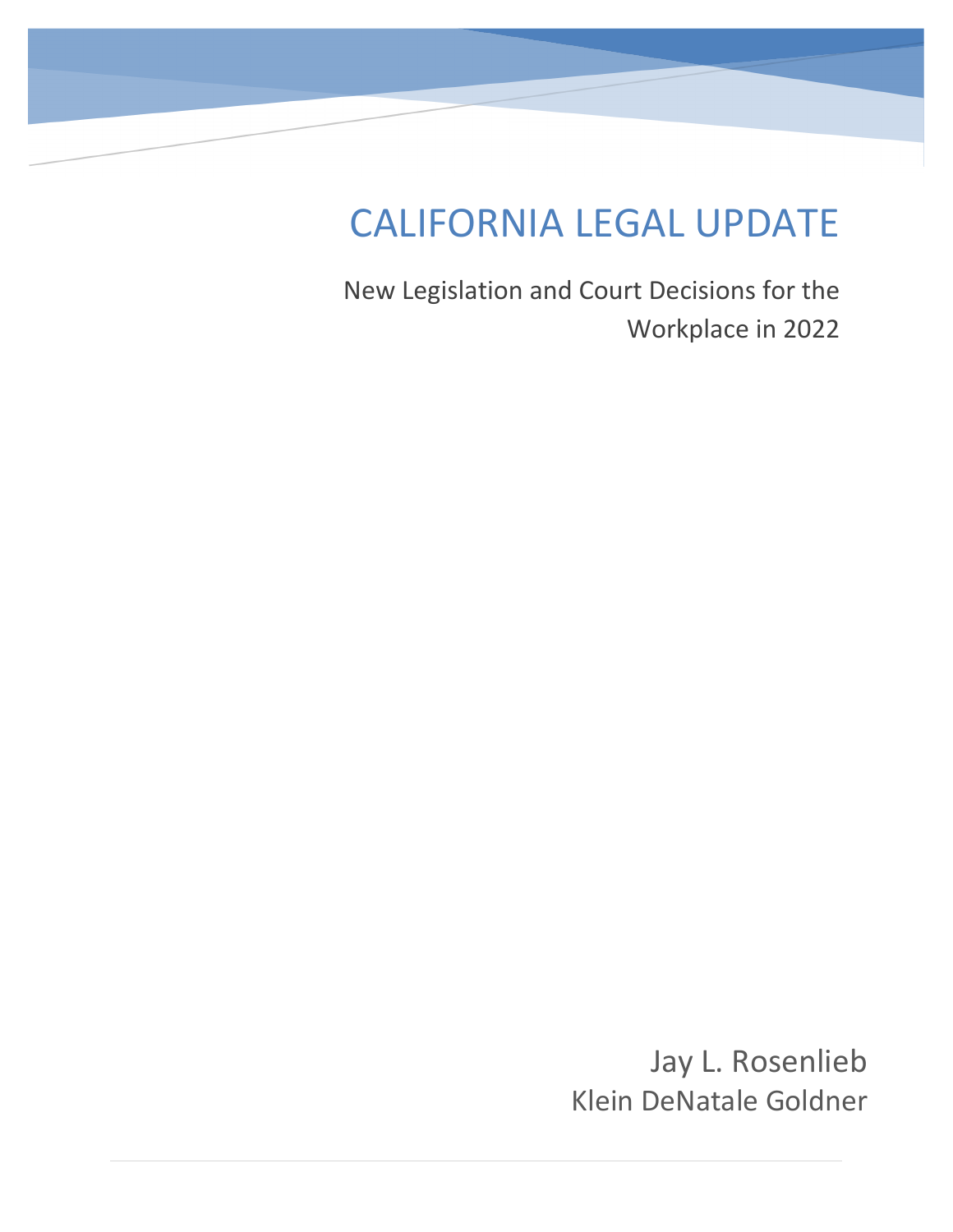#### April 20, 2022

### **Table of Contents**

|    | Note: 16                                                                 |
|----|--------------------------------------------------------------------------|
|    |                                                                          |
|    |                                                                          |
|    |                                                                          |
|    | D. Senate Bill 639: Minimum Wages for Persons with Disabilities17        |
|    |                                                                          |
|    |                                                                          |
|    | E. Assembly Bill 1506: Newspaper Distributors and Carriers AB5 Exemption |
|    |                                                                          |
|    |                                                                          |
| F. | VETOED BY GOVERNOR: Assembly Bill 123: Paid Family Leave Weekly          |
|    |                                                                          |
|    |                                                                          |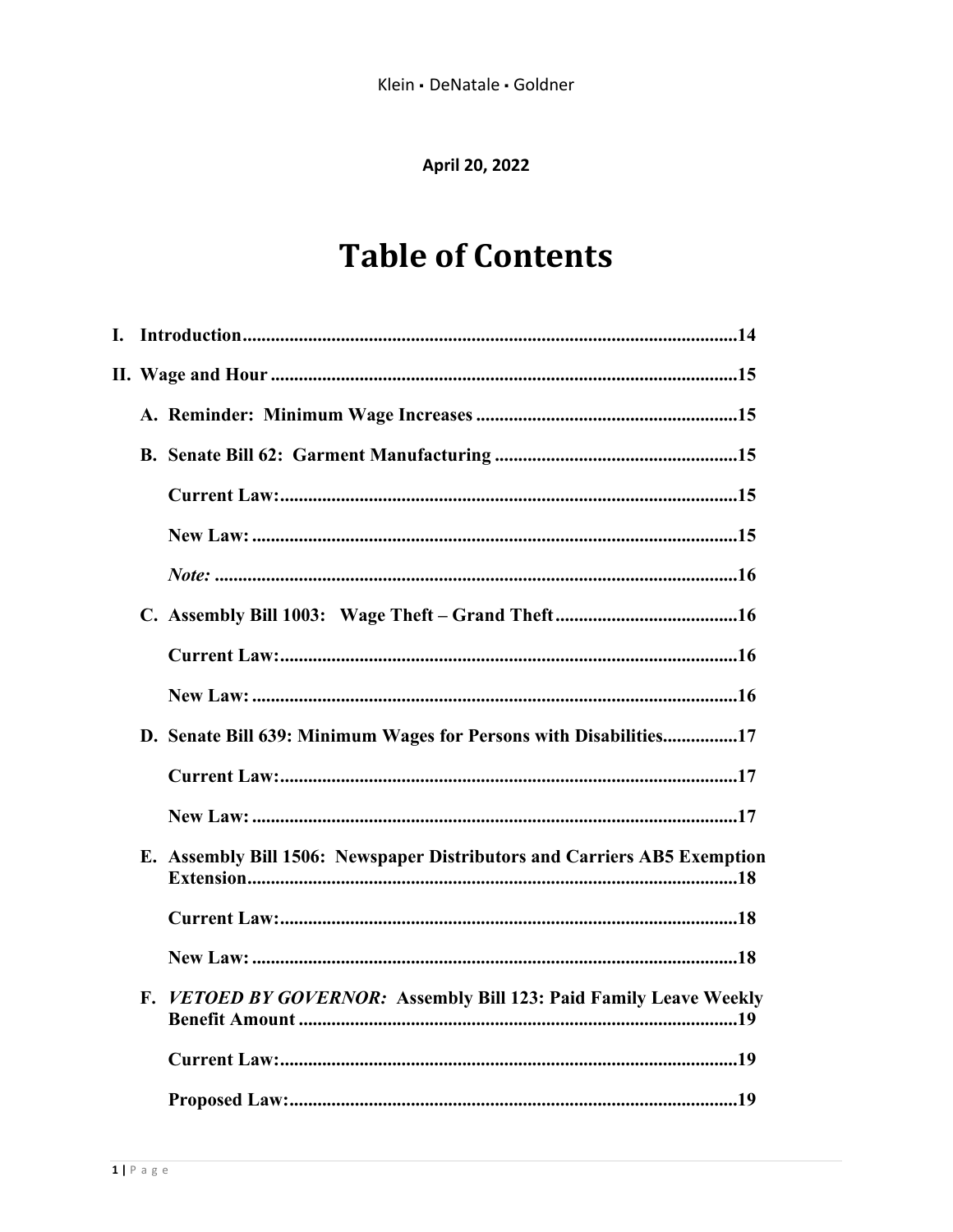|                | G. Levanoff v. Dragas 65 Cal.App.5th 1079 (REVIEW DENIED AND<br><b>ORDERED NOT TO BE OFFICIALLY PUBLISHED SEPTEMBER 29,</b> |
|----------------|-----------------------------------------------------------------------------------------------------------------------------|
|                |                                                                                                                             |
|                |                                                                                                                             |
|                |                                                                                                                             |
|                |                                                                                                                             |
|                |                                                                                                                             |
| $\mathbf{I}$ . | <b>International Brotherhood of Teamsters v. Federal Motor Carrier Safety</b>                                               |
|                |                                                                                                                             |
|                |                                                                                                                             |
|                | J. Vazquez v. Jan-Pro Franchising International, Inc. (2021) 10 Cal.5th 94421                                               |
|                |                                                                                                                             |
|                |                                                                                                                             |
|                |                                                                                                                             |
|                |                                                                                                                             |
|                |                                                                                                                             |
|                |                                                                                                                             |
|                |                                                                                                                             |
|                |                                                                                                                             |
|                | M. Parada v. East Coast Transport, Inc. (2021) 62 Cal.App.5th 69222                                                         |
|                |                                                                                                                             |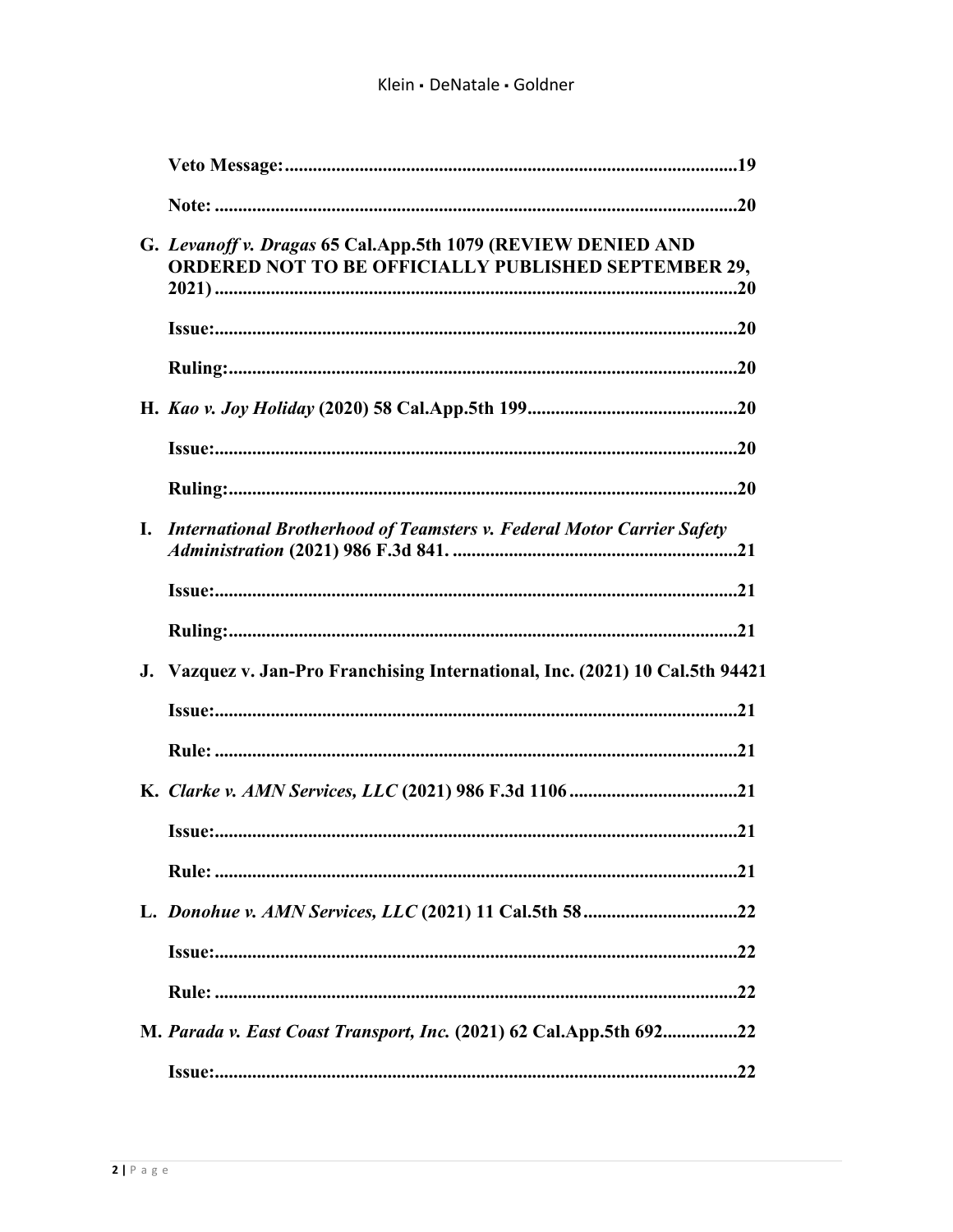| N. Magadia v. Wal-Mart Associates, Inc. (2021) 999 F.3d 66822                                                                       |  |
|-------------------------------------------------------------------------------------------------------------------------------------|--|
|                                                                                                                                     |  |
|                                                                                                                                     |  |
| O. Ferra v. Loews Hollywood Hotel, LLC (2021) 11 Cal.5th 858 22                                                                     |  |
|                                                                                                                                     |  |
|                                                                                                                                     |  |
|                                                                                                                                     |  |
|                                                                                                                                     |  |
|                                                                                                                                     |  |
| Q. Morales v. Factor Surfaces, LLC (2021) 70 Cal.App.5th 36723                                                                      |  |
|                                                                                                                                     |  |
|                                                                                                                                     |  |
| R. Gulf Offshore Logistics, LLC v. Superior Court (2020) 272 Cal.Rptr.3d 356<br>REVIEW DENIED AND ORDERED NOT TO BE PUBLISHED MARCH |  |
|                                                                                                                                     |  |
|                                                                                                                                     |  |
| S. Bernstein v. Virgin America (2021) 3 F.4th 1127 (PENDING OPINION BY<br>THE SUPREME COURT OF THE UNITED STATES)23                 |  |
|                                                                                                                                     |  |
|                                                                                                                                     |  |
| T. Department of Industrial Relations v. Bult Pacific (2021) 62 Cal.App.5th 780<br>24                                               |  |
|                                                                                                                                     |  |
|                                                                                                                                     |  |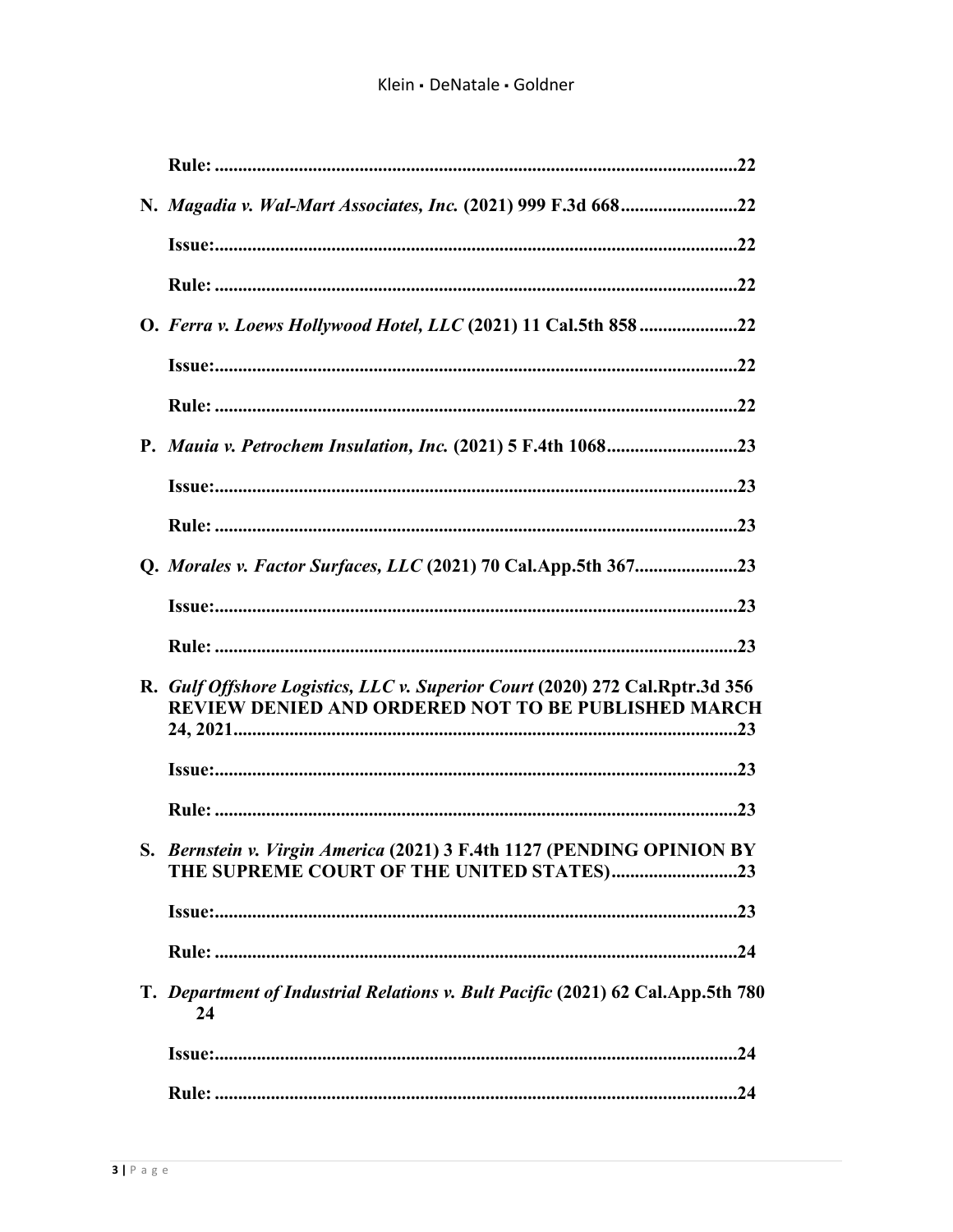|  | A. Assembly Bill 1033: CFRA Parent-in-law; Small Employer Family Leave                |
|--|---------------------------------------------------------------------------------------|
|  |                                                                                       |
|  |                                                                                       |
|  |                                                                                       |
|  |                                                                                       |
|  |                                                                                       |
|  | C. INACTIVE: Assembly Bill 95: Bereavement Leave26                                    |
|  |                                                                                       |
|  |                                                                                       |
|  | D. INACTIVE: Assembly Bill 995: Expansion of Paid Sick Leave Accrual and              |
|  |                                                                                       |
|  |                                                                                       |
|  | E. Choochagi v. Barracuda Networks, Inc. (2020) 60 Cal.App.5th 444 27                 |
|  |                                                                                       |
|  |                                                                                       |
|  | IV. Class Actions and PAGA Claims<br>27                                               |
|  | A. <i>Turrieta v. Lyft, Inc.</i> (2021) 69 Cal.App.5th 955: Review Filed 11/10/202127 |
|  |                                                                                       |
|  |                                                                                       |
|  | B. Uribe v. Crown Building Maintenance Co. (2021) 70 Cal.App.5th 986:                 |
|  |                                                                                       |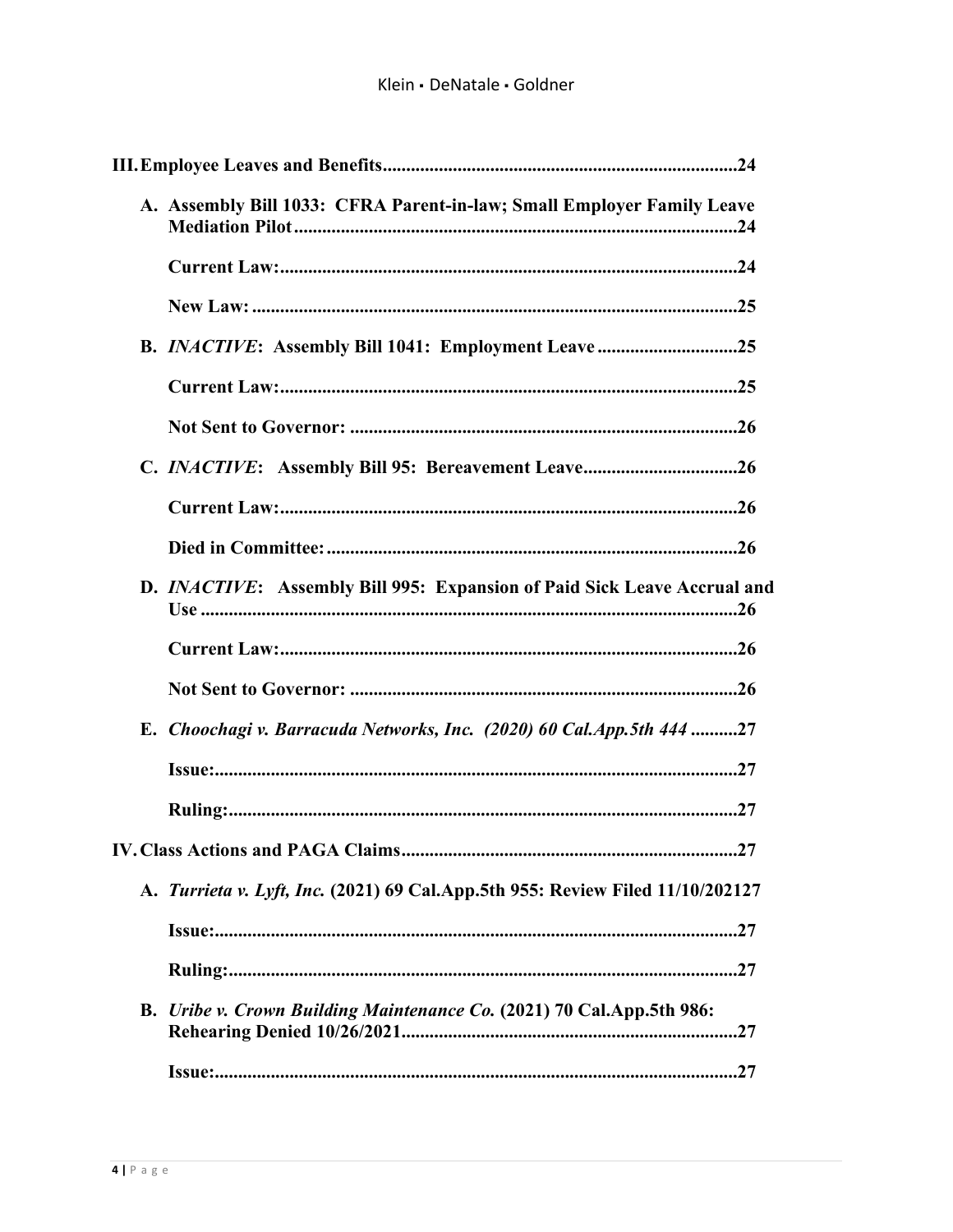| C. Rojas-Cifuentes v. Superior Court (2020) 58 Cal.App.5th 105128                                                                                              |  |
|----------------------------------------------------------------------------------------------------------------------------------------------------------------|--|
|                                                                                                                                                                |  |
|                                                                                                                                                                |  |
|                                                                                                                                                                |  |
|                                                                                                                                                                |  |
|                                                                                                                                                                |  |
|                                                                                                                                                                |  |
| E. Salazar v. See's Candy Shops, Incorporated (2021) 64 Cal.App.5th 85: Review<br>Denied and Ordered Not to be Officially Published 08/11/202129               |  |
|                                                                                                                                                                |  |
|                                                                                                                                                                |  |
| F. Certified Tire & Service Centers Wage & Hour Cases (2021) 66 Cal.App.5th.<br>190: Review Denied and Ordered Not to be Officially Published 10/13/2021<br>29 |  |
|                                                                                                                                                                |  |
|                                                                                                                                                                |  |
|                                                                                                                                                                |  |
| G. Johnson v. Maxim Healthcare Services, Inc. (2021) 66 Cal.App.5th 924:                                                                                       |  |
|                                                                                                                                                                |  |
|                                                                                                                                                                |  |
|                                                                                                                                                                |  |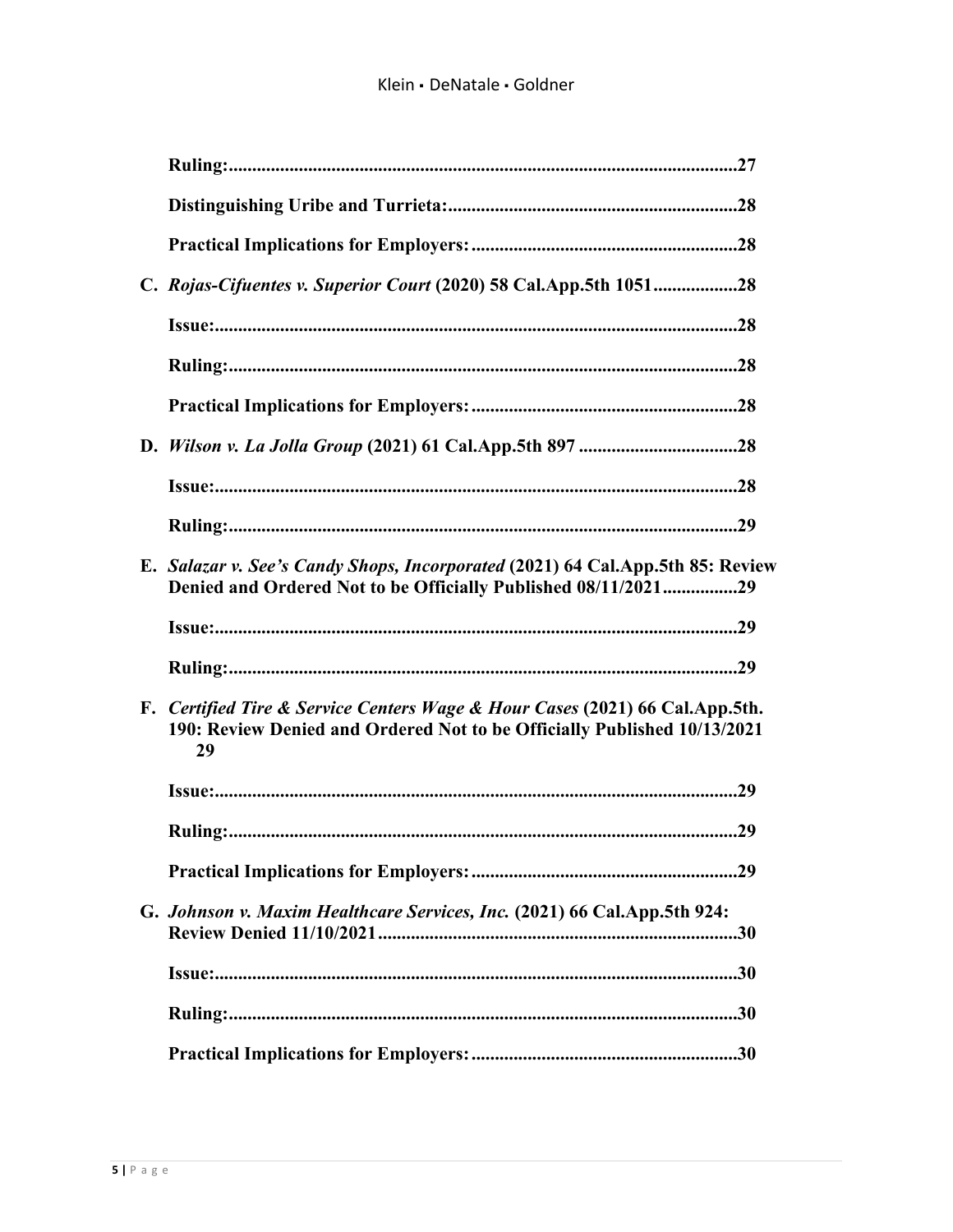|    | H. Hildebrandt v. Staples the Office Superstore, LLC (2020) 58 Cal.App.5th 128<br>30 |
|----|--------------------------------------------------------------------------------------|
|    | Is sue: 30                                                                           |
|    |                                                                                      |
|    |                                                                                      |
| Ι. | <i>Wesson v. Staples the Office Superstore, LLC</i> (2021) 68 Cal.App.5th 746:       |
|    |                                                                                      |
|    |                                                                                      |
|    | J. Lawson v. Grubhub, Inc. (9th Cir. 2021) 13 F.4th 908: A case to watch 31          |
|    |                                                                                      |
|    |                                                                                      |
|    |                                                                                      |
|    |                                                                                      |
|    |                                                                                      |
|    |                                                                                      |
|    |                                                                                      |
|    |                                                                                      |
|    | .32                                                                                  |
|    |                                                                                      |
|    | L. Santos v. El Guapos Tacos, LLC (Cal. Ct. App., Nov. 30, 2021, No. H046470)        |
|    |                                                                                      |
|    |                                                                                      |
|    |                                                                                      |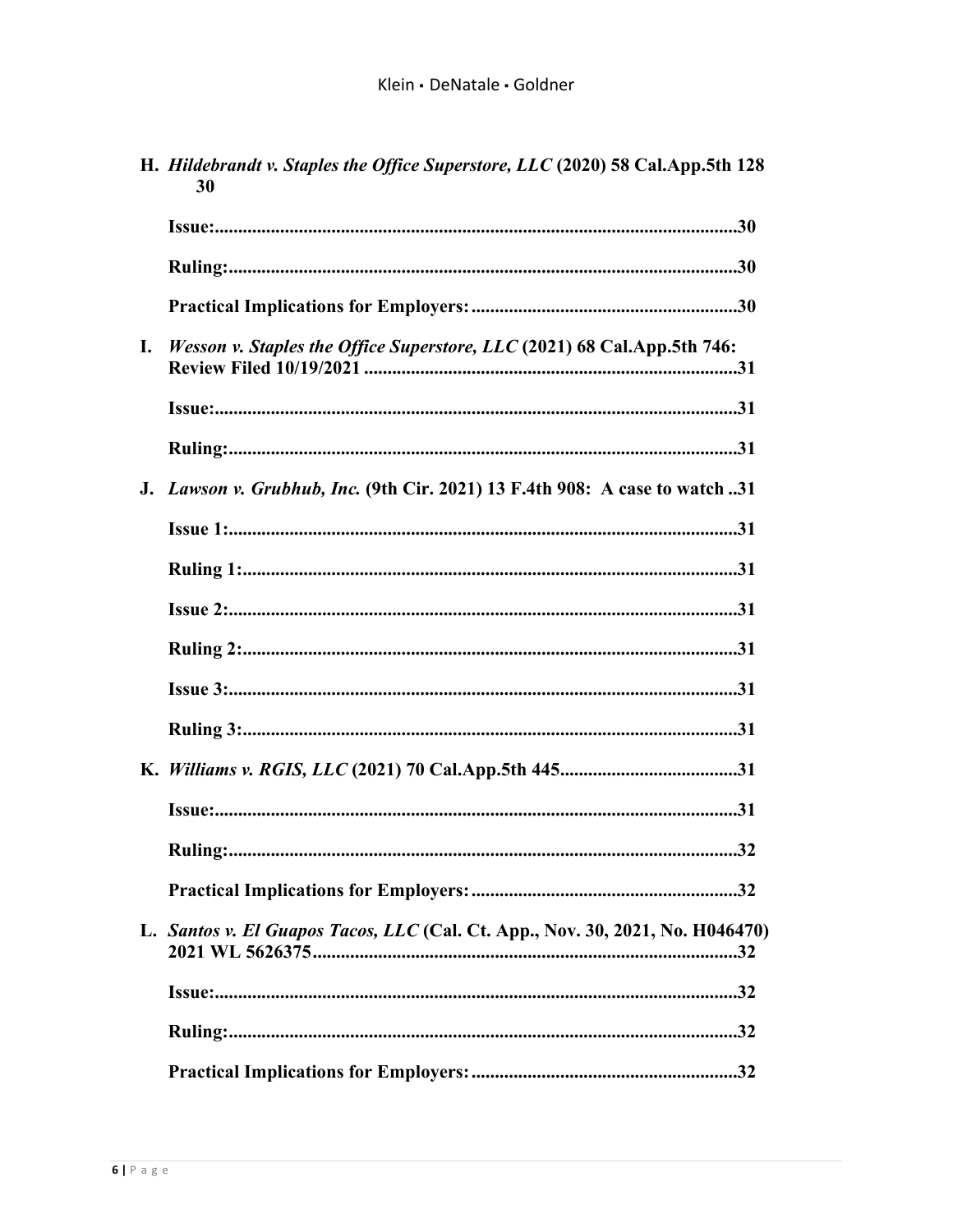|  | A. Lawson v. PPG Architectural Finishes, Inc. (9th Cir. 2020) 982 F.3d 752 req.<br>for certification of question granted. 2/10/21 (Case No. S266001) (On appeal |
|--|-----------------------------------------------------------------------------------------------------------------------------------------------------------------|
|  |                                                                                                                                                                 |
|  |                                                                                                                                                                 |
|  | B. Pollock v. Tri-Modal Distribution Services, Inc. (2021) 11 Cal.5th 918 [281                                                                                  |
|  |                                                                                                                                                                 |
|  |                                                                                                                                                                 |
|  |                                                                                                                                                                 |
|  |                                                                                                                                                                 |
|  |                                                                                                                                                                 |
|  |                                                                                                                                                                 |
|  |                                                                                                                                                                 |
|  |                                                                                                                                                                 |
|  |                                                                                                                                                                 |
|  |                                                                                                                                                                 |
|  |                                                                                                                                                                 |
|  | D. Jorgensen v. Loyola Marymount University (2021) 68 Cal.App.5th 882 [283                                                                                      |
|  |                                                                                                                                                                 |
|  |                                                                                                                                                                 |
|  |                                                                                                                                                                 |
|  |                                                                                                                                                                 |
|  |                                                                                                                                                                 |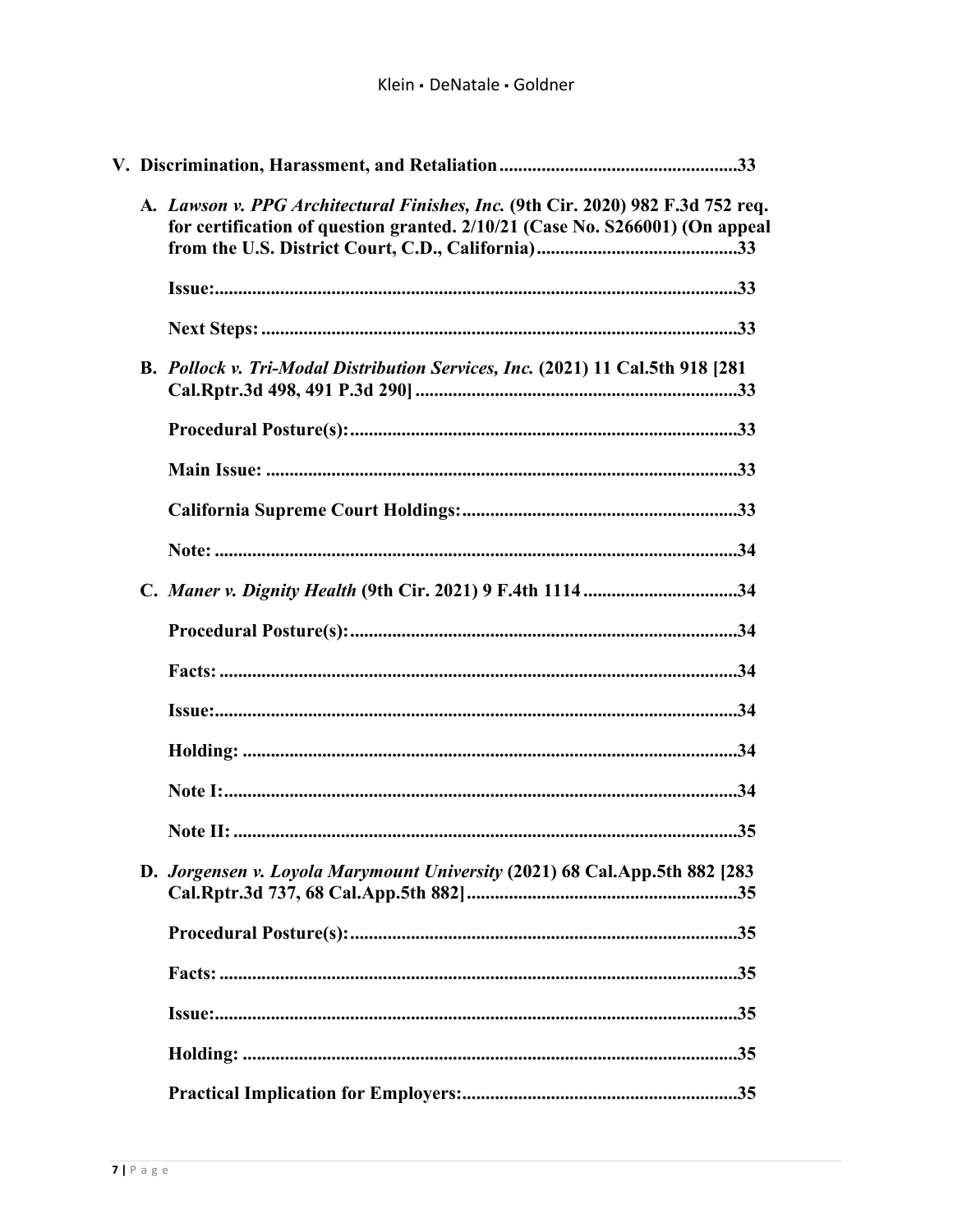| F. | Clark v. Superior Court (2021) 62 Cal.App.5th 289 [276 Cal.Rptr.3d 570, 62     |  |
|----|--------------------------------------------------------------------------------|--|
|    |                                                                                |  |
|    |                                                                                |  |
|    |                                                                                |  |
|    |                                                                                |  |
|    |                                                                                |  |
|    | G. Guzman v. NBA Automotive, Inc. (2021) 68 Cal. App. 5th 1109 [284            |  |
|    |                                                                                |  |
|    |                                                                                |  |
|    |                                                                                |  |
|    |                                                                                |  |
|    | 38<br><b>Practical Implication for Employers:</b>                              |  |
|    | H. Smith v. BP Lubricants USA, Inc. (2021) 64 Cal.App.5th 138 [278 Cal.Rptr.3d |  |
|    |                                                                                |  |
|    |                                                                                |  |
|    |                                                                                |  |
|    |                                                                                |  |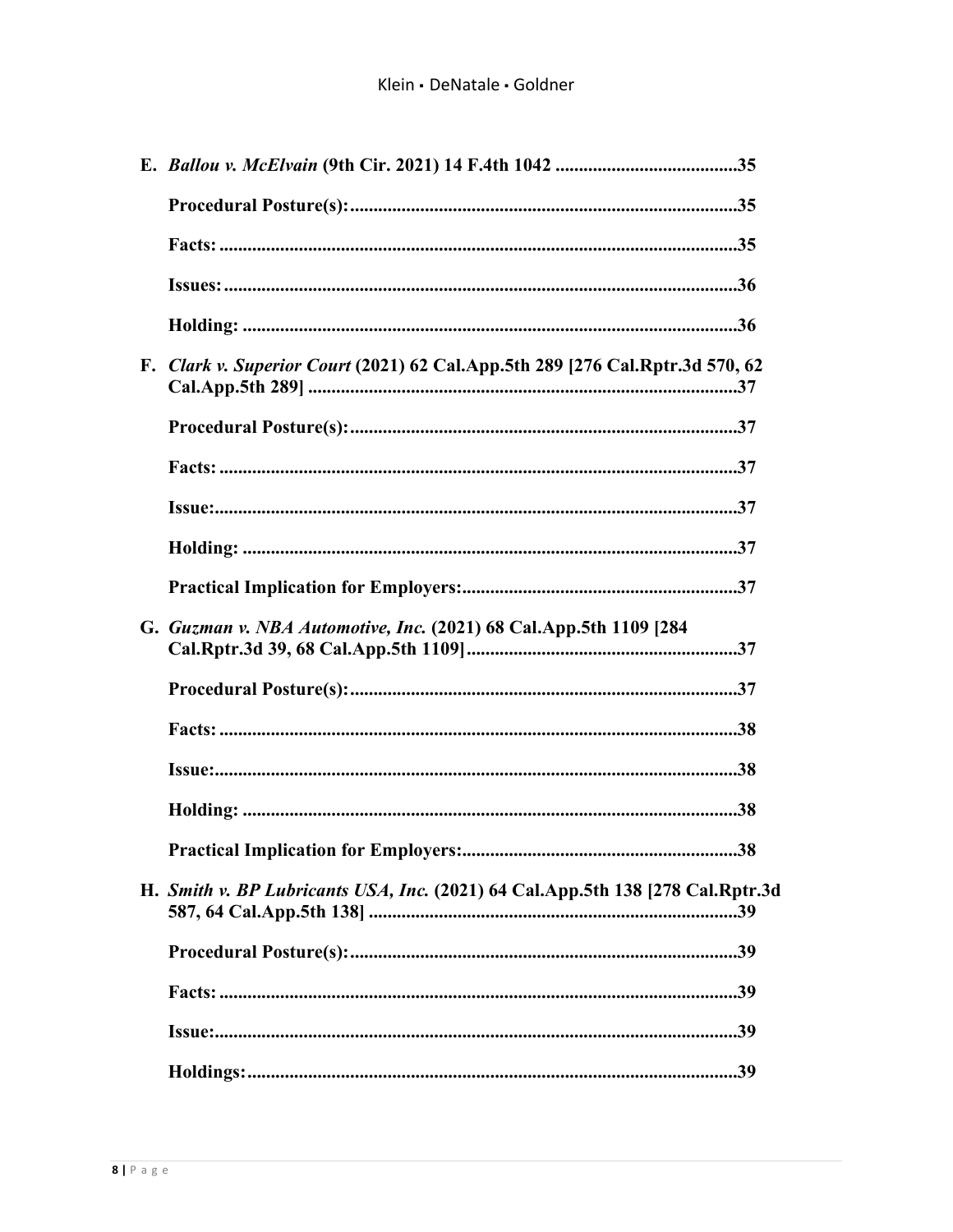| I.   | Briley v. City of West Covina (2021) 66 Cal.App.5th 119 [281 Cal.Rptr.3d 59,<br>66 Cal.App.5th 119], as modified (July 14, 2021), reh'g denied (July 23, |
|------|----------------------------------------------------------------------------------------------------------------------------------------------------------|
|      |                                                                                                                                                          |
|      |                                                                                                                                                          |
|      |                                                                                                                                                          |
|      |                                                                                                                                                          |
|      | J. Zamora v. Security Industry Specialists, Inc. (2021) 71 Cal.App.5th 1 [285                                                                            |
|      |                                                                                                                                                          |
|      |                                                                                                                                                          |
|      |                                                                                                                                                          |
|      |                                                                                                                                                          |
|      | K. Fried v. Wynn Las Vegas, LLC (9th Cir. 2021) 18 F.4th 643 41                                                                                          |
|      |                                                                                                                                                          |
|      |                                                                                                                                                          |
|      |                                                                                                                                                          |
|      |                                                                                                                                                          |
| VI.  |                                                                                                                                                          |
|      | A. Gamboa v. Northeast Community Clinic (2021) 2021 WL 557553643                                                                                         |
|      |                                                                                                                                                          |
|      |                                                                                                                                                          |
|      |                                                                                                                                                          |
| VII. |                                                                                                                                                          |
|      | A. Service Employees International Union Local 87 v. National Labor Relations                                                                            |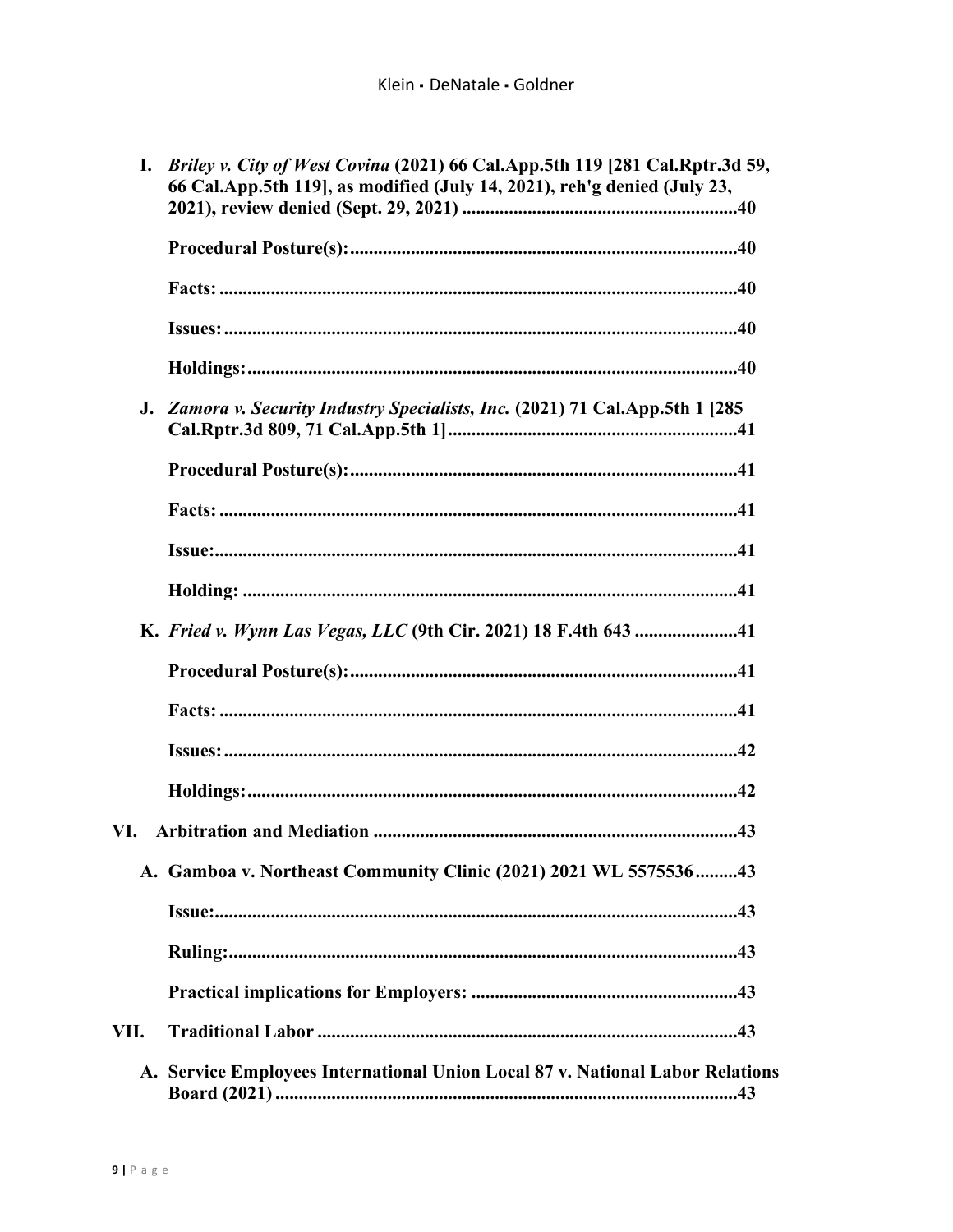|                | A. Senate Bill 646: Private Attorneys General Act (PAGA) - Janitorial          |  |
|----------------|--------------------------------------------------------------------------------|--|
|                |                                                                                |  |
|                |                                                                                |  |
|                | B. Assembly Bill 73: Health Emergencies and Employment Safety - Ag             |  |
|                |                                                                                |  |
|                |                                                                                |  |
|                | C. Senate Bill 606: Workplace Safety – Violations of Statutes, Enterprise-Wide |  |
|                |                                                                                |  |
|                |                                                                                |  |
|                |                                                                                |  |
|                |                                                                                |  |
|                |                                                                                |  |
|                | E. VETOED BY GOVERNOR: Assembly Bill 1074: Displaced Workers47                 |  |
|                |                                                                                |  |
|                |                                                                                |  |
|                |                                                                                |  |
| $\mathbf{F}$ . | VETOED BY GOVERNOR: Senate Bill 788: Workers Compensation Risk                 |  |
|                |                                                                                |  |
|                |                                                                                |  |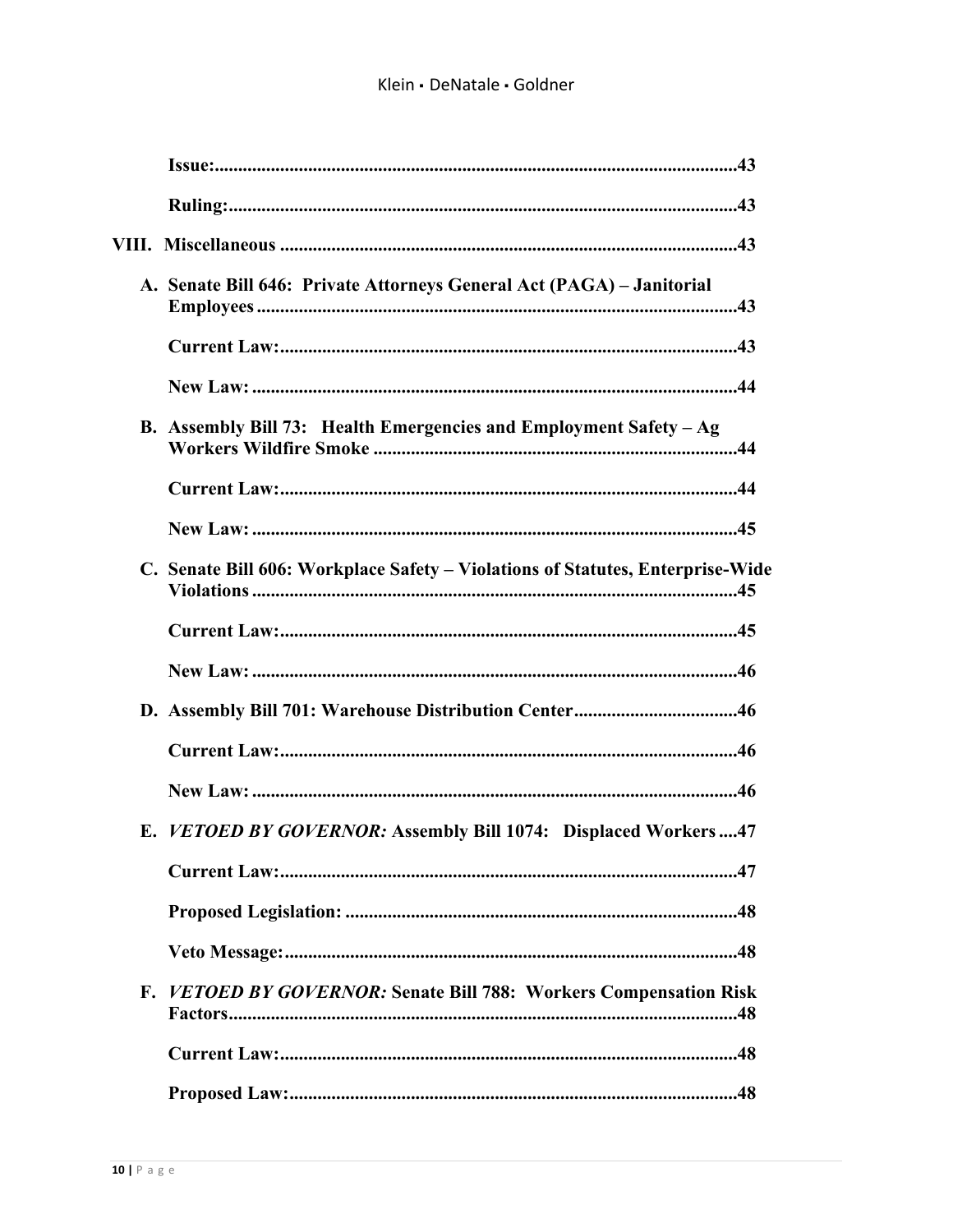|                | G. Senate Bill 331: Settlement and Non-disparagement Agreements49                      |
|----------------|----------------------------------------------------------------------------------------|
|                |                                                                                        |
|                |                                                                                        |
|                | H. Senate Bill 255: Health Care Coverage – Employer Associations50                     |
|                |                                                                                        |
|                |                                                                                        |
| $\mathbf{I}$ . | Contreras-Velazquez v. Family Health Centers of San Diego, Inc. (2021) 62              |
|                |                                                                                        |
|                |                                                                                        |
|                | J. Gulf Offshore Logistics, LLC v. Superior Court (2020) Ordered not                   |
|                |                                                                                        |
|                |                                                                                        |
|                | K. Innova Solutions, Inc. v. Baran (2020) 62 Cal.App.5th 5951                          |
|                |                                                                                        |
|                |                                                                                        |
|                | L. California Trucking Association v. Bonta (2021) 996 F.3d 644<br>.51                 |
|                |                                                                                        |
|                |                                                                                        |
|                | M. Moreno v. Bassi (2021) 65 Cal.App.5th 244 (Certified for Partial Publication)<br>51 |
|                |                                                                                        |
|                |                                                                                        |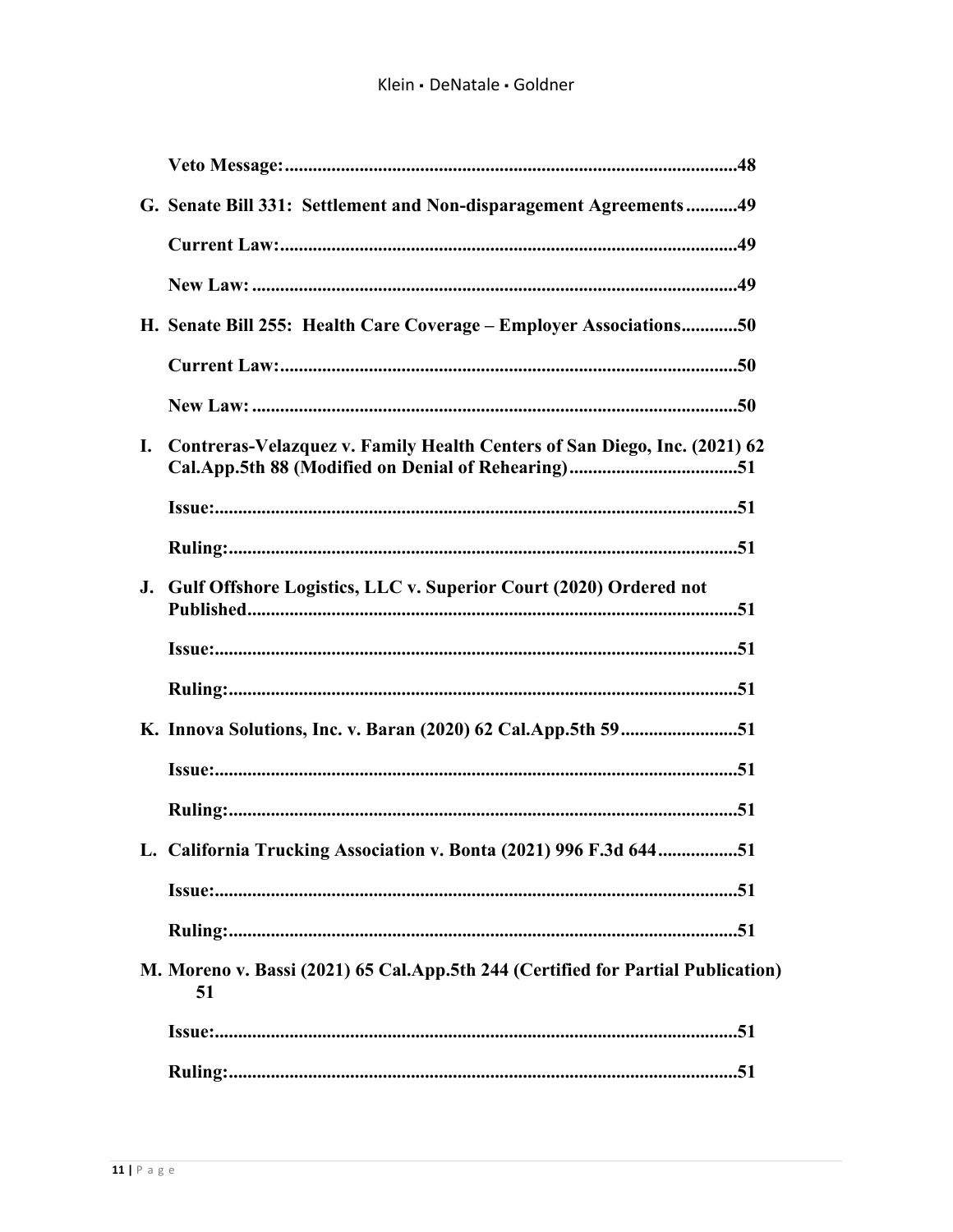|    | A. URGENCY LEGISLATION (EFFECTIVE OCTOBER 5, 2021): Assembly                               |
|----|--------------------------------------------------------------------------------------------|
|    |                                                                                            |
|    |                                                                                            |
|    | B. INACTIVE: Assembly Bill 650: COVID-19 Hazard Pay Retention Bonuses -                    |
|    |                                                                                            |
|    |                                                                                            |
|    |                                                                                            |
|    |                                                                                            |
|    |                                                                                            |
|    | E. Listing of Executive Orders: https://www.gov.ca.gov/category/executive-                 |
|    |                                                                                            |
|    |                                                                                            |
|    | G. CDPH Order - Health Care Workers - COVID-19 Booster Requirement59                       |
|    | H. BLOCKED BY SUPREME COURT – Inactive: OSHA ETS COVID-19<br>Vaccination and Testing<br>59 |
| I. | <b>Centers for Medicaid and Medicare Services (CMS) COVID Vaccination</b>                  |
|    | X.  And the Ones that Got Away: Legislation that died in committee60                       |
|    | A. 60                                                                                      |
|    |                                                                                            |
|    |                                                                                            |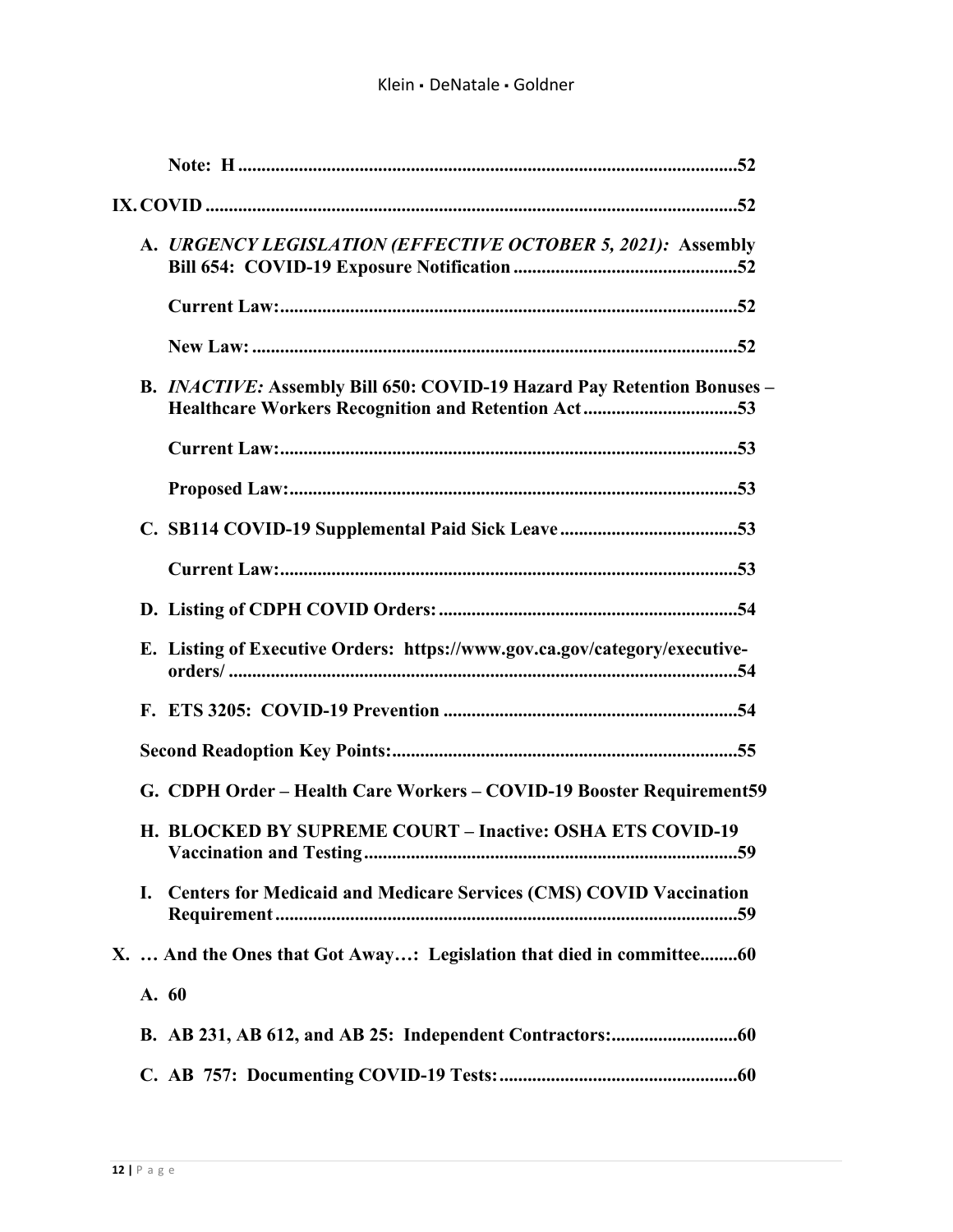| F. AB 530: Labor Code Private Attorneys General Act or 2004: Filing |
|---------------------------------------------------------------------|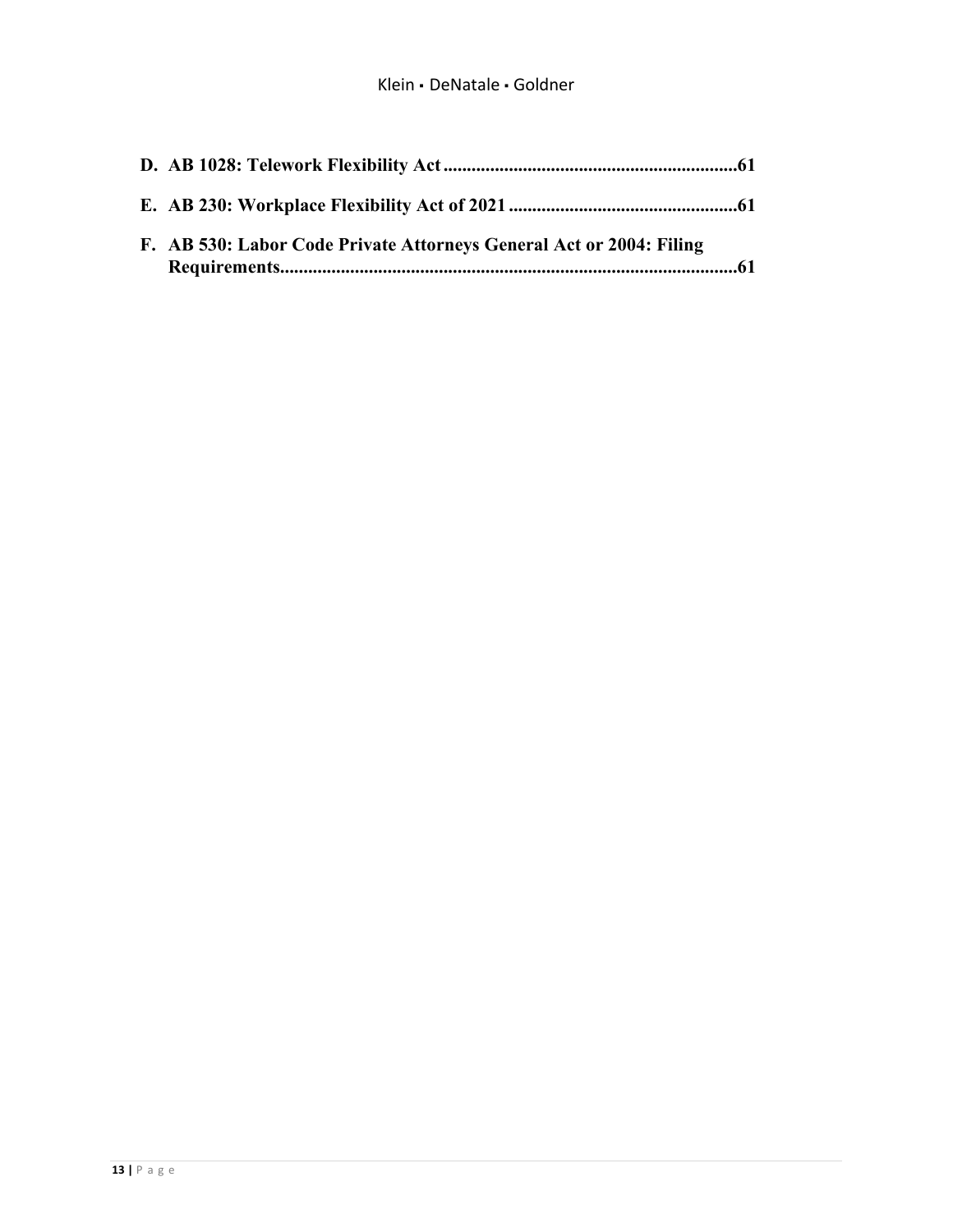# KDG California Legislative Digest: New Legislation and Court Decisions in the Workplace 2022

Jay L. Rosenlieb<sup>[1](#page-14-1)</sup>

#### <span id="page-14-0"></span>**I. Introduction**

Democrats have supermajorities in both California legislative chambers and Governor Newsom is pursuing his previously announced policy agenda. As a result, although fewer bills were passed in 2021 as compared to 2020, there will be many changes impacting the relationship between California employees and their employers. Further, the 2021 legislative session resulted in only one piece of urgency legislation allowing time for implementation of changes. To the surprise of few, much of the rulemaking related to COVID issues was pushed off to the California Department of Public Health (CDPH) as Governor Newsom, with the exception of one piece of legislation, avoided adding legislation in this area under his signature.

California employers are well advised to familiarize themselves with the new statutory requirements so they can be ready to go as of January 1, 2022.<sup>[2,](#page-14-2) [3](#page-14-3)</sup>

<span id="page-14-1"></span> $<sup>1</sup>$  Great appreciation and thanks are expressed to my colleagues John Frick, Carly Marshall, Marius</sup> Mateescu, and Daniel Zhivanaj for their preparation case summaries. Great appreciation and thanks are also expressed to Donna Thrasher, SPHR, KDG Senior Human Resources Consultant and Marinor Ifurung, KDG Human Resources Consultant, for their contributions in the preparation of this summary. Finally, special thanks are also extended to Maira Alvarez and Annamarie Oddo for their preparation of the materials.

<span id="page-14-2"></span><sup>&</sup>lt;sup>2</sup> Disclaimer: The analysis and information provided in this Digest is general in its nature and content and cannot be applied to any specific situation without further analysis and gathering of facts. Users of this document are urged to consult with legal counsel.

<span id="page-14-3"></span><sup>&</sup>lt;sup>3</sup> Unless otherwise stated, all legislation has an effective date of January 1, 2022.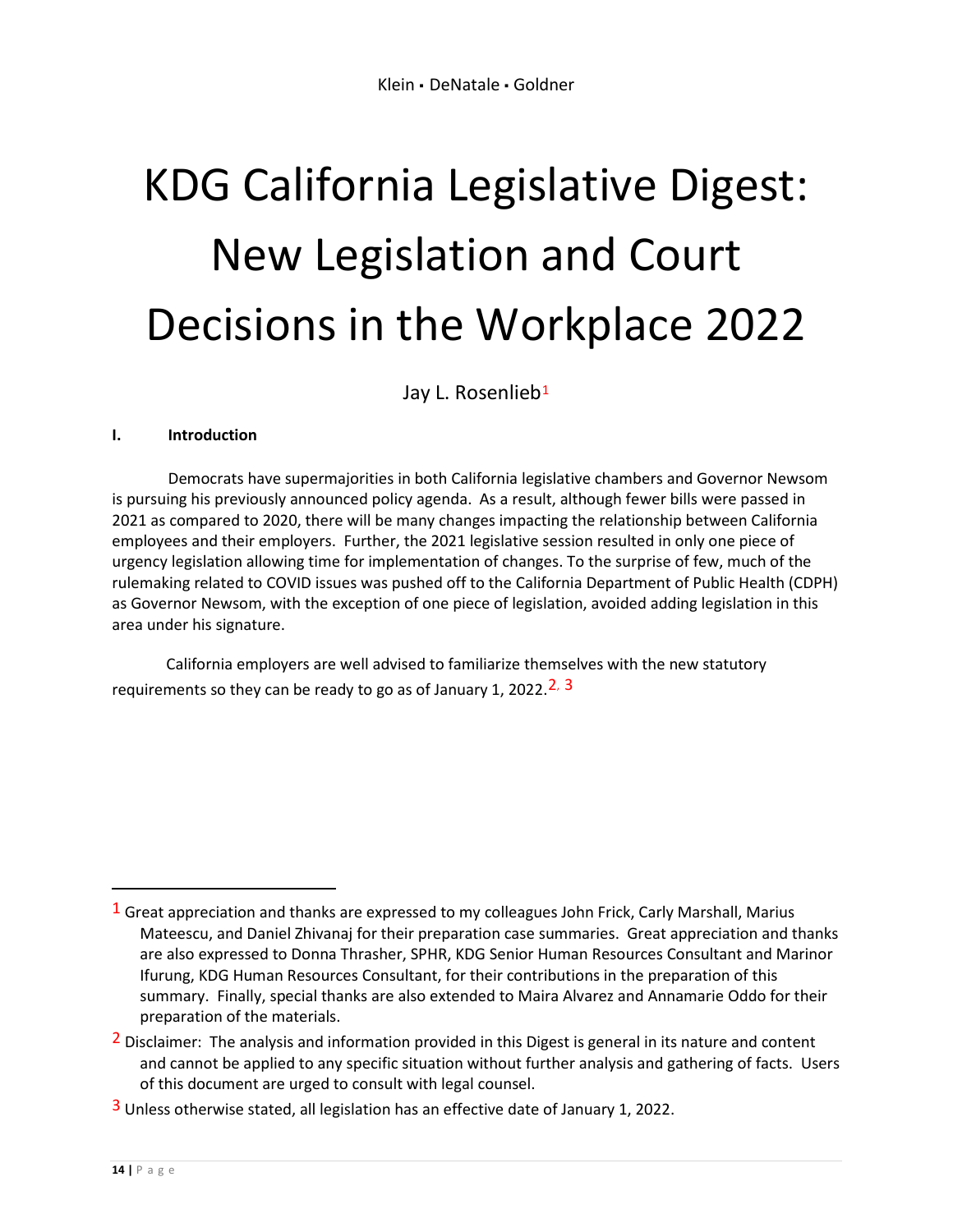#### <span id="page-15-1"></span><span id="page-15-0"></span>**II. Wage and Hour**

**A. Reminder: Minimum Wage Increases** to \$15.00\* per hour as of January 1, 2022, for employers of 26 or more employees and \$14.00 per hour as of January 1, 2022, for employers of 25 or fewer employees.

\*After the state minimum wage reaches \$15 an hour, the rate will be adjusted annually for inflation based on the consumer price index for urban wage earners and clerical workers (CPI-W). The minimum wage cannot, however, be lowered even if there is a negative CPI. Further, going forward the greatest increase in the minimum wage allowed in any one year is 3.5 percent. Also, the Governor will no longer be able to pause a scheduled increase, and the first adjusted increases may be accelerated if the adjusted CPI-W exceeds seven percent in that first year.

#### <span id="page-15-3"></span><span id="page-15-2"></span>**B. Senate Bill 62: Garment Manufacturing**

**Current Law:** Existing law makes garment manufacturers liable for guaranteeing payment of wages to employees of their contractors.

Existing law requires every employer engaged in the business of garment manufacturing to keep certain records for 3 years, including, among other things, contract worksheets indicating the price per unit agreed to between the contractor and manufacturer.

Existing law requires the Labor Commissioner to deposit \$75 of each garment manufacturer's registration fee into one separate account to be disbursed by the Labor Commissioner only to persons determined by the Labor Commissioner to have been damaged by the failure to pay wages and benefits by a garment manufacturer, contractor, or subcontractor.

Existing law precludes any employer, or other person or entity, who may be liable for a violation of any provision of the Labor Code from introducing as evidence, in an administrative proceeding contesting a citation or writ proceeding under specified provisions, books, documents, or records that are not provided pursuant to a duly served written request by the Labor Commissioner within the time the Labor Commissioner requests those books, documents, or records be produced, as specified.

<span id="page-15-4"></span>**New Law:** According to the Governor's signing announcement, SB 62 aims to "protect marginalized low-wage workers, many of whom are women of color and immigrants, ensuring they are paid what they are due and improving workplace conditions."

- Expands the definition of garment manufacturing to include dyeing, altering a garment's design, and affixing a label to a garment.
- Prohibits any employee in garment manufacturing from being paid by piece rate, except as specified.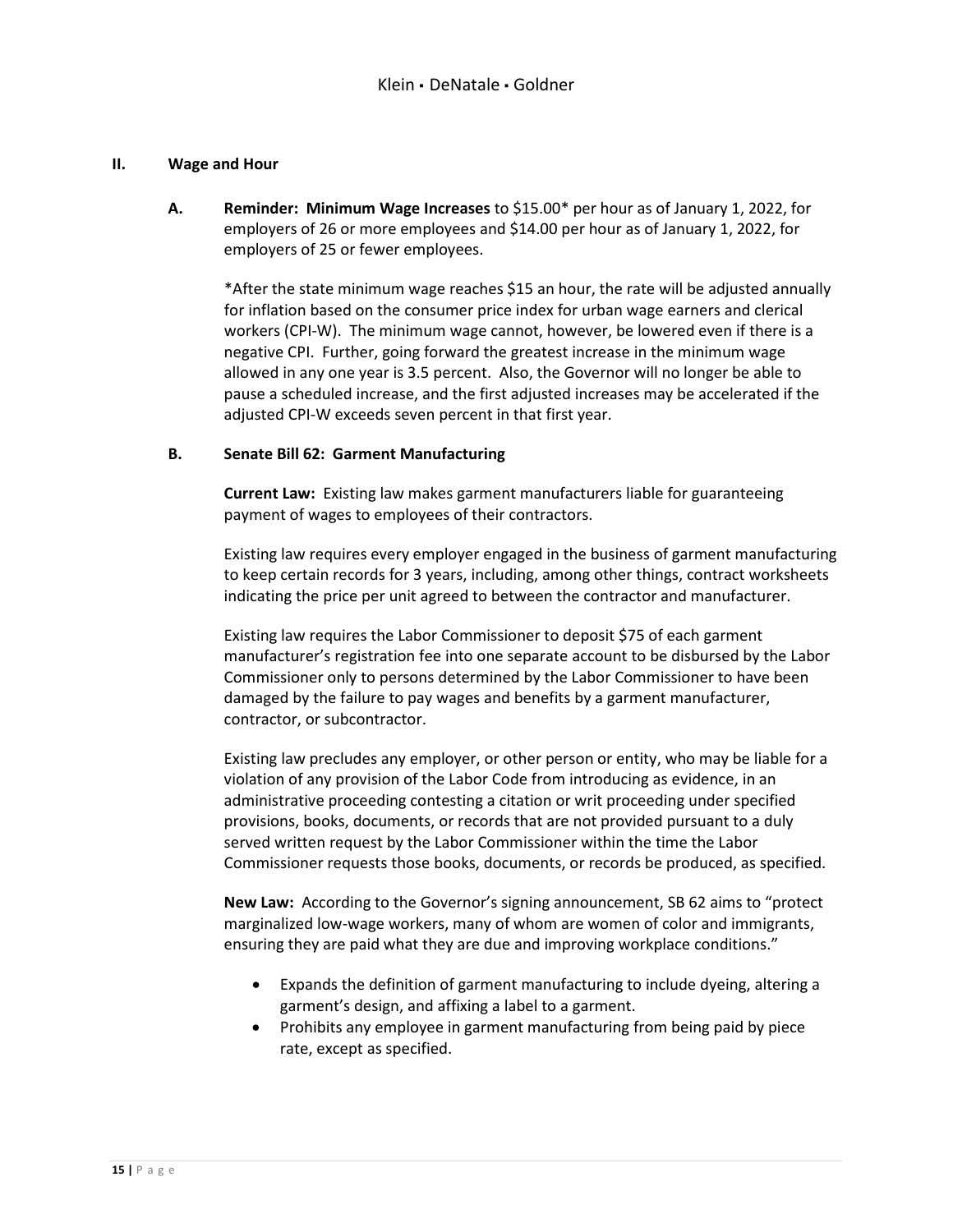- Imposes compensatory damages of \$200 per employee against a garment manufacturer or contractor, payable to the employee, for each pay period in which each employee is paid by the piece rate.
- Brand Guarantors (person contracting for the performance of garment manufacturing) shall share joint and several liability for wage violations of garment manufacturers or contractors even if the seller was completely unaware of the violations.
- Requires every employer engaged in the business of garment manufacturing and brand guarantors to keep all contracts, work orders, invoices, purchase orders, style or cut sheets and any other documentation pursuant to which garment manufacturing work was, or is being, performed for 4 years (rather than 3 years).
- The required deposit \$75 of each garment manufacturer's registration fee into one separate account require these funds to be disbursed by the Labor Commissioner only to persons determined by the Labor Commissioner to have been damaged by the failure to pay wages and benefits by a garment manufacturer, brand guarantor, or contractor.
- Expands the provisions relating to preclusion of records not earlier produced to also preclude the introduction of records not provided to the Labor Commissioner in an administrative proceeding under the provisions described above relating to the payment of wages for the performance of garment manufacturing.

#### *Note: This almost precisely replicates SB 1399 which did not make it to the Governor's desk in 2020.*

#### <span id="page-16-2"></span><span id="page-16-1"></span><span id="page-16-0"></span>**C. Assembly Bill 1003: Wage Theft – Grand Theft**

**Current Law:** Existing law regulates the payment of wages and benefits in the state. Existing law makes violation of specified wage and gratuity provisions a misdemeanor and provides for civil penalties and remedies for the recovery of wages.

Existing law defines the crime of grand theft as theft committed when the money, labor, or real or personal property taken is of a value exceeding \$950. Under existing law, grand theft is generally punishable either as a misdemeanor by imprisonment in a county jail for up to 1 year or as a felony by imprisonment in county jail for 16 months or 2 or 3 years.

<span id="page-16-3"></span>**New Law:** This new law increases the criminal penalties and expands the definitions in the statute to include independent contractors. Specifically:

1. The intentional theft of wages, including gratuities, in an amount greater than \$950 from any one employee, or \$2,350 in the aggregate from 2 or more employees by an employer in any consecutive 12-month period is punishable as grand theft.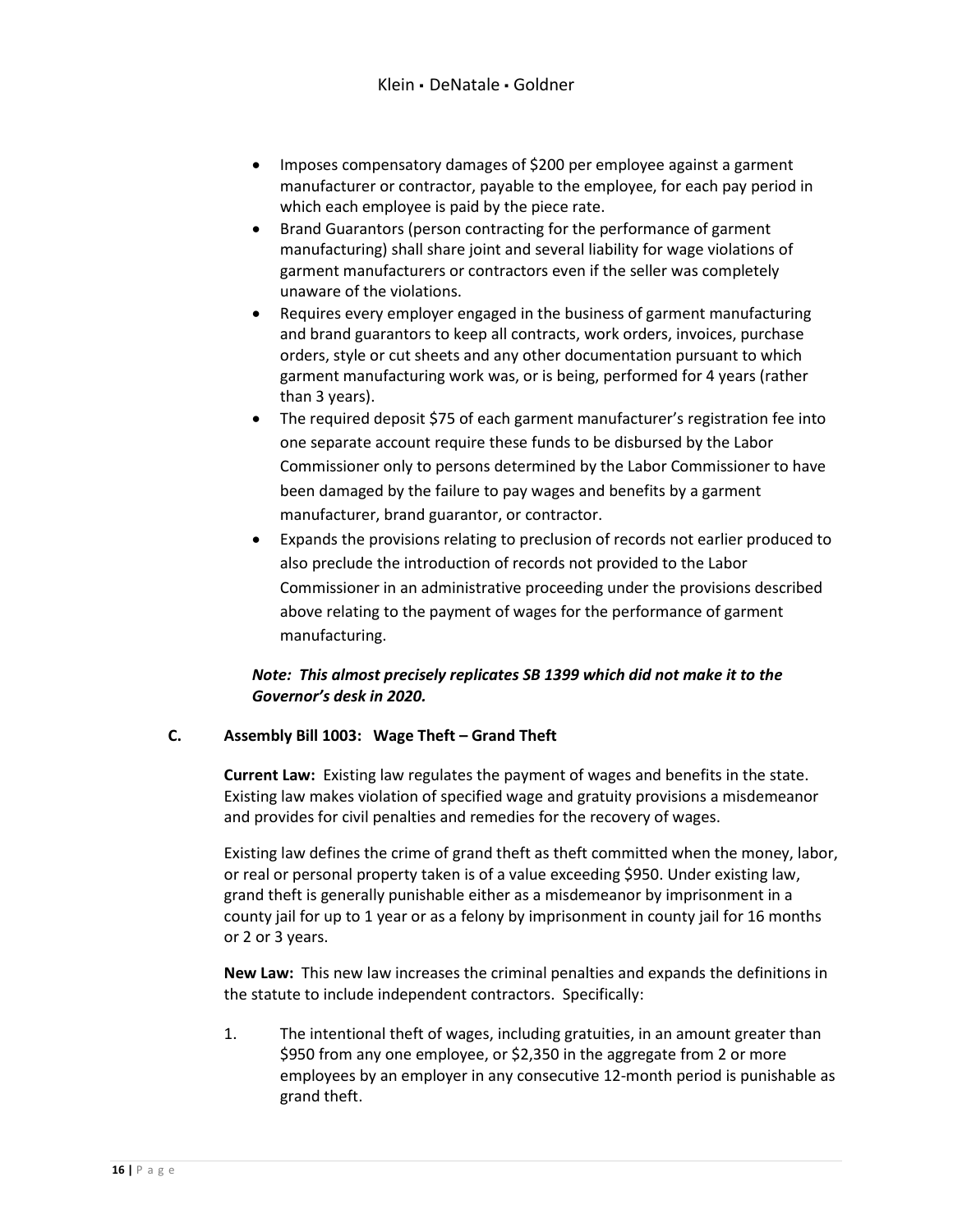- a. Grand theft is generally punishable either as a misdemeanor by imprisonment in a county jail for up to 1 year or as a felony by imprisonment in county jail for 16 months or 2 or 3 years.
- 2. Authorizes wages, gratuities, benefits, or other compensation that are the subject of a prosecution under these provisions to be recovered as restitution in accordance with existing provisions of law.
	- a. For the purposes of these provisions, independent contractors are included within the meaning of employee and hiring entities of independent contractors are included within the meaning of employer.

#### <span id="page-17-1"></span><span id="page-17-0"></span>**D. Senate Bill 639: Minimum Wages for Persons with Disabilities**

**Current Law:** Existing law establishes a minimum wage for all industries and makes it a crime to pay an employee less than the minimum wage fixed by the Industrial Welfare Commission.

Existing law, however, permits the IWC to issue an employee who is mentally or physically disabled, or both, a special license authorizing the employment of the licensee for a period not to exceed 1 year from date of issue, at a wage less than the minimum wage. Existing law requires the commission to fix a special minimum wage for the licensee, which may be renewed on a yearly basis.

Under existing law, the IWC is authorized to issue a special license to a nonprofit organization such as a sheltered workshop or rehabilitation facility to permit the employment of disabled employees who the IWC has determined meet the requirements for paying less than the state minimum wage without requiring individual licenses of those employees. Existing law requires the IWC to fix a special minimum wage for those employees, subject to renewal.

<span id="page-17-2"></span>**New Law:** Prohibits new special licenses from being issued after January 1, 2022. The bill permits a license to only be renewed for existing license-holders who meet requisite benchmarks. The bill would make the provision authorizing a lesser minimum wage for an employee who is mentally or physically disabled inoperative on January 1, 2025, or when the multi-year phaseout plan as described below is released, whichever is later.

SB 639 requires the State Council on Developmental Disabilities, in consultation with stakeholders and relevant state agencies, to develop a multiyear phaseout plan with stakeholder involvement, by January 1, 2023, to pay any employee with a disability, as defined, by January 1, 2025, no less than the state minimum wage otherwise required. Requires the multiyear phaseout plan to contain specified components, including benchmarks and desired outcomes for each year of the plan and a list of resources to ensure employees with disabilities can receive services based on their needs.

Commencing on the later of January 1, 2025, or when the above-mentioned plan is released, the employer of an employee with a disability will be prohibited from paying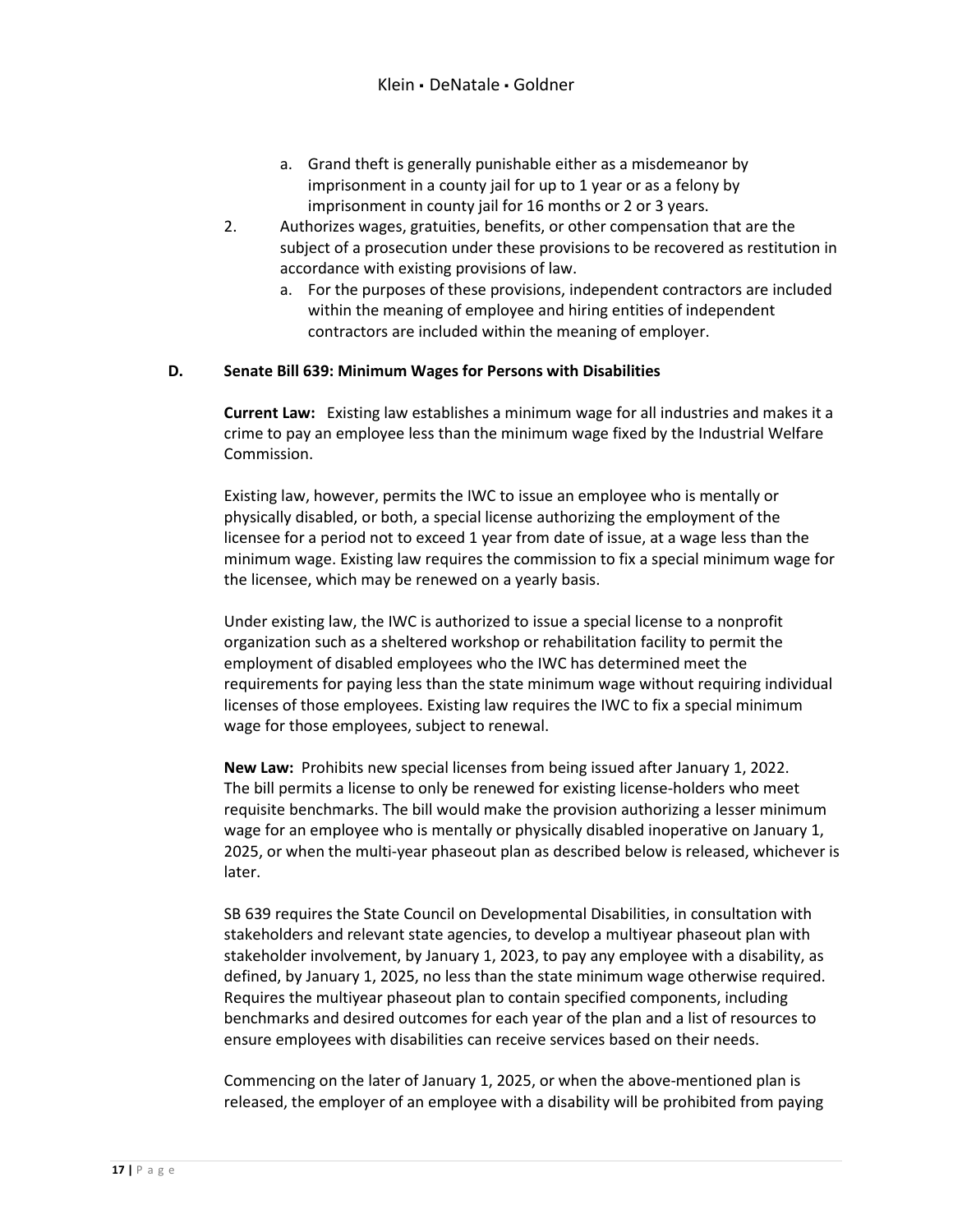the disabled employee less than the California minimum wage or the applicable local minimum wage ordinance, whichever is higher.

Requires the State Council on Developmental Disabilities, in developing the multiyear phaseout plan, to engage with and seek input from people with developmental disabilities who have experience working for subminimum wage and various stakeholder organizations. It requires the State Council on Developmental Disabilities to release and publicly post on its internet website a report by January 1, 2023.

Requires the State Council on Developmental Disabilities to submit a copy of the report on its multiyear phaseout plan to the appropriate policy committees of the Legislature for review on or before January 1, 2023. Requires the State Council on Developmental Disabilities to publicly post on its internet website and submit to the Legislature an annual report beginning on January 1, 2024, as specified, detailing specified information about the multiyear phaseout plan.

Effective January 1, 2025, the IWC is no longer authorized to issue a special license to a nonprofit organization such as a sheltered workshop or rehabilitation facility to permit the employment of disabled employees who the commission has determined meet the requirements for paying less than the state minimum wage.

#### <span id="page-18-1"></span><span id="page-18-0"></span>**E. Assembly Bill 1506: Newspaper Distributors and Carriers AB5 Exemption Extension**

**Current Law:** Existing law, as established in the case of Dynamex Operations v. Superior Court (2018) 4 Cal.5th 903 (Dynamex), creates a presumption that a worker who performs services for a hirer is an employee for purposes of claims for wages and benefits arising under wage orders issued by the Industrial Welfare Commission. Existing law requires a 3-part test, commonly known as the "ABC" test, to determine if workers are employees or independent contractors for those purposes.

Existing law exempts specified occupations and business relationships from the application of Dynamex. These exemptions include a temporary exemption for newspaper distributors working under contract with a newspaper publisher and newspaper carriers, as those terms are defined, until January 1, 2022.

<span id="page-18-2"></span>**New Law:** Extends the exemption newspaper distributors working under contract with a newspaper publisher and newspaper carriers from January 1, 2022, to January 1, 2025.

Requires every newspaper publisher or distributor that hires or directly contracts with newspaper carriers to submit specified information related to their workforce to the Labor and Workforce Development Agency on or before March 1, 2022, March 1, 2023, and March 1, 2024.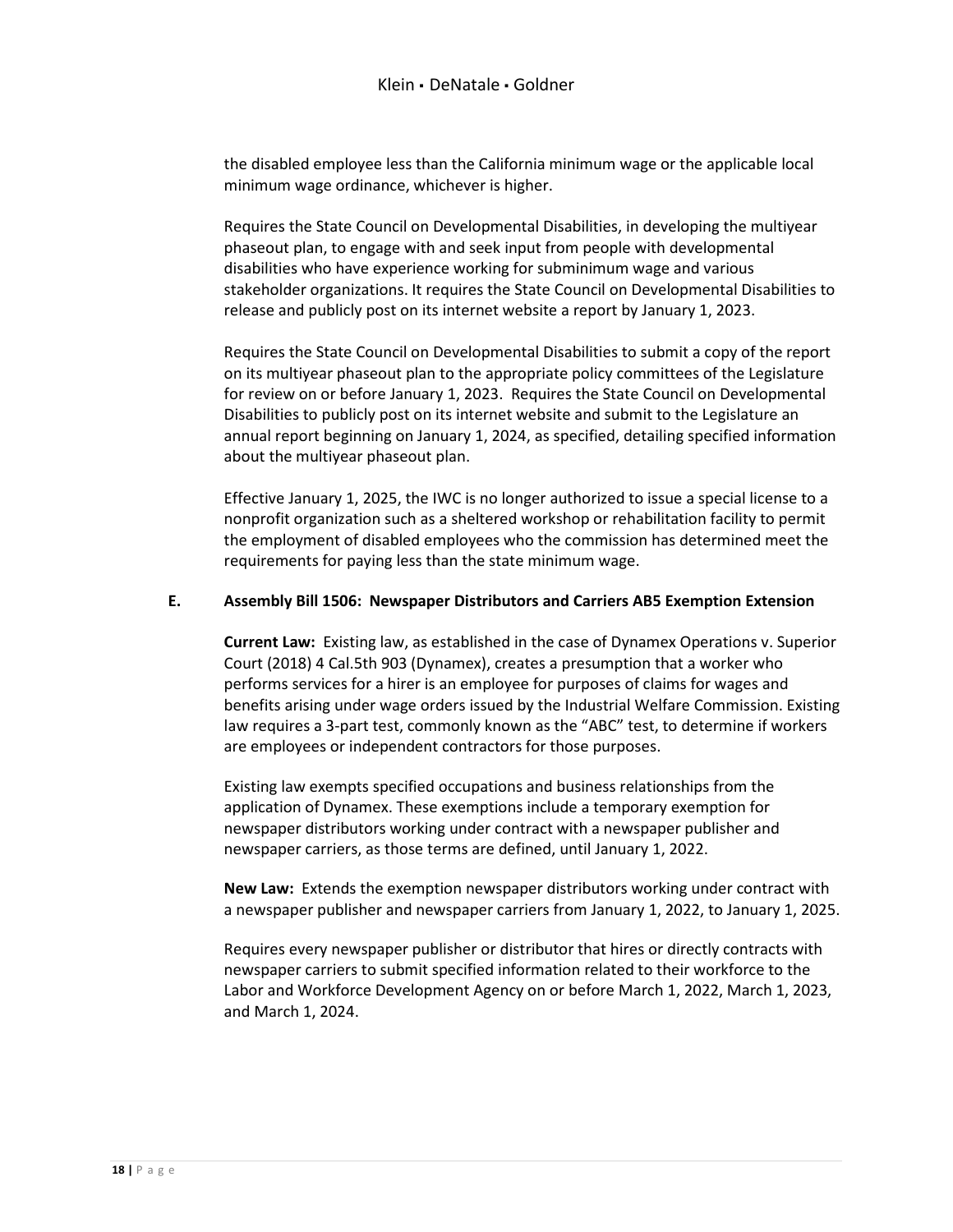#### <span id="page-19-1"></span><span id="page-19-0"></span>**F.** *VETOED BY GOVERNOR:* **Assembly Bill 123: Paid Family Leave Weekly Benefit Amount**

**Current Law:** Existing unemployment compensation disability law provides a formula for determining benefits available to qualifying disabled individuals. Under existing law, for periods of disability commencing on and after January 1, 2023, if the amount of wages paid an individual during the quarter of their disability base period in which those wages were highest exceeds \$1,749.20, the weekly benefit amount is 55% of those wages divided by 13. Under existing law, a benefit that is not a multiple of \$1 shall be computed to the next higher multiple of \$1, and the amount of the benefit is prohibited from exceeding the maximum workers' compensation temporary disability indemnity weekly benefit amount. Under existing law, the maximum amount of benefits payable to an individual during any one disability benefit period is 52 times their weekly benefit amount, as specified.

Existing law also establishes, within the above state disability insurance program, a family temporary disability insurance program, also known as the paid family leave program, for the provision of wage replacement benefits for up to 8 weeks to workers who take time off work to care for a seriously ill family member or to bond with a minor child within one year of birth or placement, as specified. Existing law defines "weekly benefit amount" for purposes of both employee contributions and benefits under this program to mean the amount of weekly benefits available to qualifying disabled individuals pursuant to unemployment compensation disability law.

<span id="page-19-2"></span>**Proposed Law:** The proposed law would have revised the formulas described above for periods of disability commencing after January 1, 2023, but before January 1, 2025, by redefining the weekly benefit amount to be equal to 65% or 75% of the wages paid to an individual for employment by employers during the quarter of the individual's disability base period in which these wages were highest, divided by 13, but not exceeding the maximum workers' compensation temporary disability indemnity weekly benefit amount established by the Department of Industrial Relations, depending on the amount of wages paid to the individual for employment by employers during the quarter of the individual's disability base period in which these wages were highest.

The bill would have, for periods of disability commencing after January 1, 2025, increased the wage replacement percentages to be equal to 70% or 90% depending on the amount of wages paid to the individual for employment by employers during the quarter of the individual's disability base period in which these wages were highest. The bill, however, would have made these revisions to the formula applicable to only the first 12 weeks of benefits for disability benefits that are not the paid family leave program.

<span id="page-19-3"></span>**Veto Message:** In his veto message, the Governor stated: **"**This bill revises formulas for determining benefits under the State Disability Insurance (SDI) program, which includes Disability Insurance (DI) and Paid Family Leave (PFL) programs, beginning January 1, 2023. My Administration has been a strong advocate for expanding access to DI and PFL programs, and I am proud of the progress we have made in collaboration with the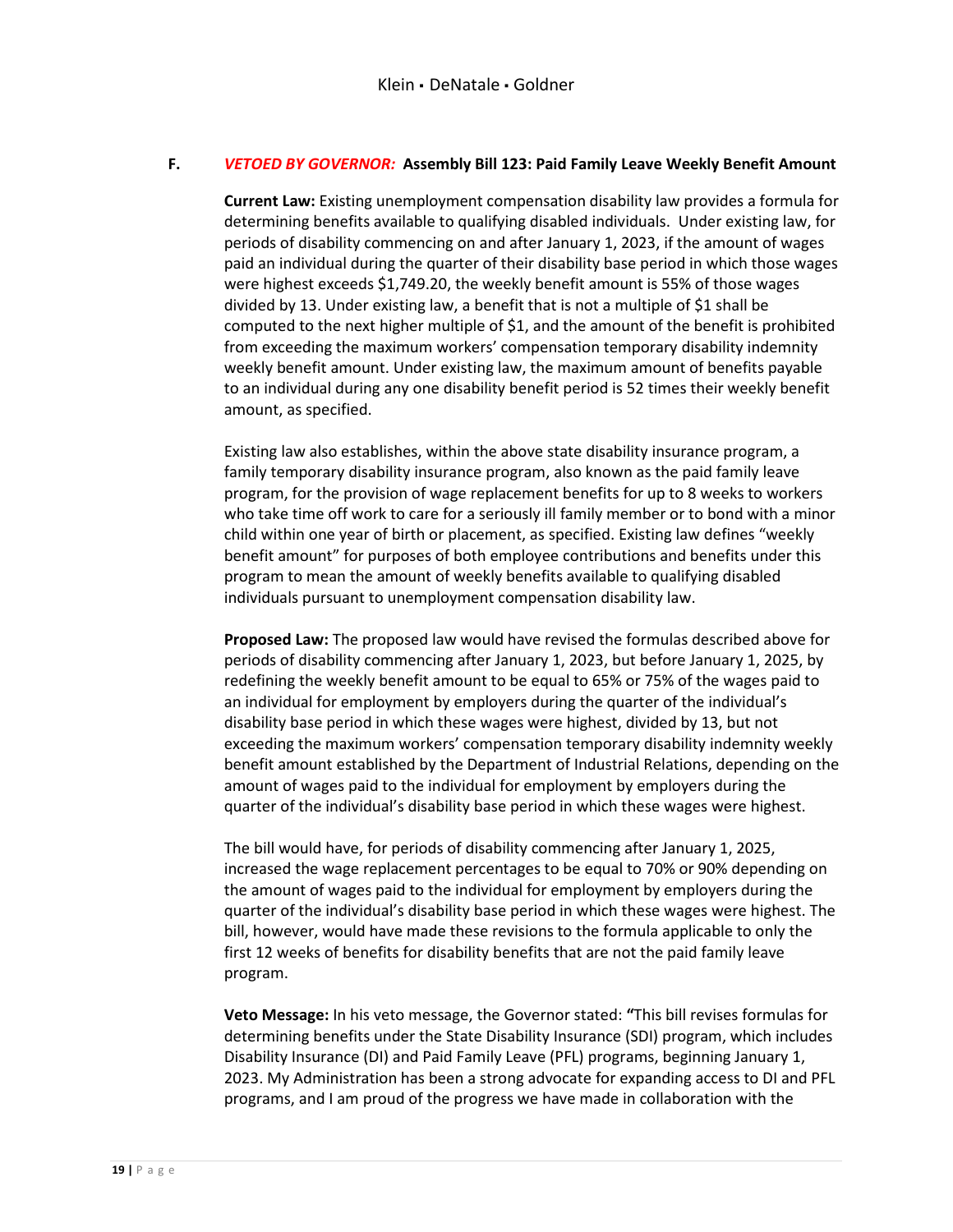Legislature. In 2019, I signed SB 83 (Chapter 24) which extended the maximum duration of paid family leave benefits from 6 to 8 weeks and AB 406 (Chapter 386) which required PFL applications to be provided in multiple languages.

Last year, I signed SB 1383 (Chapter 86) which provided job-protected leave to employees working for employers with five or more employees. Last year, I signed AB 138 (Chapter 78) which extended increased wage replacement rates to 2023. This bill would create significant new costs not included in the 2021 Budget Act and would result in higher disability contributions paid by employees. I look forward to continued partnership with the Legislature to ensure that workers have true access to programs providing family leave."

**Note:** AB 123 passed the Assembly and Senate without a single "no" vote.

#### <span id="page-20-2"></span><span id="page-20-1"></span><span id="page-20-0"></span>**G.** *Levanoff v. Dragas* **65 Cal.App.5th 1079 (REVIEW DENIED AND ORDERED NOT TO BE OFFICIALLY PUBLISHED SEPTEMBER 29, 2021)**

**Issue:** Does calculating overtime wages for dual rate employees through the rate-ineffect method—by which dual rate employees are paid for overtime hours based on the rate in effect when overtime hours began—violate California law?

<span id="page-20-3"></span>**Ruling:** No. California law does not mandate the use of the weighted average method (by which dual rate employees are paid for overtime based on an hourly rate calculated by adding all hours worked in one pay period and dividing that number into the employee's total compensation for the pay period). The Court went on to point out that defendants' dual rate employees generally received net greater overtime pay under the rate-in-effect method than they would have received under the weighted average method.

#### <span id="page-20-5"></span><span id="page-20-4"></span>**H.** *Kao v. Joy Holiday* **(2020) 58 Cal.App.5th 199**

**Issue:** When may officers of a corporation be considered alter egos of a closely held corporation?

<span id="page-20-6"></span>**Ruling:** Whether to invoke alter ego liability depends on: (1) whether there is such unity of interest and ownership that the separate personalities of the corporation and the individual no longer exist, and (2) whether adherence to the fiction of separate existence would, under the circumstances, promote fraud or injustice. The Court stated that a trial court may consider: (1) comingling of funds and other assets; (2) treatment by an individual of the assets of the corporation as their own; (3) failure to maintain adequate corporate records; (4) sole ownership of all stock in a corporation by members of a family; (5) the use of a corporation as a mere shell for a single venture or the business of an individual; (6) the concealment of personal business activities, or (7) the use of a corporation as a subterfuge of illegal transactions.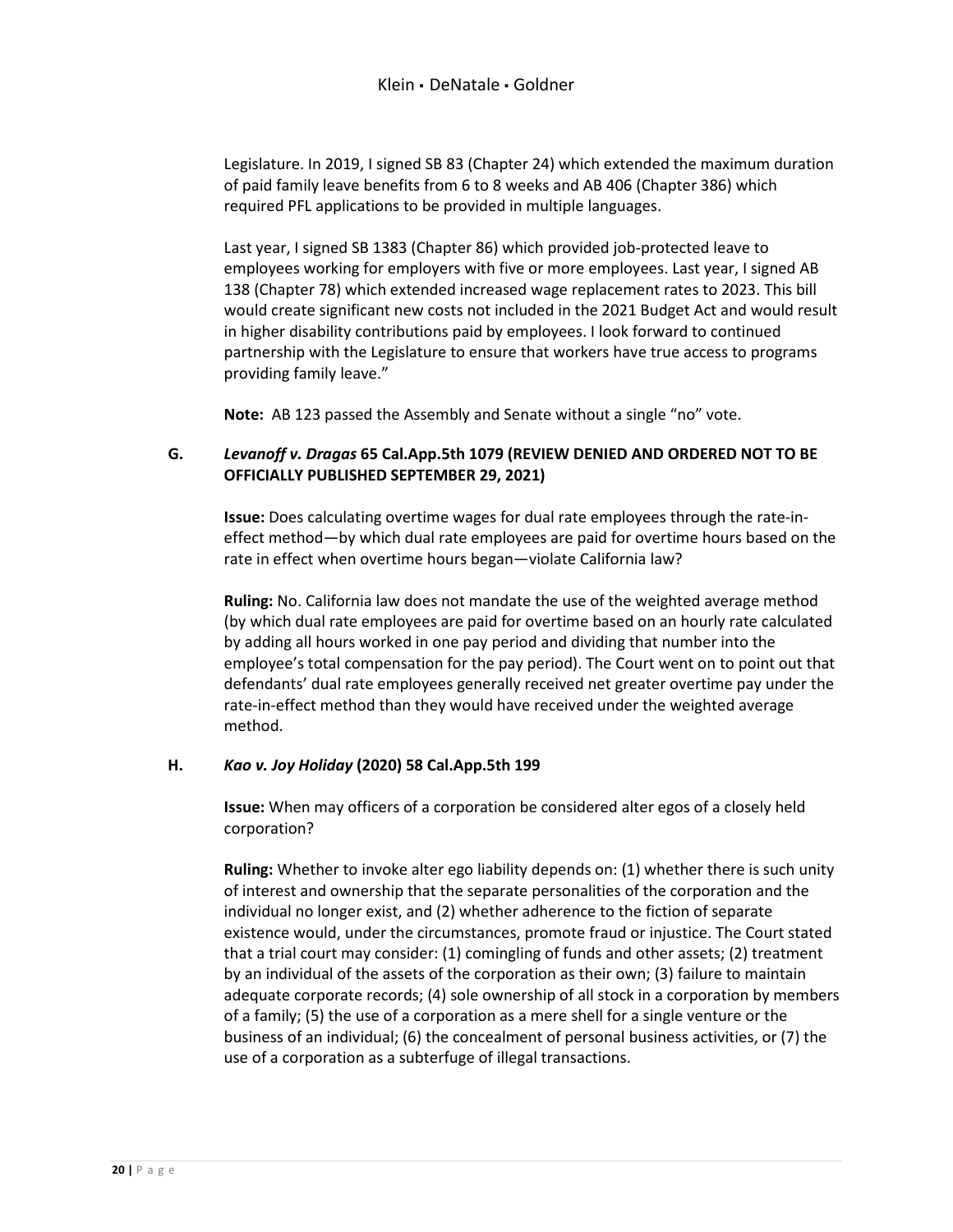#### <span id="page-21-1"></span><span id="page-21-0"></span>**I.** *International Brotherhood of Teamsters v. Federal Motor Carrier Safety Administration* **(2021) 986 F.3d 841.**

**Issue:** Should the Federal Motor Carrier Safety Administration (FMCSA) be permitted to determine whether federal law preempts California's meal and rest break rules as applied to drivers of property carrying commercial vehicles?

<span id="page-21-2"></span>**Ruling:** Yes. The FMCSA only has the authority to review to review for preemption state laws and regulations on commercial vehicle safety. According to the Ninth Circuit, the FMCSA's decision reasonably relied on Congress's stated interest in uniformity of regulation. The fact that California regulated rest and meal breaks in a variety of industries did not force the conclusion that the meal and rest break rules were not "on commercial motor vehicle safety." Finally, the Ninth Circuit determined that the FMCSA did not act arbitrarily or capriciously in finding that enforcement of the meal and rest break rules "would cause an unreasonable burden on interstate commerce."

#### <span id="page-21-4"></span><span id="page-21-3"></span>**J. Vazquez v. Jan-Pro Franchising International, Inc. (2021) 10 Cal.5th 944**

**Issue:** Does the holding in Dynamex apply retroactively and require that the ABC test which determines whether workers are independent contractors or employees under California wage order laws be applied?

<span id="page-21-5"></span>**Rule:** Yes. The Ninth Circuit rejected the argument that Dynamex should not be applied retroactively. The Court determined that applying Dynamex retroactively was consistent with due process because the district court had not opportunity to consider whether plaintiffs were employees under the Dynamex standard, and neither party had the opportunity to supplement the record with regard to the Dynamex criteria. Accordingly, Dynamex and the ABC test apply retroactively.

#### <span id="page-21-7"></span><span id="page-21-6"></span>**K.** *Clarke v. AMN Services, LLC* **(2021) 986 F.3d 1106**

**Issue:** Should per diem benefits be included in regular rate of pay for purposes of calculating overtime pay?

<span id="page-21-8"></span>**Rule:** Yes. According to the Ninth Circuit, the per diem benefits received functioned as compensation for work rather than as a reimbursement for expenses incurred, and the benefits were thus improperly excluded from plaintiff's regular rate of pay for purposes of calculating overtime pay. The panel relied on a combination of factors, including: (1) the tie of the per diem deductions to shifts not worked regardless of the reason for not working; (2) a banking hours system; (3) the default payment of per diem on a weekly basis, including for days not worked away from home; and (4) the lack of regard as to whether any expenses were actually incurred on a given day.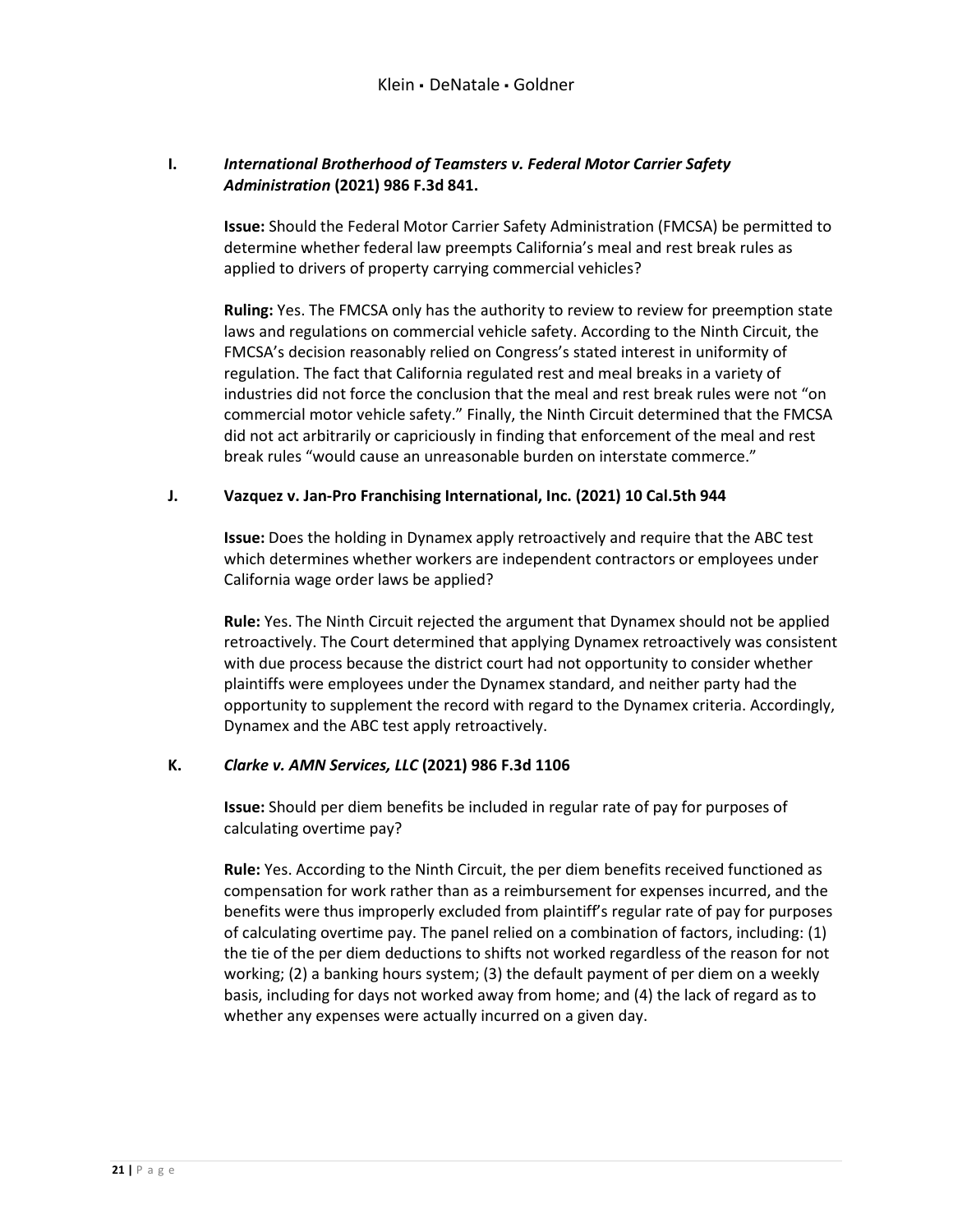#### <span id="page-22-2"></span><span id="page-22-1"></span><span id="page-22-0"></span>**L.** *Donohue v. AMN Services, LLC* **(2021) 11 Cal.5th 58**

**Issue:** May an employer round time punches for meal period?

**Rule:** No. An employer cannot engage in the practice of adjusting hours that an employee has actually worked to the nearest present time increment in the meal period context. The practice of rounding time punches for meal periods is inconsistent with the purpose of the Labor Code provisions. Given the relatively short length of a 30-minute meal, the potential incursion from rounding is significant. The court also determined that time records showing noncompliant meal periods raise a rebuttable presumption of meal period violations.

#### <span id="page-22-5"></span><span id="page-22-4"></span><span id="page-22-3"></span>**M.** *Parada v. East Coast Transport, Inc.* **(2021) 62 Cal.App.5th 692**

**Issue:** Does federal law preempt application of the ABC test to motor carriers?

**Rule:** No. The Court concluded that federal law does not preempt application of the ABC test to motor carriers. The federal law in questions, the Federal Aviation Administration Authorization Act (FAAAA) prevents states or political subdivisions of states from enacting laws related to a price, route, or service of any motor carrier. According to the Court, the ABC test is a law of general application that does not mandate the use of employees, but rather is a means of determining whether a person is an employee or an independent contractor.

#### <span id="page-22-7"></span><span id="page-22-6"></span>**N.** *Magadia v. Wal-Mart Associates, Inc.* **(2021) 999 F.3d 668**

**Issue:** Is an employer required to list the rate of its bonus adjustment on employees' wage statements?

<span id="page-22-8"></span>**Rule:** No. Here the wage statement law was not violated because there was no hourly rate in effect during the pay period. Walmart paid its employees every two weeks and provided a paystub at the end of each semimonthly pay period. At the end of a quarter, Walmart awarded a bonus to its employees based on performance, sales, profits, and store standards for the entire quarter. In sum, because Walmart retroactively calculated the bonus based on work from multiple pay periods, it was not considered an hourly rate in effect during the pay period, and Walmart complied with the wage statement law.

#### <span id="page-22-10"></span><span id="page-22-9"></span>**O.** *Ferra v. Loews Hollywood Hotel, LLC* **(2021) 11 Cal.5th 858**

**Issue:** How should employees be compensated for noncompliant meal, rest, and recovery periods?

<span id="page-22-11"></span>**Rule:** Premium pay for noncompliant meal, rest, and recovery periods must be compensated at the employee's regular rate of pay, which should take into account the base hourly rate of pay and all other forms of non-discretionary compensation (such as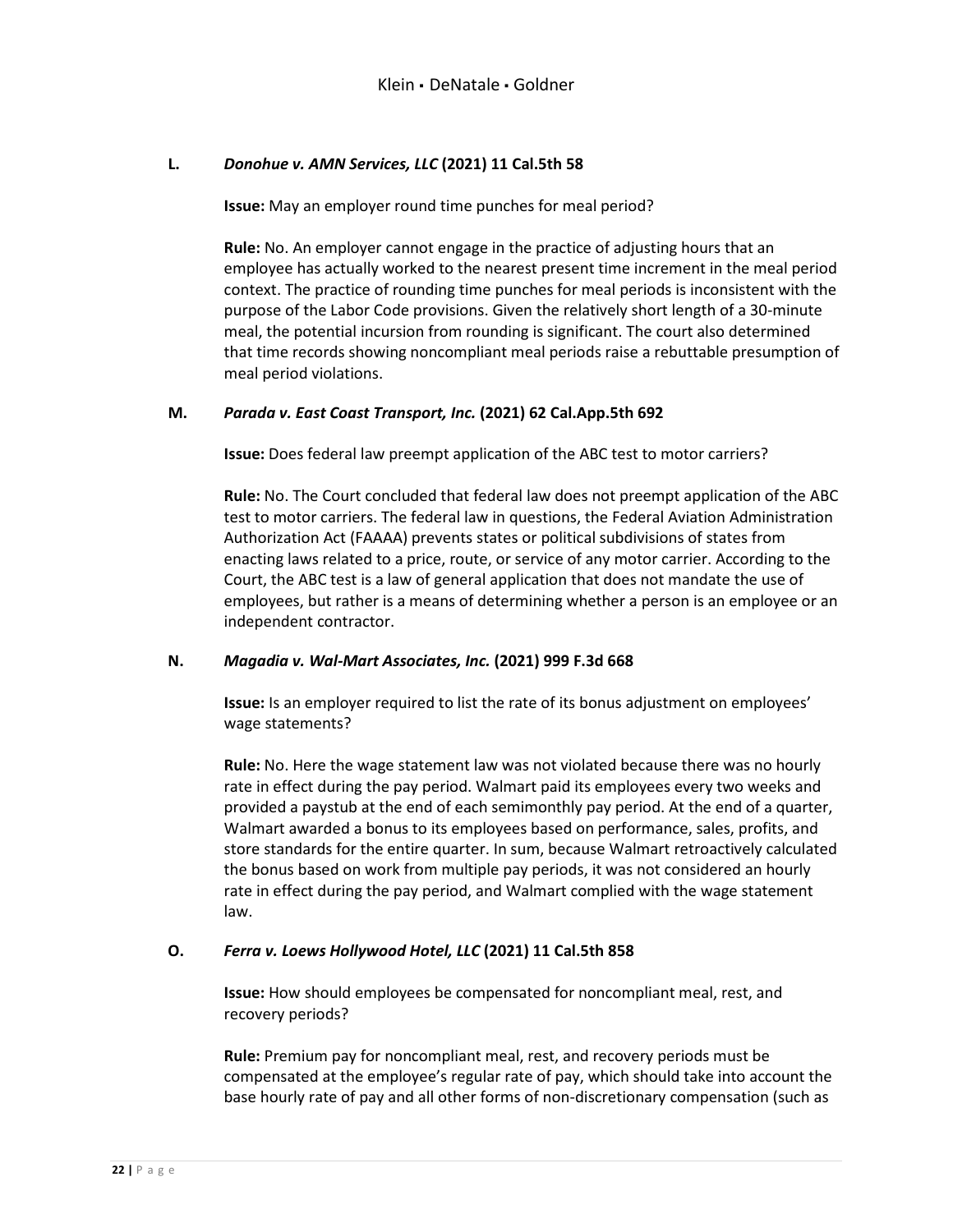non-discretionary bonuses, commissions, and shift differentials) earned during the pay period. Employers must calculate overtime and sick leave in the same manner. Additionally, it should be noted that the ruling is retroactive, meaning employers face potential past liability for up to four years for missed meal or rest break premium payments that were not calculated with the correct regular rate of pay.

#### <span id="page-23-2"></span><span id="page-23-1"></span><span id="page-23-0"></span>**P.** *Mauia v. Petrochem Insulation, Inc.* **(2021) 5 F.4th 1068**

**Issue:** Does federal or state law apply on the outer continental shelf?

**Rule:** Federal law generally applies on the outer continental shelf, and state law is only adopted to the extent it is applicable and not inconsistent with federal law. This means that California labor laws do not apply on the Outer Continental Shelf under the Outer Continental Shelf Lands Act because federal law already addresses those issues.

#### <span id="page-23-5"></span><span id="page-23-4"></span><span id="page-23-3"></span>**Q.** *Morales v. Factor Surfaces, LLC* **(2021) 70 Cal.App.5th 367**

**Issue:** How should a former employee's regular rate of pay be determined?

**Rule:** A former employee's regular rate of pay should be calculated by the number of hours worked. If the number of hours worked is unclear, the regular rate of pay should be calculated by dividing the former employee's weekly compensation by 40.

#### <span id="page-23-7"></span><span id="page-23-6"></span>**R.** *Gulf Offshore Logistics, LLC v. Superior Court* **(2020) 272 Cal.Rptr.3d 356 REVIEW DENIED AND ORDERED NOT TO BE PUBLISHED MARCH 24, 2021**

**Issue:** Does California law apply to non-California residents working off of the California coast?

**Rule:** Yes. California law applies to non-California residents working off of the California Coast. There is no preemption by federal law, because the relevant federal laws do not contain any provisions that actually or implicitly conflict with California law.

#### <span id="page-23-10"></span><span id="page-23-9"></span><span id="page-23-8"></span>**S.** *Bernstein v. Virgin America* **(2021) 3 F.4th 1127 (PENDING OPINION BY THE SUPREME COURT OF THE UNITED STATES)**

#### **Issue:**

1: Does California law apply to employees who do not perform all of their work in California?

2: Does block payment violate California's minimum wage law?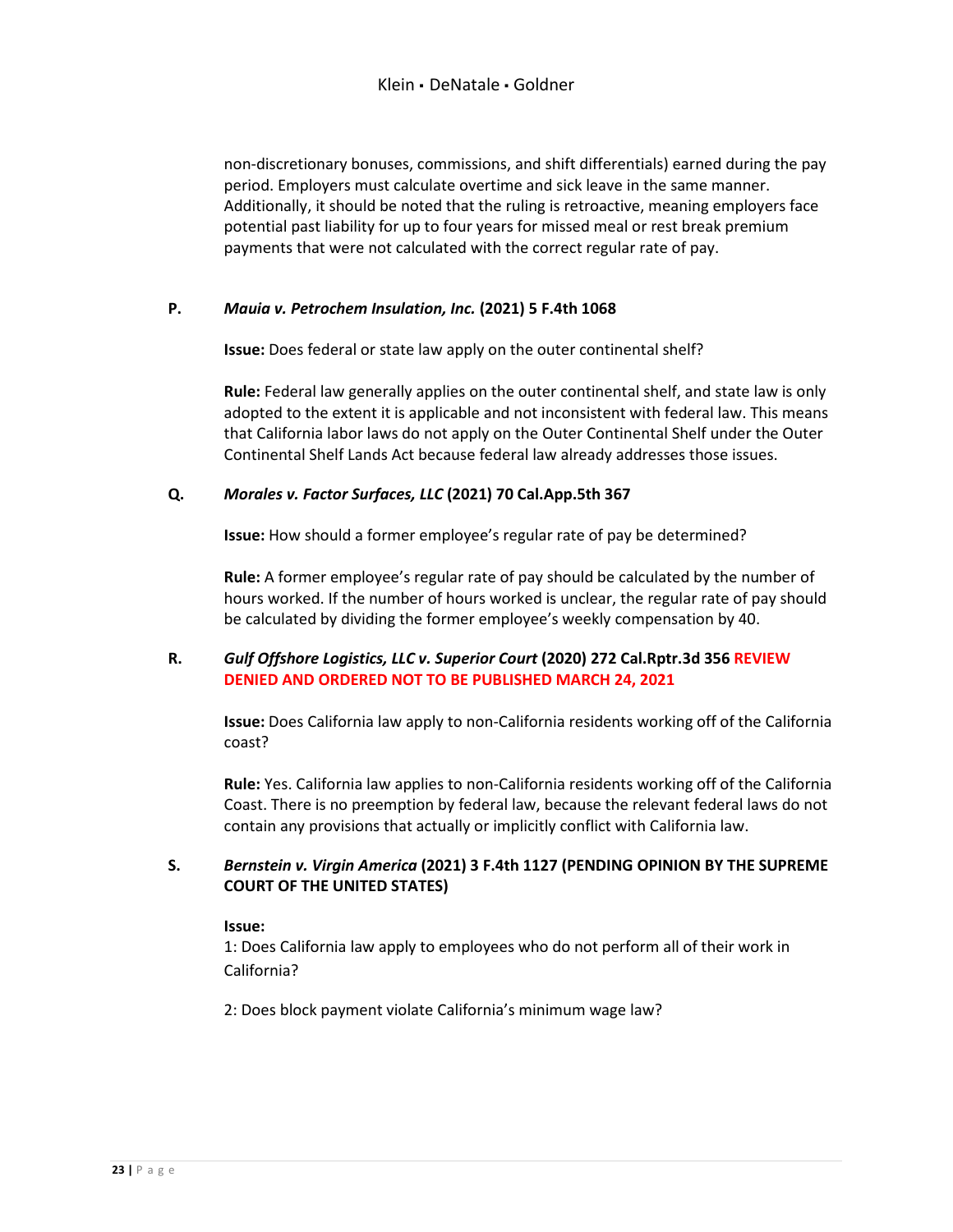#### <span id="page-24-0"></span>**Rule:**

1: Yes. California law applies to employees who do not perform all their work in California, even if the majority of their work was not performed in California as long as the employees do not perform the majority of their work in any one state.

2: No. The Ninth Circuit determined that payment in blocks of time does not violate California's minimum wage law where the system as a whole offers a guaranteed level of compensation for each period that is greater than the minimum wage for all hours worked. The fact that pay is not specifically attached to each hour of work does not mean that the system is illegal.

#### <span id="page-24-2"></span><span id="page-24-1"></span>**T.** *Department of Industrial Relations v. Bult Pacific* **(2021) 62 Cal.App.5th 780**

**Issue:** Does Civil Code Section 1671(b), which invalidates unreasonable liquidated damages provisions, apply to judgments entered pursuant to a Civil Wage Penalty Assessment?

**Rule:** No. Civil Code Section 1671(b) does not apply to a judgment entered pursuant to a civil wage penalty assessment, because the judgment is entered pursuant to the Labor Code rather than a contract.

#### <span id="page-24-5"></span><span id="page-24-4"></span><span id="page-24-3"></span>**III. Employee Leaves and Benefits**

#### <span id="page-24-6"></span>**A. Assembly Bill 1033: CFRA Parent-in-law; Small Employer Family Leave Mediation Pilot**

**Current Law:** The Moore-Brown-Roberti Family Rights Act, commonly known as the California Family Rights Act (CFRA), which is a part of FEHA, makes it an unlawful employment practice for an employer, as defined, to refuse to grant a request by an eligible employee to take up to 12 workweeks of unpaid protected leave during any 12 month period for family care and medical leave, as specified. Existing law defines family care and medical leave to include, among other things, leave to care for a parent.

Existing law requires the DFEH to create a small employer family leave mediation pilot program, for alleged violations of these family care and medical leave provisions, applicable to employers with between 5 and 19 employees. Existing law authorizes the employer or the employee to request that all parties participate in mediation through the DFEH's dispute resolution division after the DFEH issues a right-to-sue notice.

Existing law requires the department to initiate the mediation promptly following a request, prohibits an employee from pursuing a civil action until the mediation is complete, and tolls the statute of limitations for the employee, including for all related claims not subject to mediation, from the date of receipt of a request to participate in the program until the mediation is complete. Existing law repeals the pilot program on January 1, 2024.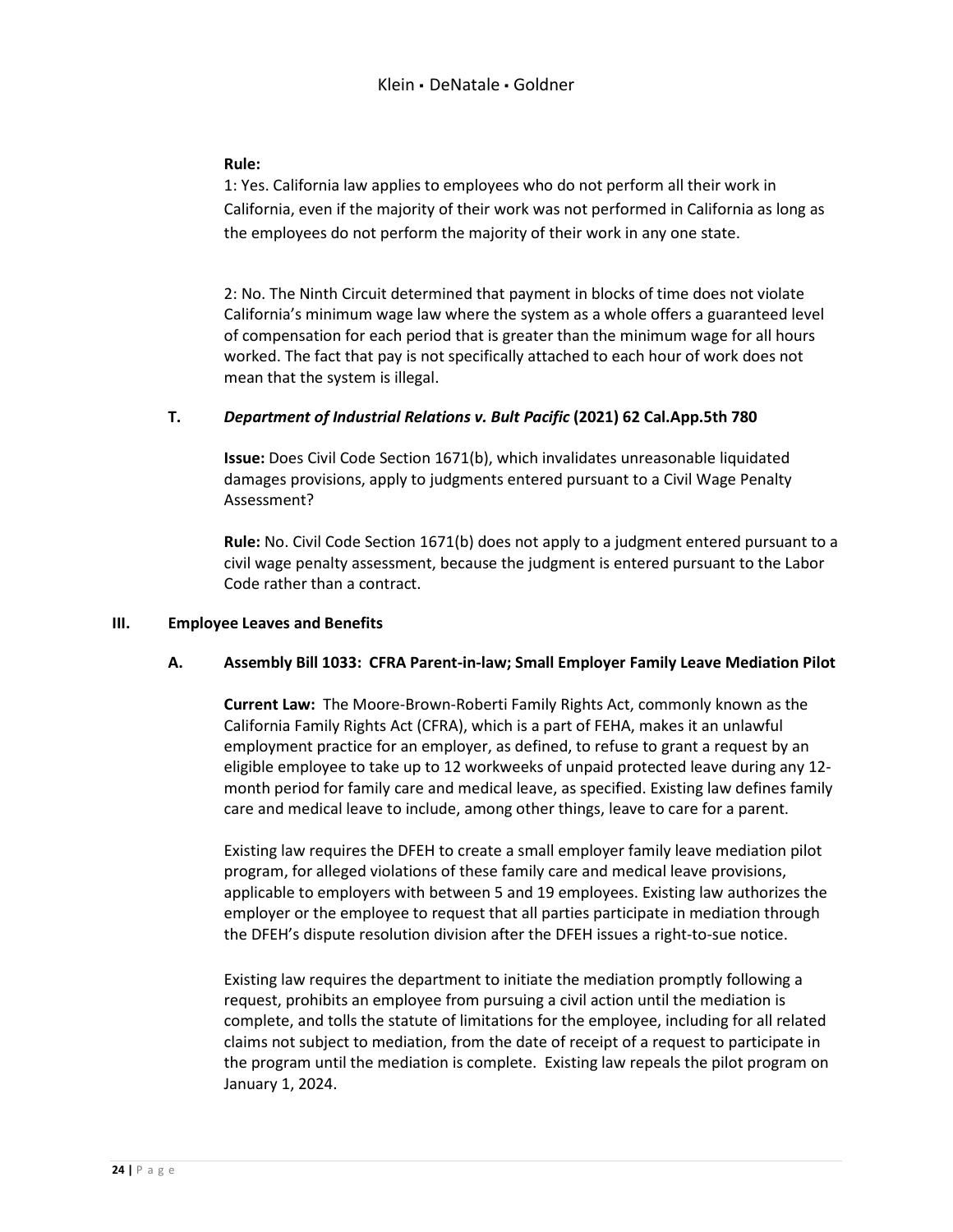<span id="page-25-0"></span>**New Law:** The new law additionally includes leave to care for a parent-in-law within the definition of family care and medical leave and would make other conforming changes.

Specifically, the DFEH is now required, when an employee requests an immediate right to sue alleging a violation of the above-described family care and medical leave provisions by an employer, to notify the employee in writing of the requirement for mediation prior to filing a civil action, if mediation is requested by the employer or employee. It also requires the employee to contact the DFEH's dispute resolution division, prior to filing an action and to indicate whether they are requesting mediation.

The DFEH is now required, upon contacting the dispute resolution division regarding the intent to pursue a legal action for an employer's violation of the family and medical leave provisions, to notify all named respondents of the alleged violation and the requirement for mediation, if mediation is requested by the employee or employer, in writing.

Further, the DFEH is now required to terminate its activity if neither the employee nor the employer requests mediation within 30 days of receipt by all named respondents of the notification, as specified. The bill would require the department, if it receives a request for mediation from the employer or employee within 30 days of receipt, as described above, to initiate the mediation within 60 days of the department's receipt of the request or the receipt of the notification by all named respondents, whichever is later. The bill would require the mediator, once mediation has been initiated and no later than 7 days before the mediation date, to notify the employee of their right to request certain labor-related information and to help facilitate other reasonable requests for information, as specified. The employee is prohibited from pursuing a civil action unless the mediation is not initiated by the department within the time period prescribed above or until the mediation is complete or deemed unsuccessful. The new law states it will toll the statute of limitations applicable to the employee's claim from the date the employee contacts the department's dispute resolution division regarding the intent to pursue a legal action until the mediation is complete or deemed unsuccessful.

Finally, this new law entitles a respondent or defendant in a civil action that did not receive the required notification as a result of the employee's failure to contact the DFEH's alternative dispute resolution prior to filing a civil action and who had 5 to 19 employees at the time that the alleged violation occurred, to a stay of any pending civil action or arbitration until the mediation is complete or deemed unsuccessful.

#### <span id="page-25-2"></span><span id="page-25-1"></span>**B.** *INACTIVE***: Assembly Bill 1041: Employment Leave**

**Current Law:** The California Family Rights Act, makes it an unlawful employment practice for any government employer or employer with 5 or more employees to refuse to grant a request by any employee with more than 12 months of service with the employer, and who has at least 1,250 hours of service with the employer during the previous 12-month period or who meets certain other requirements, to take up to a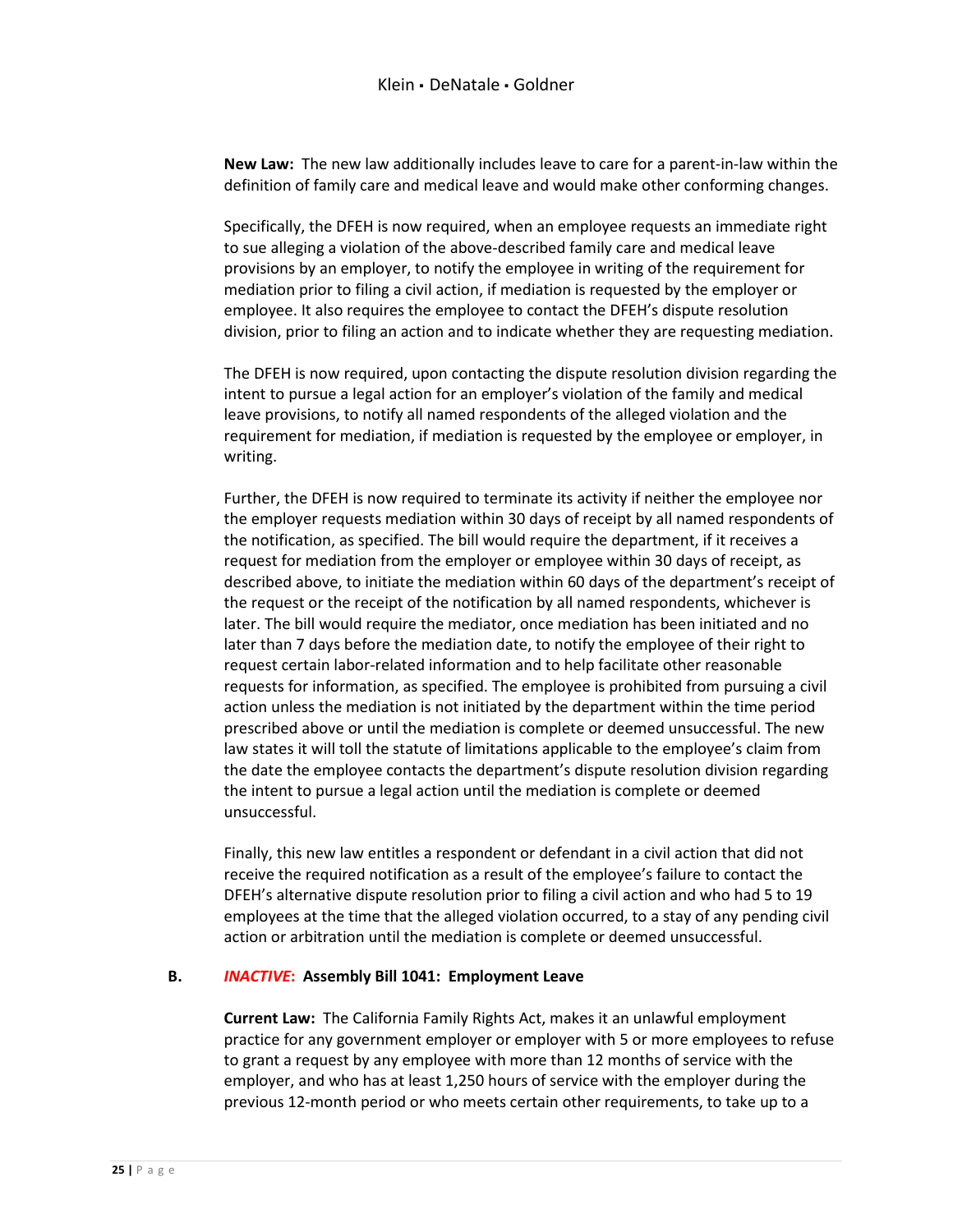total of 12 workweeks in any 12-month period to, among other things, bond with a new child of the employee or to care for themselves or a child, parent, grandparent, grandchild, sibling, spouse, or domestic partner.

The Healthy Workplaces, Healthy Families Act of 2014 (MPSL), generally entitles an employee who works in California for the same employer for 30 or more days within a year to paid sick days, as specified, including the use of paid sick days for diagnosis, care, or treatment of an existing health condition of, or preventive care for, an employee or an employee's family member. Existing law defines "family member" for this purpose to include individuals who share a prescribed relationship with the employee.

<span id="page-26-0"></span>**Not Sent to Governor:** This legislation was ordered to the inactive file at the request of the bill's co-author. If signed, it would have expanded the definition of persons that an employee could have taken leave to care for under CFRA and the Healthy Workplaces, Healthy Families Act of 2014 (MPSL) to include a "designated person". The bill would have defined "designated person" to mean a person identified by the employee at the time the employee requests family care and medical leave. The bill would have authorized an employer to limit designation of a person under specific circumstances.

#### <span id="page-26-3"></span><span id="page-26-2"></span><span id="page-26-1"></span>**C.** *INACTIVE***: Assembly Bill 95: Bereavement Leave**

**Current Law:** Bereavement leave is not required.

**Died in Committee:** This legislation remains (since May 20, 2021) pending in the Assembly Labor and Employment Committee. AB95 would have required an employer with 25 or more employees to allow an employee, upon the employee's request, to take up to 10 business days of unpaid bereavement leave due to the death of a family member (spouse, child, parent, parent-in-law, sibling, grandparent, grandchild, or registered domestic partner) within three months of the death. An employer with less than 25 employees would also be subject to the new law but would only be required to provide up to 3 business days of bereavement leave.

#### <span id="page-26-5"></span><span id="page-26-4"></span>**D.** *INACTIVE***: Assembly Bill 995: Expansion of Paid Sick Leave Accrual and Use**

**Current Law:** The Healthy Families Healthy Workplaces Act ("Paid Sick Leave Law") requires employers provide employees with no less than 3 days/24 hours of paid sick leave by the 120th calendar day of employment, and each subsequent year.

<span id="page-26-6"></span>**Not Sent to Governor:** This legislation was ordered to the inactive file at the request of the bill's author. AB 995 would have expanded the Paid Sick Leave Law to increase the amount of accrued paid sick leave for employers to provide employees with no less than 3 days/24 hours of paid sick leave by the 120th calendar day of each 12-month period, to no less than 5 days/40 hours of paid sick leave by the 200th calendar day of the 12 month period. The bill also would have increased the accrual cap of paid sick leave from 6 days/48 hours to 10 days/80 hours.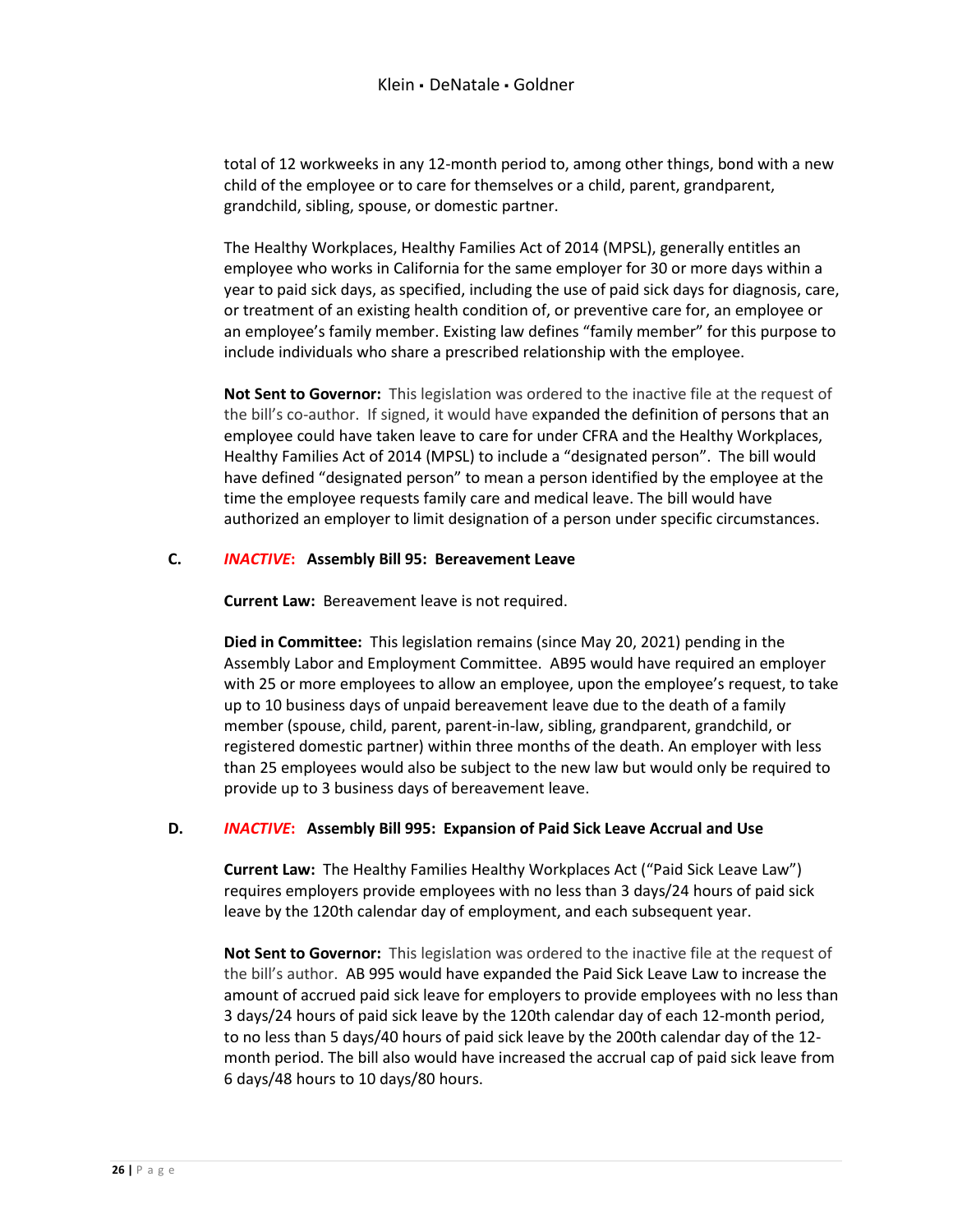#### <span id="page-27-1"></span><span id="page-27-0"></span>**E.** *Choochagi v. Barracuda Networks, Inc. (2020) 60 Cal.App.5th 444*

**Issue:** What actions must an employer take to provide notice to an employee of notice of eligibility for CFRA rights?

<span id="page-27-2"></span>**Ruling:** The employer provided sufficient notice of CFRA rights. Citing to Stevens v. Department of Corrections, the court stated that "' I]n the context of leave for an employee's own serious health condition, the mere notice that an employee seeks to use sick time is insufficient to place the employer on notice that the employee seeks CFRA-qualifying leave. Leave for an employee's health condition requires a serious health condition that makes the employee unable to perform the functions of his or her position.'" The court went on to state that "Employers are also required to include a description of CFRA leave in their employee handbooks, and are 'encouraged to give a copy of the notice' to current and new employees. … Here, Barracuda submitted as evidence its Employee Handbook, which included a section describing leaves of absence and various types of leave, including CFRA leave. Barracuda also submitted evidence that Choochagi received the Employee Handbook. … CFRA does not require the employer to provide repeated notice to an employee."

#### <span id="page-27-5"></span><span id="page-27-4"></span><span id="page-27-3"></span>**IV. Class Actions and PAGA Claims**

#### **A.** *Turrieta v. Lyft, Inc.* **(2021) 69 Cal.App.5th 955: Review Filed 11/10/2021**

**Issue:** Where two different plaintiffs filed separate Private Attorneys General Act  $("PAGA")$  actions against the same employer, does the plaintiff in one action have standing in the other to vacate or challenge the judgment of the other action on appeal?

<span id="page-27-6"></span>**Ruling:** The Court of Appeals ruled that third-party PAGA plaintiffs lack standing to bring a motion to vacate or appeal the settlement. The Court explained that PAGA plaintiffs in another action are not aggrieved parties because it is the state's rights and not those of the third parties that will be affected by a parallel settlement.

#### <span id="page-27-8"></span><span id="page-27-7"></span>**B.** *Uribe v. Crown Building Maintenance Co.* **(2021) 70 Cal.App.5th 986: Rehearing Denied 10/26/2021**

**Issue:** Does an unnamed class member have standing as a party aggrieved to vacate or challenge the approval of settlement of a PAGA claim on appeal?

<span id="page-27-9"></span>**Ruling:** The Court of Appeals found that an unnamed class member who was granted leave to intervene and was a plaintiff in a related PAGA action had standing to appeal the approval of the settlement. The Court reasoned that because appellant had an "immediate, pecuniary, and substantial" interest in advancing her own PAGA action (which would have been extinguished by claim preclusion if the settlement was upheld), appellant had standing to challenge the settlement's PAGA component.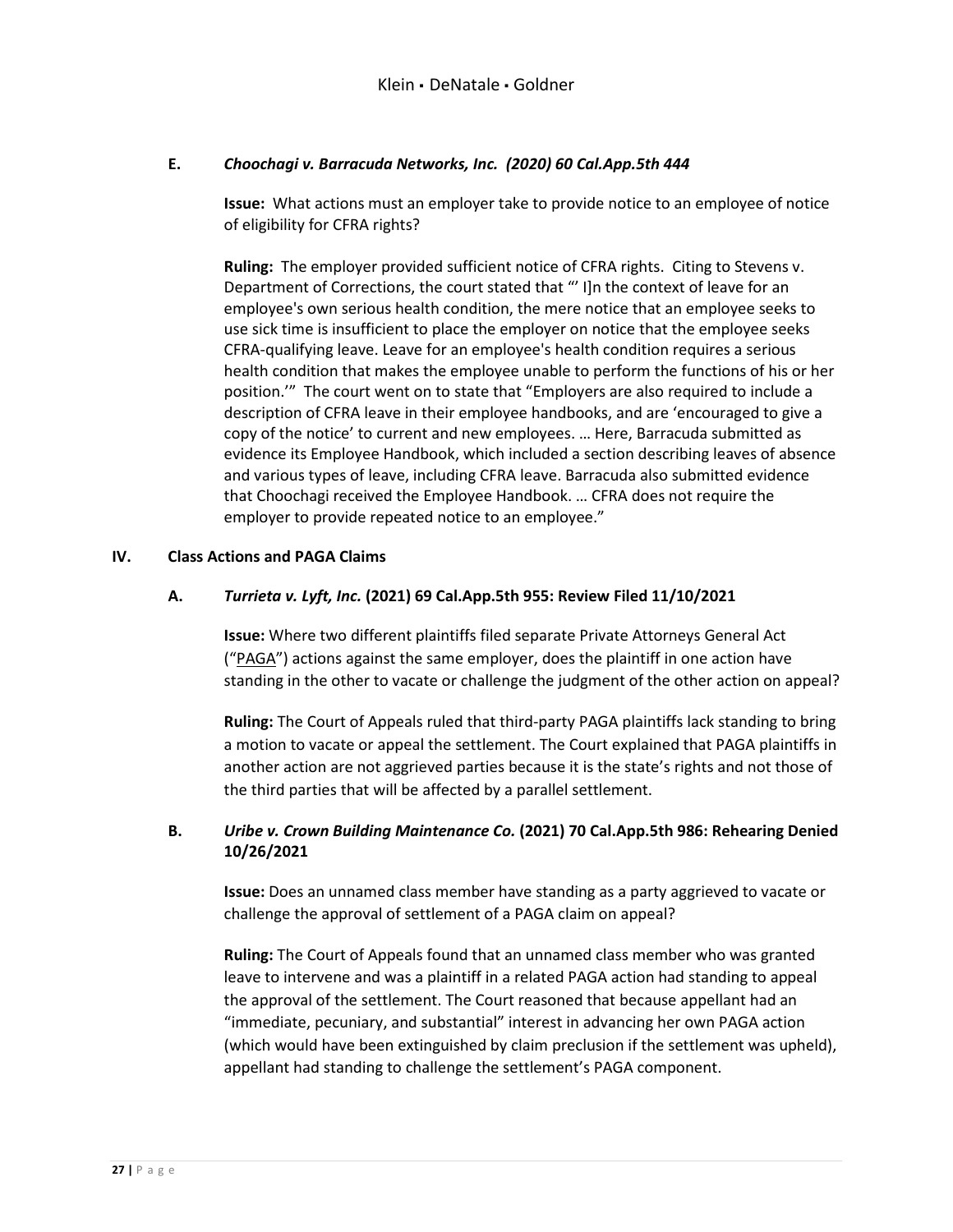<span id="page-28-0"></span>**Distinguishing Uribe and Turrieta:** Without context, the holdings of *Uribe* and *Turrieta* appear to directly conflict with one another. Fortunately, the Court in *Uribe* explains the procedural distinctions between the cases that account for the discrepancy in its published opinion.

In *Turrieta*, the trial court denied the third-party employees' requests to intervene in the action, a decision which was upheld on appeal. As a result, the reviewing court concluded that because it is the state's rights that would be affected by the settlement in a PAGA action and not those of the appellants, they did not qualify as "aggrieved employees" under the statute and lacked standing to attempt to overturn the judgment.

In contrast, the trial court in *Uribe* granted the employee's request to file a complaint in intervention. Upon completing the necessary procedural steps, the employee became a party to the action. As a result, because her own PAGA cause of action would be extinguished by claim preclusion if the settlement was affirmed, the Court determined she had the appropriate standing necessary to attempt to overturn the judgment.

**Practical Implications for Employers:** When multiple, similar PAGA claims have been filed, it is important to assess the status of all claims in order to create optimal strategies to protect the employer.

#### <span id="page-28-4"></span><span id="page-28-3"></span><span id="page-28-2"></span><span id="page-28-1"></span>**C.** *Rojas-Cifuentes v. Superior Court* **(2020) 58 Cal.App.5th 1051**

**Issue:** Did an employee's PAGA notice sufficiently state the facts and theories required to satisfy the administrative exhaustion requirements under the Act?

**Ruling:** The Court of Appeals held that the plaintiff's PAGA notice sufficiently stated the specific provisions of the labor code alleged to have been violated and facts and theories to support the alleged violation. The employer argued that the plaintiff's allegation of systematic failure to keep accurate time and payroll records and detailing of several labor code sections violated by this conduct was insufficient to meet the administrative exhaustion requirements. The Court disagreed and held that a PAGA notice which provides facts and theories to support at least some allegations in the action is sufficient to meet the plaintiff's burden.

<span id="page-28-5"></span>**Practical Implications for Employers:** The bar for the "facts and theories" requirement under Lab. Code, § 2699.3 is low. To satisfy the pleading requirements, an aggrieved employee must only provide sufficient facts and theories to show the relevant state agency that there is any basis for the allegations.

#### <span id="page-28-7"></span><span id="page-28-6"></span>**D.** *Wilson v. La Jolla Group* **(2021) 61 Cal.App.5th 897**

**Issue:** Did the trial court err in denying class certification on the grounds that individual issues did not predominate because of varied employee experience?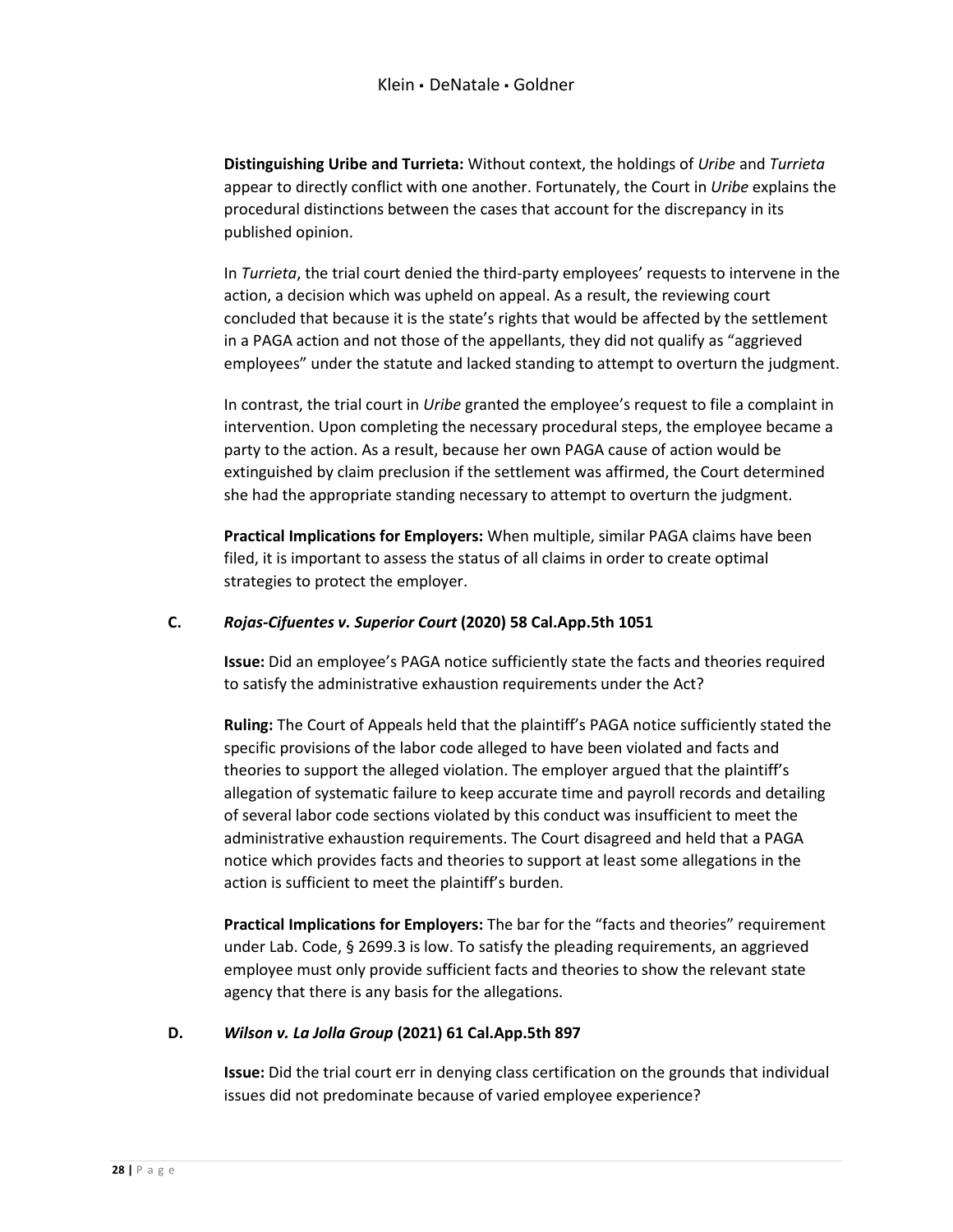<span id="page-29-0"></span>**Ruling:** The Court of Appeals held that the trial court did not err in denying certification based on non-wage statement claims, but that it did err in determining that common questions did not predominate on a wage statement claim. The Court reasoned that because plaintiffs were able to make their own schedules and work as much or as little as they desired, employee experiences varied too greatly to allow for common proof of meal and rest break violations. The Court did find, however, that individual issues did not predominate on a claim for failure to provide adequate wage statements to employees as this centralized practice would be amenable to class-wide proof.

#### <span id="page-29-2"></span><span id="page-29-1"></span>**E.** *Salazar v. See's Candy Shops, Incorporated* **(2021) 64 Cal.App.5th 85: Review Denied and Ordered Not to be Officially Published 08/11/2021**

**Issue:** Did the trial court err in denying class certification on the grounds that individual issues would predominate?

<span id="page-29-3"></span>**Ruling:** The Court of Appeals held that the trial court did not err in denying class certification because it reasonably determined that individual issues would predominate, and that the plaintiff failed to provide a trial plan that offered a manageable method to determine class-wide liability without individual inquiry. The plaintiff presented time record evidence that she believed could establish liability through common proof. However, the Court determined that because these records showed that 24% of shifts over 10 hours included a second meal period, the trial court reasonably concluded that individual testimony would be necessary to demonstrate liability.

#### <span id="page-29-5"></span><span id="page-29-4"></span>**F.** *Certified Tire & Service Centers Wage & Hour Cases* **(2021) 66 Cal.App.5th. 190: Review Denied and Ordered Not to be Officially Published 10/13/2021**

**Issue:** Whether the trial court erred in concluding that the employer's Technician Compensation Program (TCP) did not violate the minimum wage and rest period requirements as set forth in Wage Order 4?

<span id="page-29-6"></span>**Ruling:** The Court of Appeals held that the TCP did not violate minimum wage and rest break requirements. Plaintiffs argued that the formula used in calculating an employee's base rate under the TCP violated California's minimum wage and rest period requirements by engaging in impermissible wage borrowing. The Court disagreed, finding that under the TCP, while an employee's base rate of pay would end up being less at the end of a pay period when they devoted a higher percentage of time to tasks that did not generate production dollars as opposed to tasks that did, all time an employee spent on the clock and all required rest periods were directly compensated at an hourly rate that exceeded the minimum wage.

<span id="page-29-7"></span>**Practical Implications for Employers:** Alternative compensation programs designed to incentivize workplace efficiency are permissible. However, employers may not take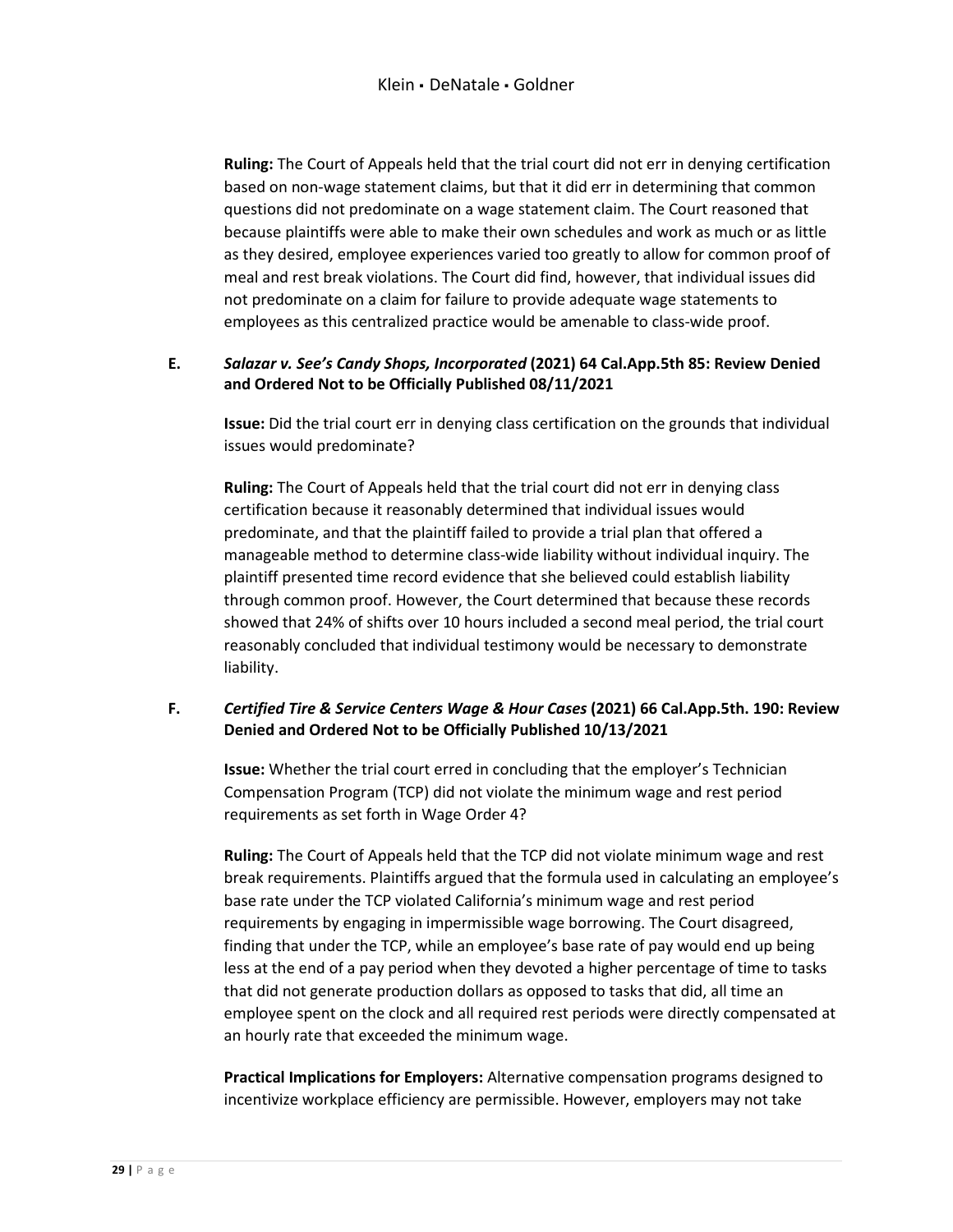higher compensation contractually due for one set of hours and spread it over other, otherwise uncompensated, or undercompensated hours to satisfy minimum wage requirements.

#### <span id="page-30-1"></span><span id="page-30-0"></span>**G.** *Johnson v. Maxim Healthcare Services, Inc.* **(2021) 66 Cal.App.5th 924: Review Denied 11/10/2021**

**Issue:** May an employee, whose individual claim is time-barred, may still pursue a representative claim under PAGA?

<span id="page-30-2"></span>**Ruling:** The Court of Appeals held that the fact that an employee's individual claim is time-barred does not strip the employee of their standing to pursue PAGA remedies. The Court reasoned that under the California Supreme Court's recent decision in *Kim v. Reins International California, Inc.* (that an "aggrieved employee" has standing to pursue a PAGA claim, irrespective of whether that employee maintains a separate Labor Code claim), the expiration of the statute of limitations for an individual claim does not bar an employee from pursuing a PAGA action.

**Practical Implications for Employers:** An aggrieved employee's PAGA claim may continue to exist even after the statute of limitations for their individual claims have expired.

#### <span id="page-30-6"></span><span id="page-30-5"></span><span id="page-30-4"></span><span id="page-30-3"></span>**H.** *Hildebrandt v. Staples the Office Superstore, LLC* **(2020) 58 Cal.App.5th 128**

**Issue:** Does the filing of a class action with similar claims entitle an employee to the benefit of class action tolling rules for their individual action?

**Ruling:** The Court of Appeals held that the application of the tolling rule of class actions to individual claims is fair when previously filed class actions provide the defendant adequate notice of the claims and generic identities of potential plaintiffs during the applicable limitations period. In its reasoning, the Court of Appeals relied on California Supreme Court's decision in *Jolly v. Eli Lilly & Co.* There, the Court held that such tolling is necessary to protect the efficiency of the class action device because otherwise, potential class members may be forced by the statute of limitations to file their individual actions while the class certification proceedings are still pending (thus defeating the efficiency and economical purposes of the class action).

<span id="page-30-7"></span>**Practical Implications for Employers:** In some circumstances, if a class certification is denied, the statute of limitations is paused between the commencement of the action and the denial of class certification. This "stopping of the clock" allows purported class members to either intervene in the surviving individual action or bring their own. As a result, employers should be aware that any employee who can be found to have reasonably postponed filing their own claims because of the class action may receive additional time added to their statute of limitations.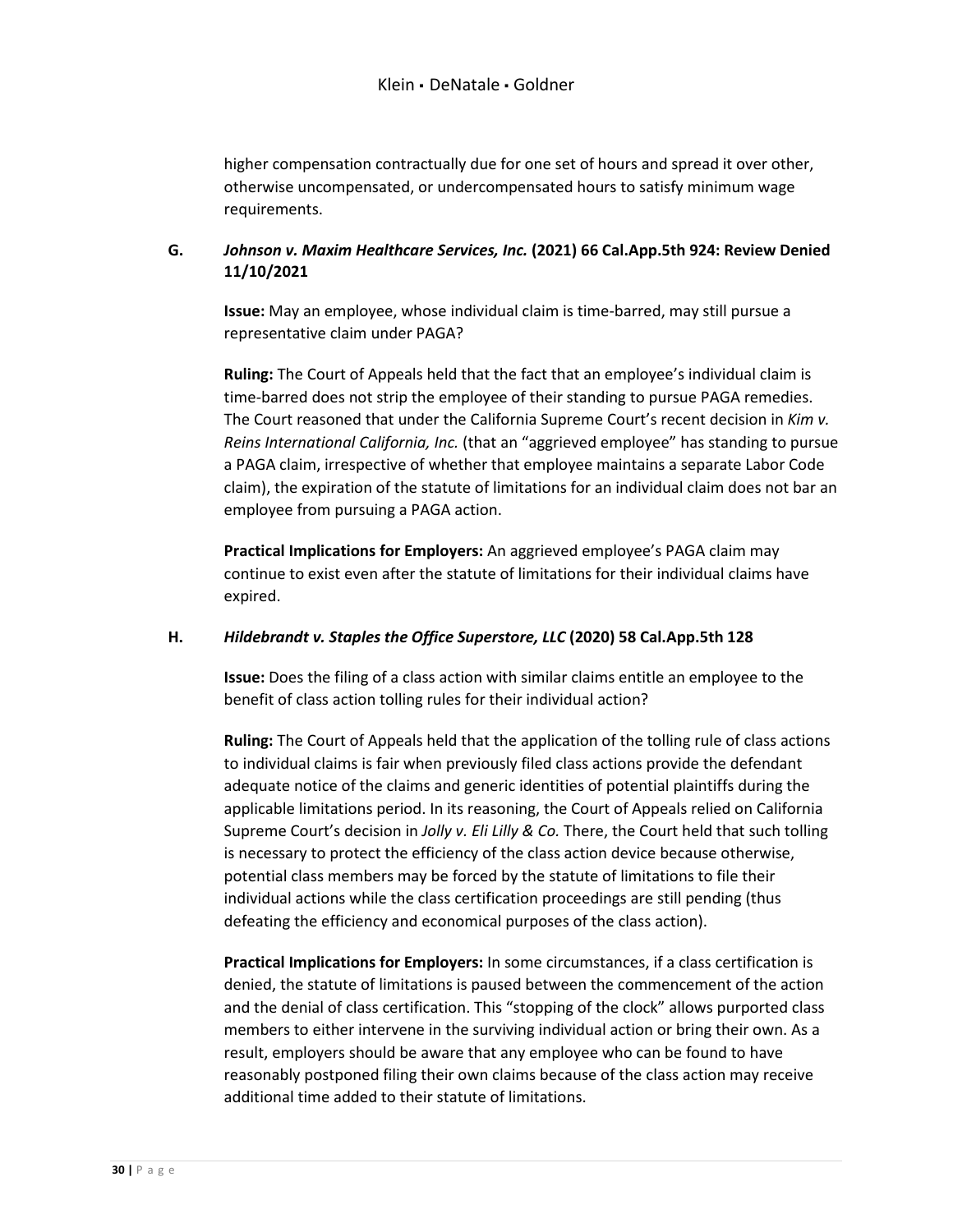#### <span id="page-31-1"></span><span id="page-31-0"></span>**I.** *Wesson v. Staples the Office Superstore, LLC* **(2021) 68 Cal.App.5th 746: Review Filed 10/19/2021**

**Issue:** Do trial courts have inherent authority to ensure that PAGA claims will be manageable at trial and strike those that are not?

<span id="page-31-2"></span>**Ruling:** The Court of Appeals found that trial courts have the inherent authority to ensure that PAGA claims can be fairly and efficiently tried, that courts may strike those claims they find are unmanageable, and that as a matter of due process, the defendant's right to litigate available affirmative defenses should be accounted for in the manageability determination.

#### <span id="page-31-5"></span><span id="page-31-4"></span><span id="page-31-3"></span>**J.** *Lawson v. Grubhub, Inc.* **(9th Cir. 2021) 13 F.4th 908: A case to watch**

**Issue 1:** Whether California Proposition 22 (providing that if certain conditions are met, "app-based drivers" are independent contractors) applies retroactively.

**Ruling 1:** The Court of Appeals for the Ninth Circuit held that Proposition 22 does not apply retroactively. The Court reasoned that California has a settled presumption against interpreting statutes and ballot propositions as having retroactive applications unless expressly provided for in the legislation, which Proposition 22 does not.

<span id="page-31-6"></span>**Issue 2:** Whether the Supreme Court's decision in *Dynamex Operations W. v. Superior Court* (which revised the applicable test for determining if a worker is an independent contractor and was ruled to apply retroactively) changes the determination of Plaintiff's status?

<span id="page-31-7"></span>**Ruling 2:** The Court of Appeals for the Ninth Circuit declined to apply the test itself. Instead, it remanded the issue to the district court to apply the revised test.

<span id="page-31-8"></span>**Issue 3:** Whether the ABC Test of Dynamex applies to expense reimbursement claims retroactively?

<span id="page-31-9"></span>**Ruling 3:** The Court of Appeals for the Ninth Circuit declined to answer the question. It reasoned that because the California Courts of Appeal have not squarely decided whether the Dynamex test applies to expense reimbursement claims retroactively, the Court determined that the trial court should decide in the first instance whether the test applies retroactively here.

#### <span id="page-31-11"></span><span id="page-31-10"></span>**K.** *Williams v. RGIS, LLC* **(2021) 70 Cal.App.5th 445**

**Issue:** Does the FAA (Federal Arbitration Act) preempt a California state law rule that says employees cannot contractually waive their right to bring a representative action under PAGA?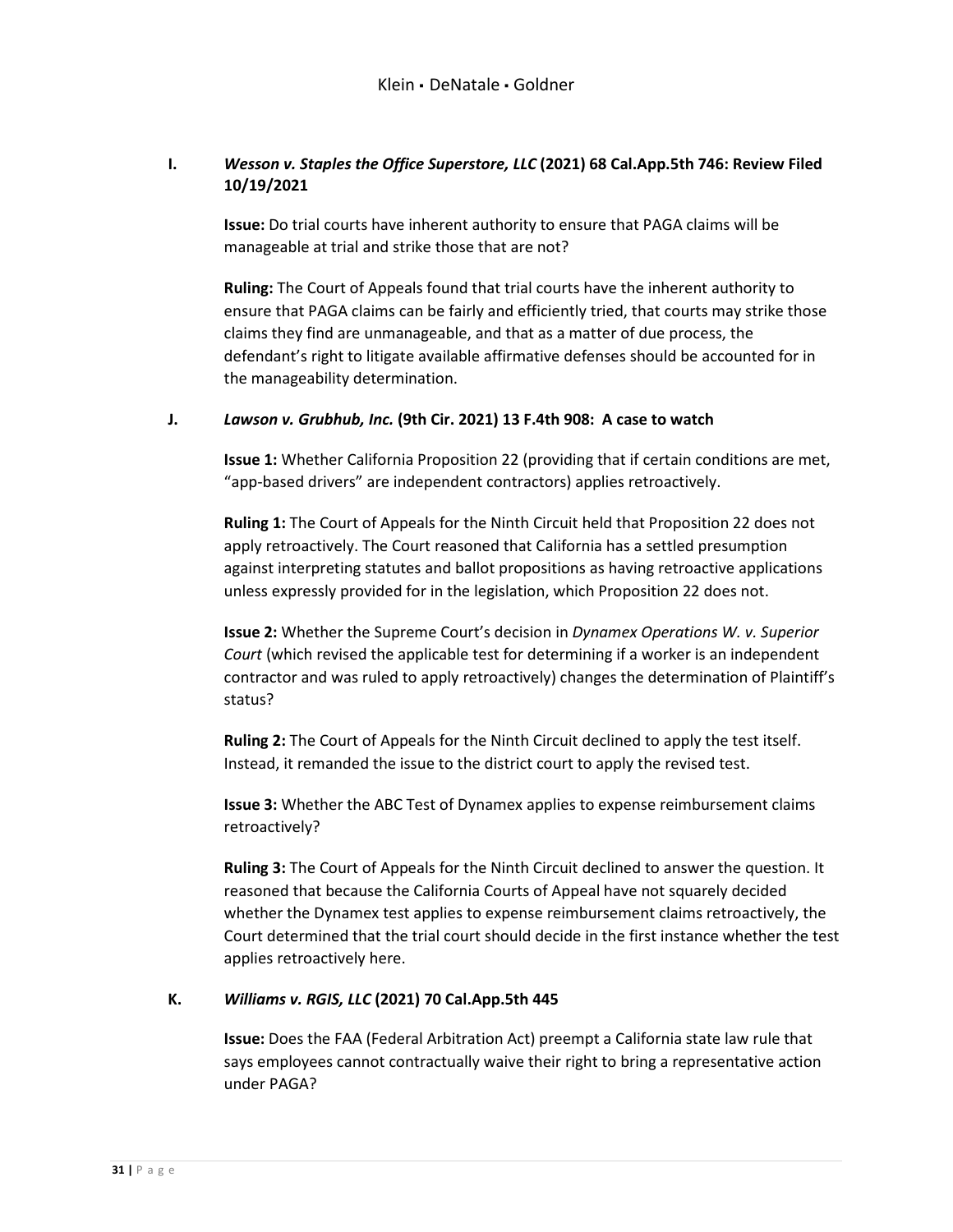<span id="page-32-0"></span>**Ruling:** The defendant employer attempted to argue that the Federal Arbitration Act (FAA)—which requires courts to enforce agreements for individual arbitration—preempted the state rule prohibiting PAGA waivers. The defendant also argued that the United States Supreme Court's decision in *Epic Systems Corp v. Lewis* (holding that an employee who agreed to individualized arbitration could not assert claims on behalf of other employees under the FLSA or other federal class action procedures) abrogated the state rule prohibiting PAGA waivers. The Court rejected both of these arguments holding that neither the decision in Epic Systems nor the FAA preempted the California rule prohibiting PAGA waivers.

**Practical Implications for Employers:** Even where an employee enters into a valid and binding arbitration agreement for their individual claims, an employer may still be forced to litigate PAGA claims.

#### <span id="page-32-3"></span><span id="page-32-2"></span><span id="page-32-1"></span>**L.** *Santos v. El Guapos Tacos, LLC* **(Cal. Ct. App., Nov. 30, 2021, No. H046470) 2021 WL 5626375**

**Issue:** Did the trial court err in determining that plaintiffs' PAGA notice was deficient for failing to reference other aggrieved employees?

<span id="page-32-4"></span>**Ruling:** The Court of Appeals determined that the representative plaintiff's PAGA notice provided fair notice to the LWDA and defendants of the representative claims. The defendant employers argued that the PAGA notice did not inform the LWDA "of the claims of any other alleged similarly situated but unidentified individuals" or that the plaintiff "intended to pursue this matter on behalf of these unnamed individuals." The Court rejected this argument. The Court explained that because the notice did not refer to any claims as "my" or "ours," did not allege violations of the labor code flowing from an individual termination, did not suggest that the violations were isolated, referenced "other acts by employer" without limiting the acts solely as against either plaintiff, and stated that the plaintiffs wished to proceed with their PAGA claims as authorized by the California Labor Code, the notice sufficiently alerted the LWDA and defendants that there were other aggrieved employees implicated in the representative action.

<span id="page-32-5"></span>**Practical Implications for Employers:** A plaintiff's PAGA notice does not need to include magic words to be sufficient to put an employer and the LWDA on notice of a PAGA claim. If it can be reasonably inferred from the notice that the injuries alleged were not isolated to the named individual, it is likely to be considered effective notice.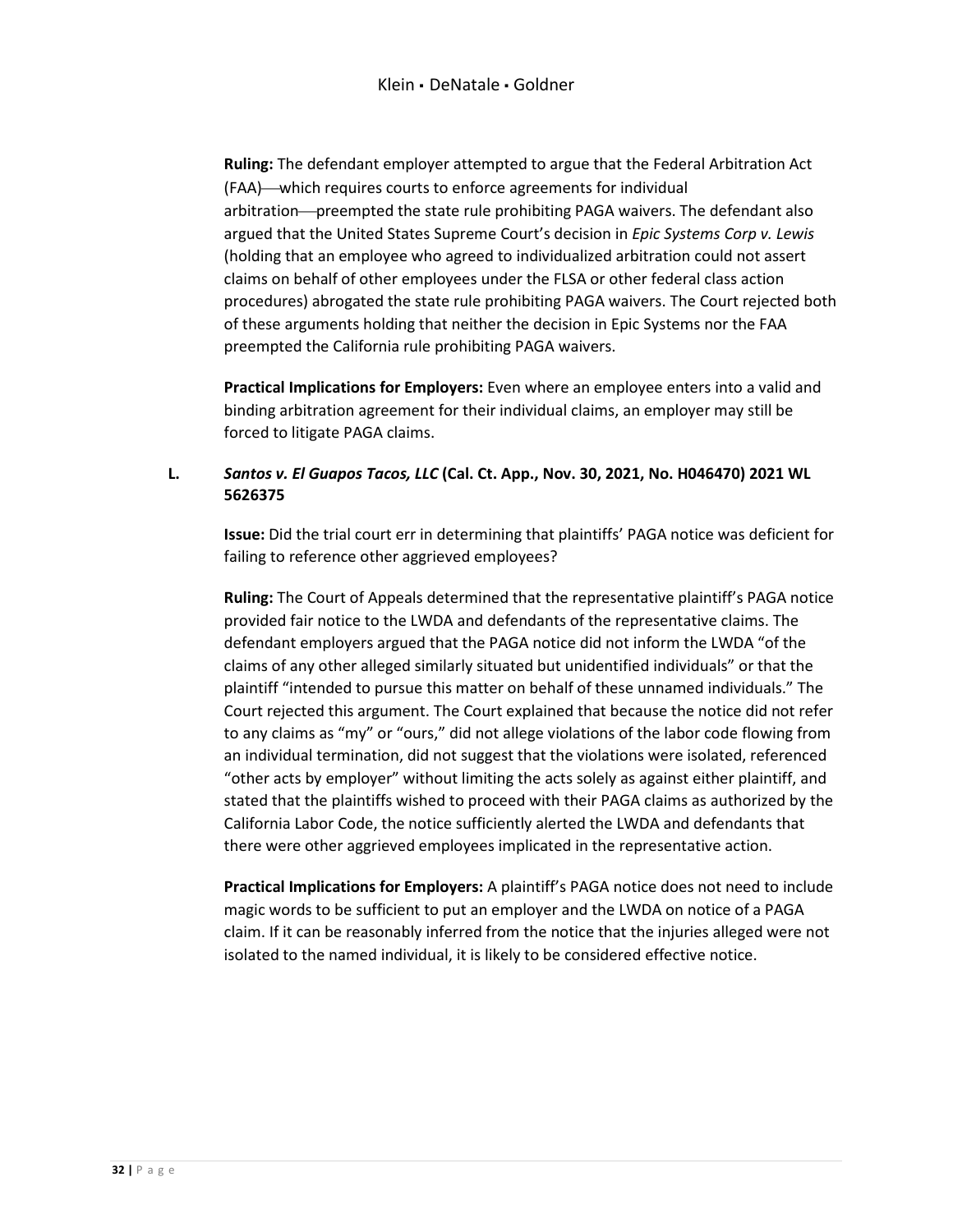#### <span id="page-33-1"></span><span id="page-33-0"></span>**V. Discrimination, Harassment, and Retaliation**

<span id="page-33-2"></span>**A***. Lawson v. PPG Architectural Finishes, Inc.* **(9th Cir. 2020) 982 F.3d 752 req. for certification of question granted. 2/10/21 (Case No. S266001) (On appeal from the U.S. District Court, C.D., California)** 

**Issue:** The Ninth Circuit certified the following question to the California Supreme Court: Does the clear and convincing evidentiary standard set forth in [Lab.C. § 1102.6](https://1.next.westlaw.com/Link/Document/FullText?findType=L&pubNum=1000215&cite=CALBS1102.6&originatingDoc=Ic8e04ed2481311e5a7b3fb9213abd1e0&refType=LQ&originationContext=document&transitionType=DocumentItem&ppcid=10bcab09a8644405b4744859ac4df536&contextData=(sc.Keycite)) replace the *McDonnell Douglas* test as the relevant evidentiary standard for [§](https://1.next.westlaw.com/Link/Document/FullText?findType=L&pubNum=1000215&cite=CALBS1102.5&originatingDoc=Ic8e04ed2481311e5a7b3fb9213abd1e0&refType=LQ&originationContext=document&transitionType=DocumentItem&ppcid=10bcab09a8644405b4744859ac4df536&contextData=(sc.Keycite))  [1102.5](https://1.next.westlaw.com/Link/Document/FullText?findType=L&pubNum=1000215&cite=CALBS1102.5&originatingDoc=Ic8e04ed2481311e5a7b3fb9213abd1e0&refType=LQ&originationContext=document&transitionType=DocumentItem&ppcid=10bcab09a8644405b4744859ac4df536&contextData=(sc.Keycite)) whistleblower retaliation claims?

**Next Steps:** The California Supreme Court will decide whether the long-standing *McDonnell Douglas* test will be modified.

#### <span id="page-33-5"></span><span id="page-33-4"></span><span id="page-33-3"></span>**B.** *Pollock v. Tri-Modal Distribution Services, Inc.* **(2021) 11 Cal.5th 918 [281 Cal.Rptr.3d 498, 491 P.3d 290]**

**Procedural Posture(s):** On Appeal; Motion for Summary Judgment; Motion for Costs Facts: Pollock, a customer service representative, started dating Tri-Modal's executive vice-president in 2014. The executive vice-president ended the relationship in 2016. In March of 2017, another employee (a woman) was offered a promotion and accepted it, but the promotion did not take effect until May of 2017. In April of 2018, Pollock filed an administrative complaint with the Department of Fair Employment and Housing (DFEH), alleging that she was denied a series of promotions because she refused to have sex with the executive vice-president. The trial court granted summary judgment against Pollock, reasoning that the failure to promote occurred (and thus, the statute of limitations began to run) in March of 2017, when the other woman received and accepted the promotion (rejecting Pollock's argument that the failure to promote occurred in May of 2017, the effective date of the promotion). The Court of Appeal held that the "key date" for limitations purposes is when the employer tells the selected employee that he or she will be promoted, not when the selected employee actually starts the new position. The Court Appeal also awarded costs on appeal to the defendants.

<span id="page-33-6"></span>**Main Issue:** When does the statute of limitations on a claim for failure to promote brought under the harassment provisions of the Fair Employment and Housing Act (FEHA) begin to run?

#### <span id="page-33-7"></span>**California Supreme Court Holdings:**

- 1. The statute of limitations on a FEHA harassment claim based on failure to promote begins to run when an aggrieved employee knows or reasonably should know of the employer's decision not to promote him or her.
- 2. When the defendant asserts the statute of limitations as a defense against a harassment claim based on failure to promote (under the FEHA), the burden is on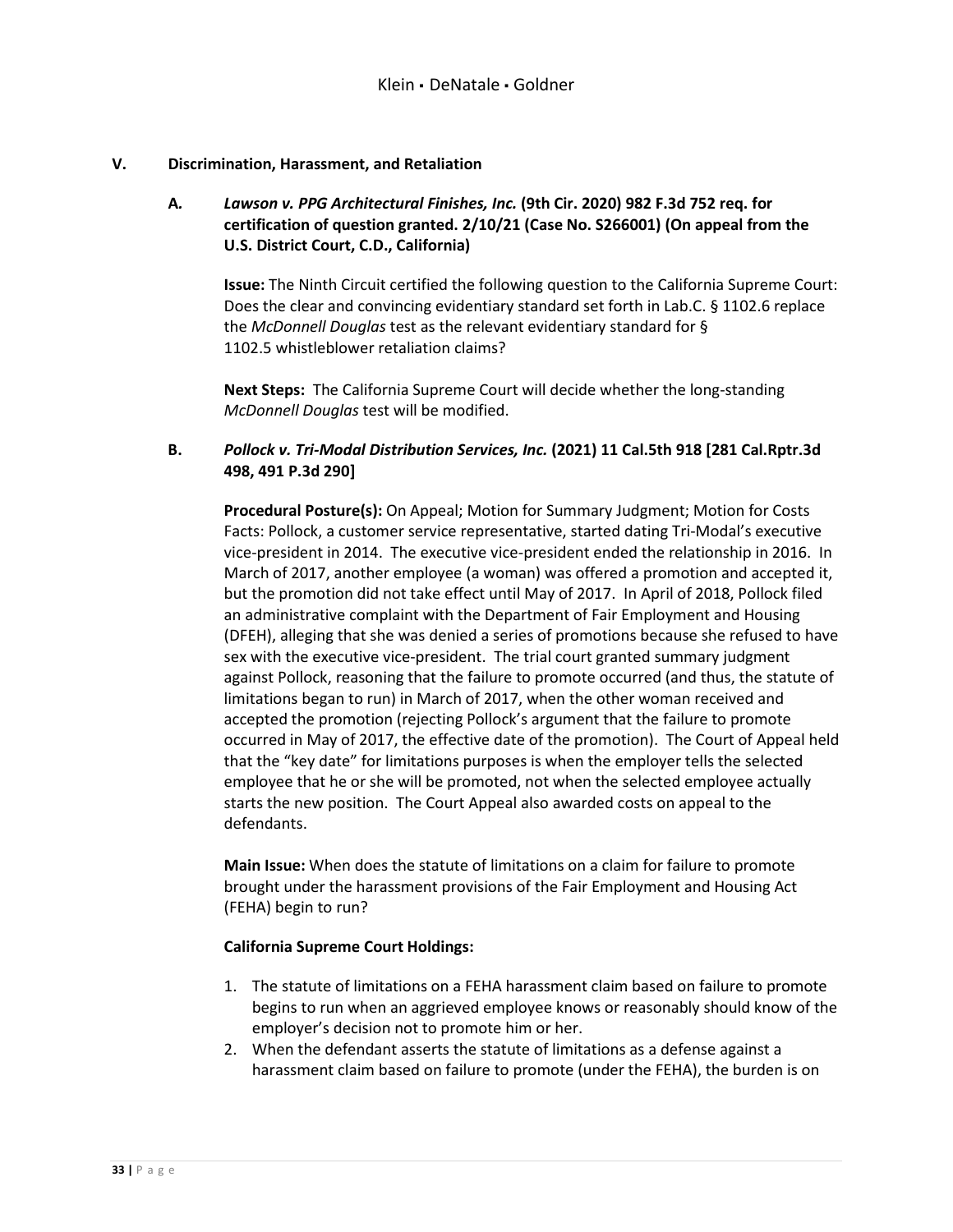the defendant to prove that plaintiff knew or should have known of the adverse promotion decision.

3. An appellate court may not award costs or fees on appeal to a prevailing FEHA defendant without first determining that plaintiff's action was frivolous, unreasonable, or groundless when brought, or that plaintiff continued to litigate after it clearly became so.

**Note:** In this case, the 2018 FEHA statute required litigants to file administrative complaints within one year of the "unlawful practice." The limitations period today is three years.

#### <span id="page-34-3"></span><span id="page-34-2"></span><span id="page-34-1"></span><span id="page-34-0"></span>**C.** *Maner v. Dignity Health* **(9th Cir. 2021) 9 F.4th 1114**

**Procedural Posture(s):** On Appeal; Motion for Summary Judgment.

**Facts:** William "Bo" Maner worked as a biomedical design engineer in the obstetric and gynecological laboratory of Dr. Garfield for several decades. Maner's coworkers included Dr. Dong, a male researcher, and Dr. Shi, a female researcher. Maner learned shortly after joining the laboratory that Dr. Garfield and Dr. Shi were engaged in a longterm romantic relationship that began as a workplace affair. Dr. Garfield conferred upon Dr. Shi a greater share of workplace opportunities related to publications and intellectual property than Maner felt Dr. Shi deserved. When Dr. Garfield decided to relocate the laboratory to an installation operated by Dignity Health in Phoenix, Arizona, he persuaded Dignity Health to extend offers at the new facility to his existing team. All accepted. Dr. Garfield's lab then began to suffer from a decline in grant funding (which was used to fund employee salaries and research). Thereafter, Dr. Garfield, to alleviate the laboratory's funding issues, recommended that Dignity Health terminate Dr. Dong, which they did. Soon after, Dr. Maner was terminated for a poor performance review by Dr. Garfield and budget cuts. Dr. Shi kept her job. Maner then sued Dignity Health under Title VII (the federal anti-discrimination law) alleging sex discrimination.

<span id="page-34-4"></span>**Issue:** Whether an employer who exhibits preferential treatment towards a supervisor's sexual or romantic partner discriminates against other employees because of their sex under Title VII (the federal anti-discrimination law).

<span id="page-34-5"></span>**Holding:** Discrimination motivated by a "paramour preference" is not unlawful sex discrimination against the complaining employee within the ordinary meaning of Title VII's terms. Thus, Title VII is not violated by exercising a "paramour preference" for one employee over another. To the extent that a plaintiff is treated less favorably than his or her colleague, the disparate treatment is not sex discrimination if it is not due to his or her sex.

<span id="page-34-6"></span>**Note I:** This case interprets the federal anti-discrimination statute (Title VII), not California's anti-discrimination statute (the FEHA), which tends to be much more broadly interpreted.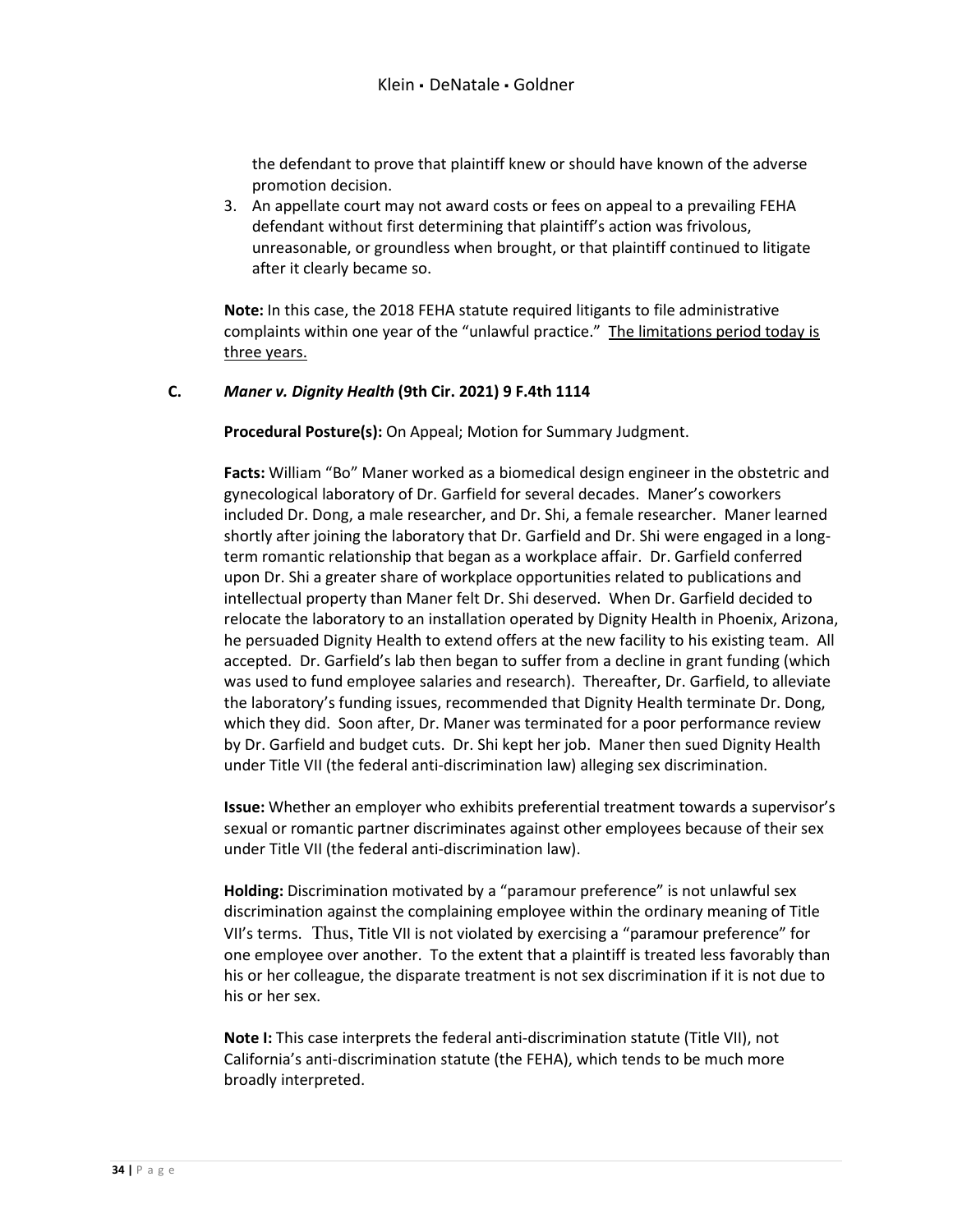**Note II:** Petition for Certiorari docketed.

#### <span id="page-35-2"></span><span id="page-35-1"></span><span id="page-35-0"></span>**D.** *Jorgensen v. Loyola Marymount University* **(2021) 68 Cal.App.5th 882 [283 Cal.Rptr.3d 737, 68 Cal.App.5th 882]**

**Procedural Posture(s):** On Appeal; Motion for Summary Judgment.

<span id="page-35-3"></span>**Facts:** Jorgensen, a former employee of Loyola Marymount University, sued the University for age and gender discrimination when she was passed over for a promotion by the Dean. To support her age bias claim, she presented a declaration from a former school employee who said that the Assistant Dean, in connection with a different job opening, said that she wanted someone younger to be hired for that other open position. The University objected to the evidence on the grounds of relevance (because it involved a different position and a different decision-maker), conjecture, speculation, and hearsay. The trial court agreed, refused to admit the evidence, and granted the University's motion to dismiss the case before trial.

<span id="page-35-4"></span>**Issue:** Can an age-based stray comment made by someone who is not the decisionmaker, made in connection with a different job opening, be relevant in a case for agediscrimination?

<span id="page-35-5"></span>**Holding:** Yes, citing *Reid v. Google Inc.*, 50 Cal.4th 512, 2010, which holds that the value of a stray comment depends on the precise character of the remark. The relevance increases when the declarant might influence the decision. In this case, the speaker of the stray comment (the Assistant Dean) had great potential to influence the decisionmaker (the Dean) because the decision-maker had high-regard for the speaker. Considering this, the court found the comment to be relevant. Thus, an age-based remark may be relevant, circumstantial evidence of discrimination even if it is not made directly in the context of an employment decision or said by a decision-maker. Further, the other evidentiary objections were overruled, including the hearsay objection on the ground that the state-of-mind exception made it admissible.

**Practical Implication for Employers:** This decision illustrates the dangers of making any comments related to an employee's age or other protected characteristic, even comments made by non-decision-makers.

#### <span id="page-35-9"></span><span id="page-35-8"></span><span id="page-35-7"></span><span id="page-35-6"></span>**E.** *Ballou v. McElvain* **(9th Cir. 2021) 14 F.4th 1042**

**Procedural Posture(s):** On Appeal; Motion for Summary Judgment.

**Facts:** Julie Ballou, a female police officer in Vancouver, Washington, scored high enough on the examination for promotion to sergeant to be eligible for promotion but was repeatedly passed over, including when she was highest on the promotion list. James McElvain, the police chief who made the promotion decisions, instigated a series of investigations into Ballou's incident reporting practices (leading to her receiving a letter of reprimand), refused to promote her during the investigations, then declined to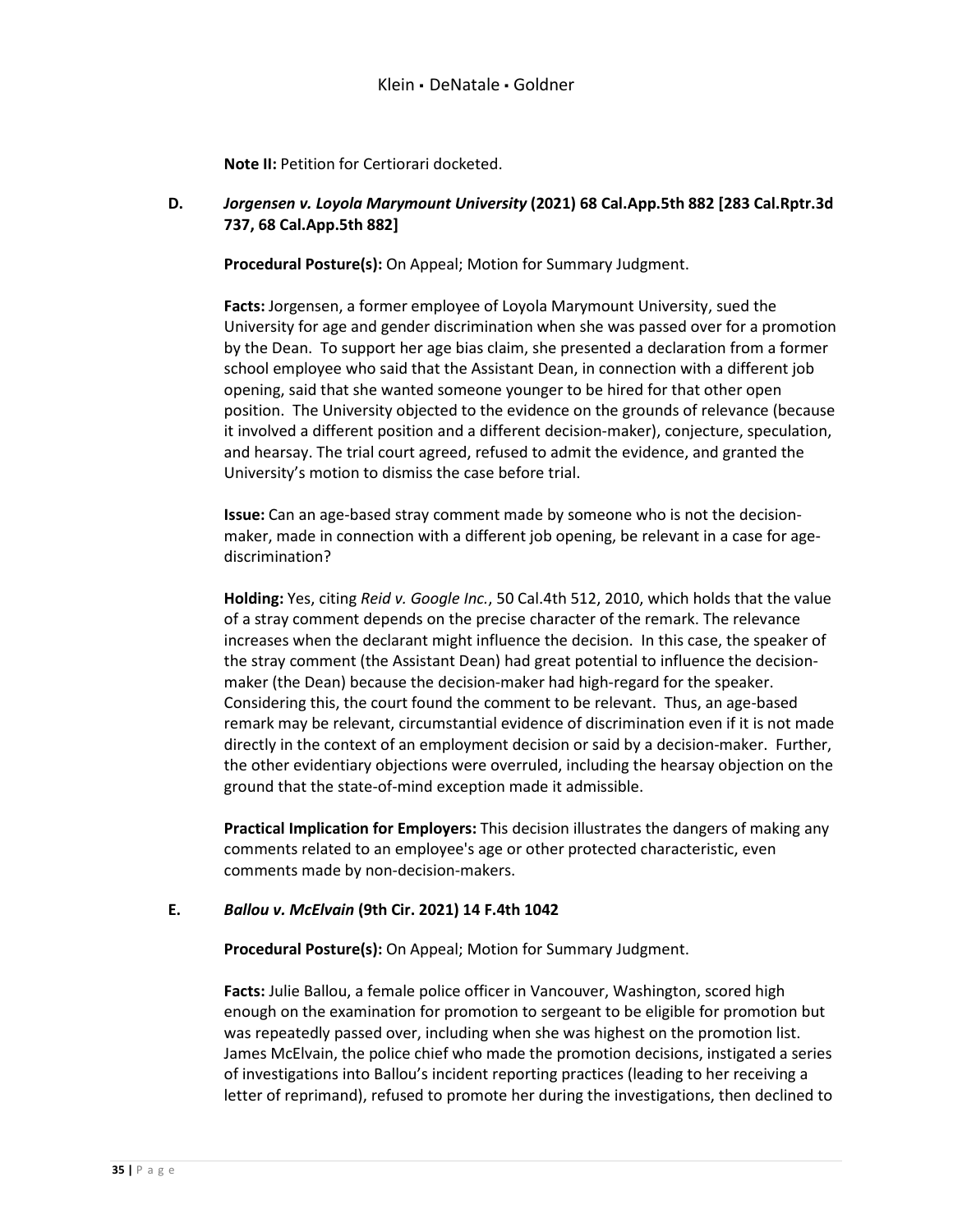promote her afterwards (because of her reprimand), even though she was the most qualified candidate (thereafter promoting an officer who scored lower than her). Certain male officers who failed to follow incident reporting practices were not investigated. Further, certain male officers received promotions after being reprimanded. Ballou sent the police chief and city manager complaints alleging sex discrimination and brought a state tort claim. Afterward, Ballou was the subject of eight investigations. Ballou was eventually promoted to sergeant, months later. Ballou sued, alleging denial of equal protection (based on sexual discrimination in the police chief's refusal to promote her) and retaliation for exercise of her First Amendment rights. The district court denied the police chief's motion for summary judgment based on qualified immunity.

<span id="page-36-0"></span>**Issues:** Is the police chief entitled to qualified immunity on plaintiff's First Amendment and Equal Protection disparate treatment claims?

<span id="page-36-1"></span>**Holding:** As to the chief's assertion that he was entitled to qualified immunity on the employee's First Amendment retaliation claim, the First Amendment protects a public employee's right to speak out against or petition the government, including through a lawsuit, on matters of public concern. Rejecting the police chief's argument that the employee's complaints and lawsuit pertained only to matters of private, rather than public, concern, the court noted that Ninth Circuit case law clearly establishes that speech by public employees about unlawful discrimination in the workplace is inherently speech on a matter of public concern. Further, the court found the form of the employee's expression was also protected by the First Amendment under clearly established law as the Petition Clause prohibits retaliating against public employees for filing lawsuits. Ballou had stated a prima facie case of disparate treatment under Equal Protection and had raised a genuine issue of fact on whether the chief's legitimate reason for his actions was pretextual. The chief asserted that proof of discriminatory animus will not establish an Equal Protection violation absent proof that others similarly situated were treated more favorably. Although comparator evidence may substitute for direct evidence of discriminatory animus, it is not necessary if there is direct proof of discriminatory animus. Regarding qualified immunity, if the factual issues were resolved in the plaintiff's favor, the chief's alleged conduct of discriminatorily conducting an investigation and using the investigation to deny promotion fell within previously decided 9th Circuit cases, such that any reasonable officer would recognize that conduct as unconstitutional. That said, as to the police chief's contention that he was entitled to qualified immunity on the Equal Protection claim, the court found it lacked jurisdiction to resolve this question as the district court did not deny him qualified immunity on the employee's Equal Protection retaliation claim.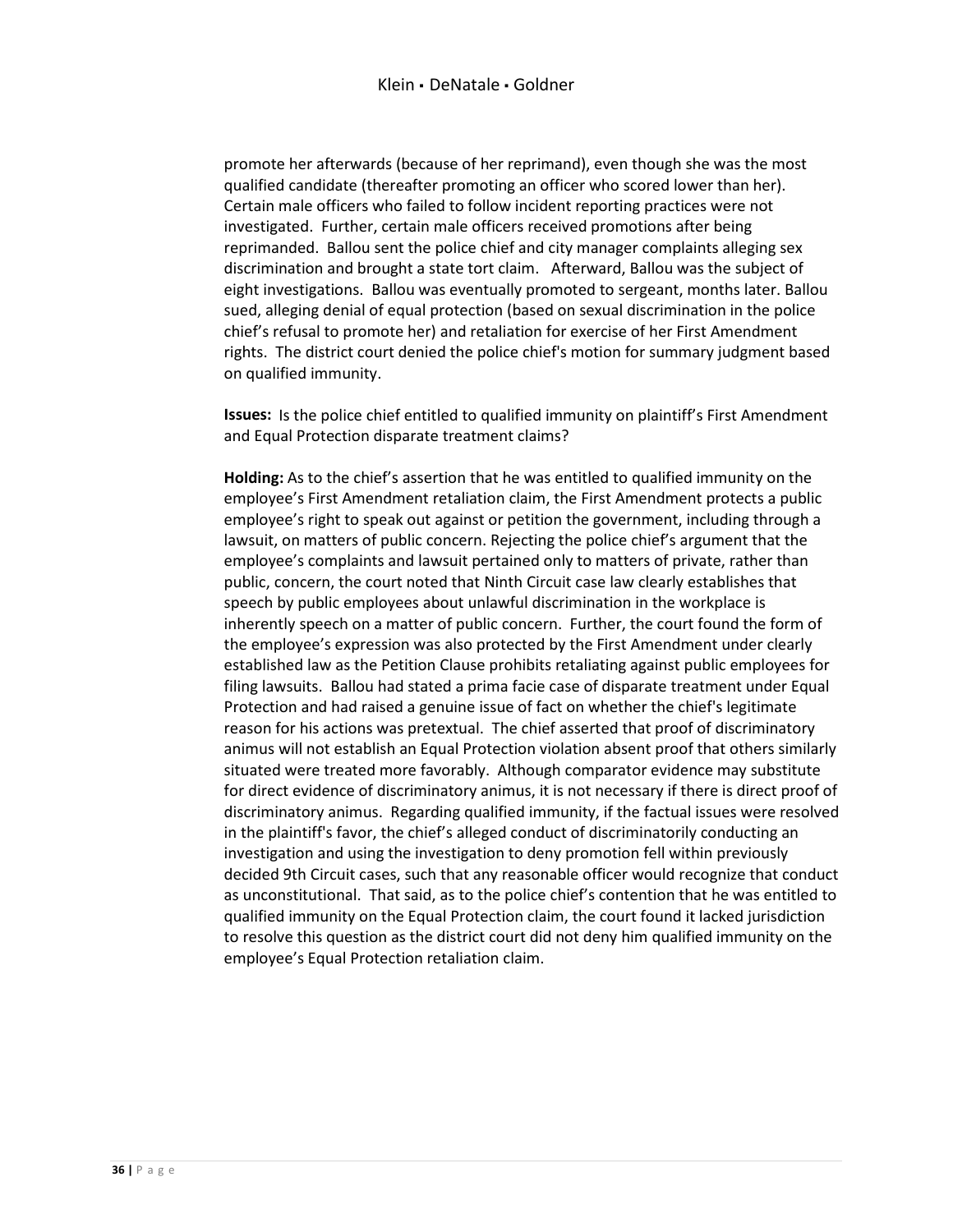#### <span id="page-37-1"></span><span id="page-37-0"></span>**F.** *Clark v. Superior Court* **(2021) 62 Cal.App.5th 289 [276 Cal.Rptr.3d 570, 62 Cal.App.5th 289]**

**Procedural Posture(s):** Petition for Writ of Mandate.

<span id="page-37-2"></span>**Facts:** Plaintiff, Alicia Clark, filed an administrative complaint with the Department of Fair Employment and Housing (DFEH) that alleged that her former employer, Arthroscopic & Laser Surgery Center of San Diego, L.P. (the Defendant), had committed various acts of employment discrimination against her. In her DFEH complaint, Plaintiff provided a similar, though incorrect name of her employer. Her administrative complaint also named her managers, supervisors, coworkers, job title and period of employment at her employer. After Plaintiff filed a civil action, Defendant brought a motion for summary adjudication, which the trial court granted as to all of Plaintiff's FEHA claims on the basis that Plaintiff named the wrong entity in her DFEH complaint and failed to correct the error. Plaintiff filed a petition for writ of mandate.

<span id="page-37-3"></span>**Issue:** Can an employee exhaust his or her administrative remedies under the Fair Employment and Housing Act (FEHA) despite providing an incorrect name of his or her employer on the administrative complaint?

<span id="page-37-4"></span>**Holding:** Yes. This is particularly true in a case such as this, in which the Plaintiff's error could not possibly have hampered any administrative investigation or prejudiced the Defendant. The court directed the trial court to vacate its order granting summary adjudication, holding that Plaintiff had sufficiently exhausted her administrative remedies against the Defendant. Plaintiff clearly and unequivocally intended to name Defendant as a respondent, even though she did not use Defendant's proper legal name and instead used two names very similar to Defendant's actual fictitious business name. Specifically, Plaintiff's DFEH complaint named, as respondents, "Oasis Surgery Center LLC" and "Oasis Surgery Center, LP" which are variants of ALCS's registered business name, "Oasis Surgery Center." The court also noted that no reasonable person could think that Plaintiff intended to identify any entity other than Defendant as a respondent, because the body of Plaintiff's DFEH complaint named her managers, supervisors, coworkers, job title, and period of employment at Defendant; with that information, the court reasoned that any administrative investigation into Plaintiff's DFEH complaint would have identified Defendant as the intended respondent.

<span id="page-37-5"></span>**Practical Implication for Employers:** Though employers should preserve any and all defenses when facing a claim of employment discrimination, they should not count on obtaining technical victories based on minor inaccuracies in a plaintiff's Charge of Discrimination with the DFEH or EEOC.

#### <span id="page-37-7"></span><span id="page-37-6"></span>**G.** *Guzman v. NBA Automotive, Inc.* **(2021) 68 Cal.App.5th 1109 [284 Cal.Rptr.3d 39, 68 Cal.App.5th 1109]**

**Procedural Posture(s):** On Appeal; Judgment; Motion for Judgment Notwithstanding the Verdict (JNOV).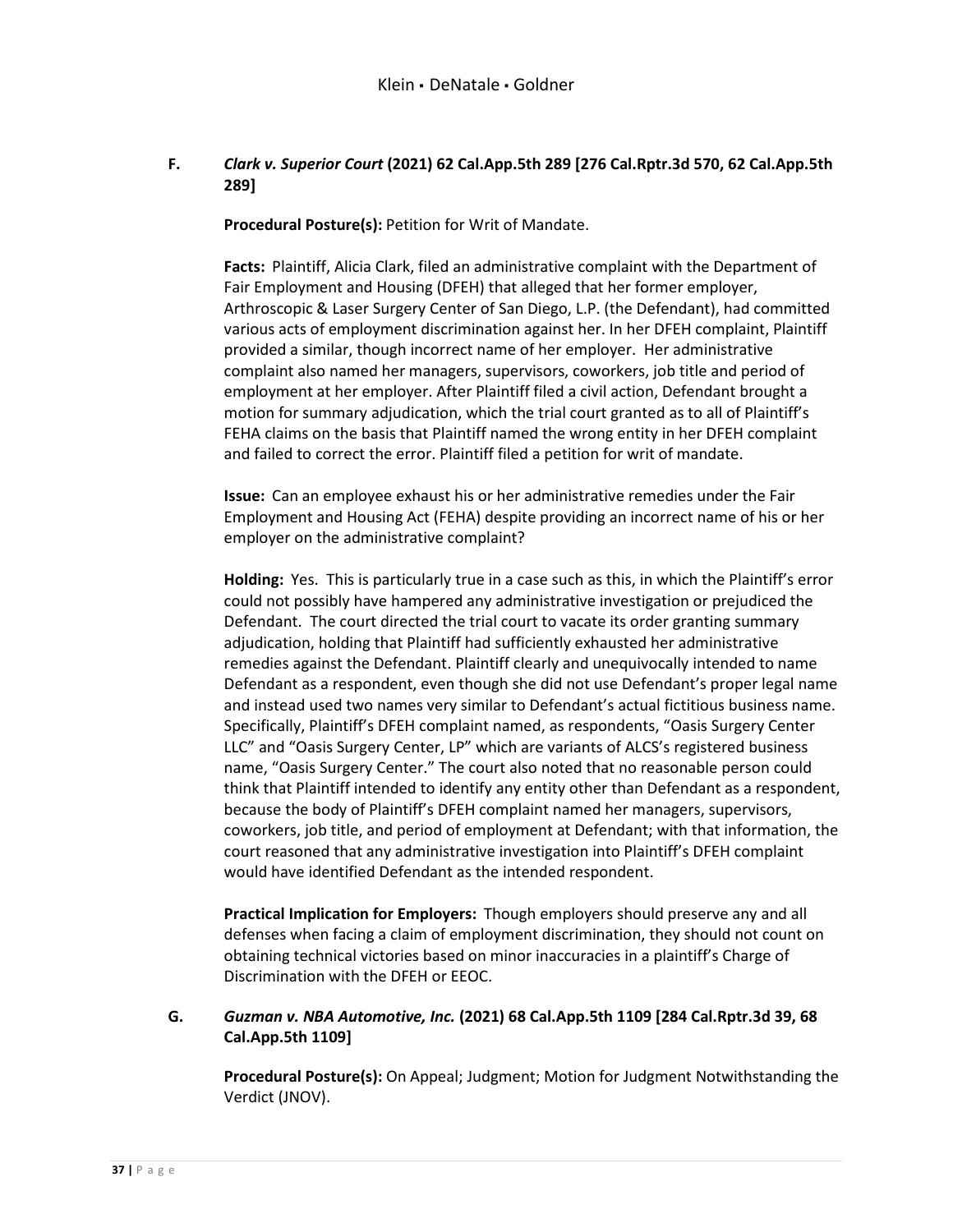<span id="page-38-0"></span>**Facts:** Plaintiff, Gloria Guzman, timely filed an administrative complaint with the Department of Fair Employment and Housing (DFEH) against her employer for wrongful termination and various other causes of action under FEHA, identifying the respondent as "Hooman Enterprises, Inc." in the caption. In the "Additional Complaint Details" section, she identified her employer as "Defendant Hooman Enterprises Inc. DBA Hooman Chevrolet" and one of her supervisors as "Hooman Nissani." The DFEH issued her a right-to-sue letter. Plaintiff filed a lawsuit, naming "Hooman Enterprises Inc. DBA Hooman Chevrolet and DOES 1 to 10" as defendants. Defendant NBA Automotive, Inc., using the name "Hooman Chevrolet of Culver City" filed an answer. Plaintiff later amended the name on her civil complaint and filed an amended complaint with the DFEH, which the DFEH accepted and deemed to have the same filing date as the original complaint. A jury found in favor of Guzman, and the trial court entered judgment in her favor. Defendant appealed from the judgment, challenging the trial court's orders denying its motions for judgment notwithstanding the verdict and for a new trial. NBA Automotive argued that Guzman failed to exhaust her administrative remedies under FEHA because her administrative complaint, although naming something very close to NBA Automotive's correct fictitious business name, incorrectly identified "Hooman Enterprises, Inc.," rather than "NBA Automotive, Inc.," as the corporation doing business as Hooman Chevrolet of Culver City.

<span id="page-38-1"></span>**Issue:** Can an employee adequately exhaust his or her administrative remedies even though he or she fails to state his or her employer's correct legal name in the administrative complaint before the end of the statutory limitations period?

<span id="page-38-2"></span>**Holding:** Yes, citing to *Clark v. Superior Court* (above), if the administrative complaint sufficiently identifies his or her employer within the statutory limitations period. In this case, the administrative complaint unmistakably identified NBA Automotive as the respondent. Although Plaintiff did not state NBA Automotive's full correct legal name in her administrative complaint, she stated that the fictitious business name of her employer was "Hooman Chevrolet," a name virtually identical to "Hooman Chevrolet of Culver City," NBA Automotive's actual fictitious business name. In addition, Plaintiff's administrative complaint listed the address of Hooman Chevrolet in Culver City and named the owner, Hooman Nissani. Additionally, Plaintiff provided a detailed description of her employer, the names of the individuals who engaged in the allegedly discriminatory practices, and a narrative of multiple instances of wrongful conduct spanning 15 years. Based on this information, the court concluded that any reasonable investigation would have revealed that NBA Automotive was Plaintiff's employer. As a result, Plaintiff's administrative complaint gave Defendant sufficient notice that it was being named in the administrative complaint and would be named in any subsequent lawsuit, and Defendant did not argue that it was prejudiced by this misnomer.

<span id="page-38-3"></span>**Practical Implication for Employers:** If an employee incorrectly names his or her employer in an administrative complaint, an employer should proceed with caution in arguing insufficient notice.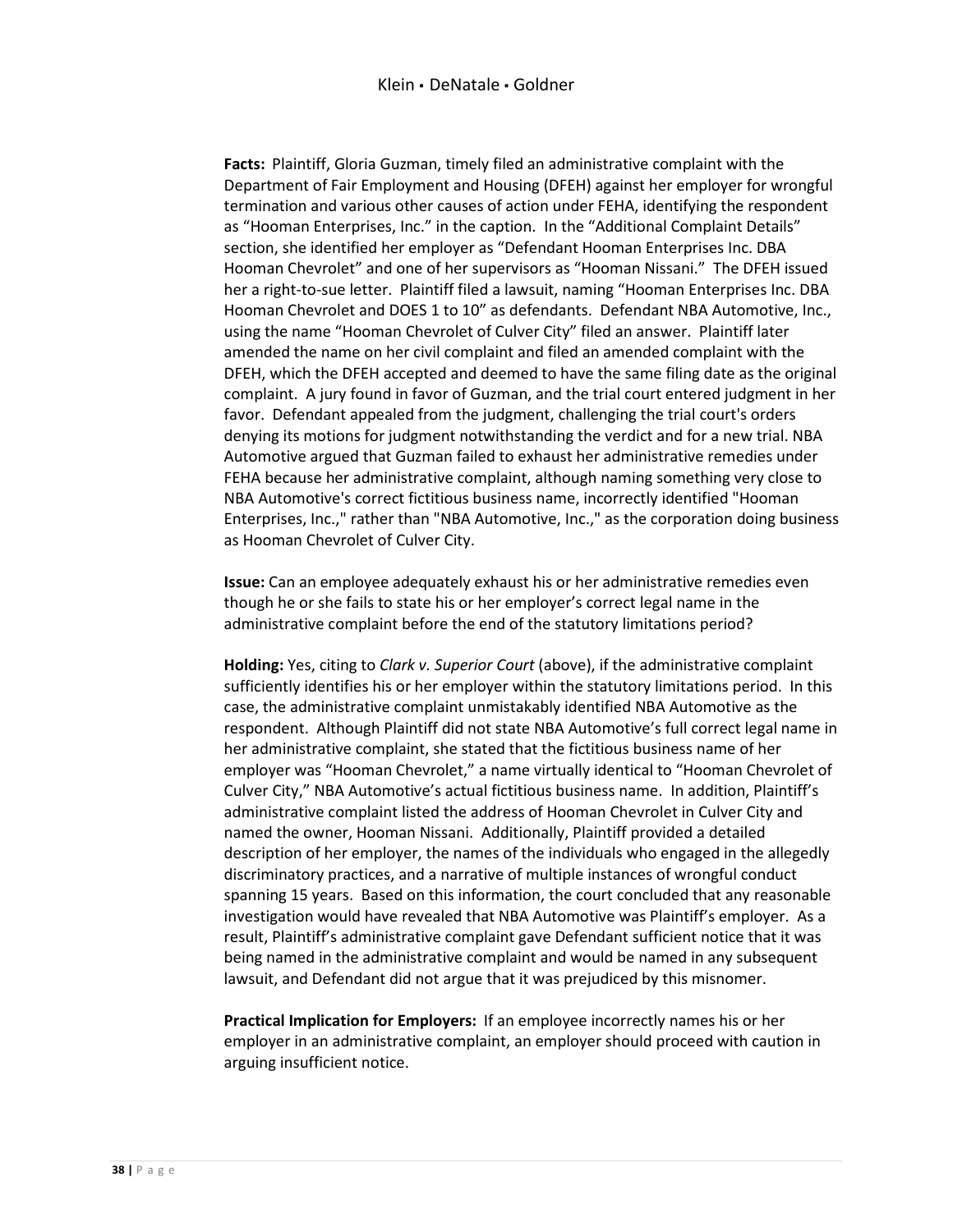#### <span id="page-39-1"></span><span id="page-39-0"></span>**H.** *Smith v. BP Lubricants USA, Inc.* **(2021) 64 Cal.App.5th 138 [278 Cal.Rptr.3d 587, 64 Cal.App.5th 138]**

**Procedural Posture(s):** On Appeal; Demurrer.

<span id="page-39-2"></span>**Facts:** Robert Smith's employer, Jiffy Lube, held a presentation for its employees to learn about a new Castrol product, which was led by Castrol employee Gus Pumarol. Pumarol made several comments during the presentation that Smith considered to be racist and offensive. The next day a Jiffy Lube employee crossed out Smith's name and replaced it on the schedule with an offensive reference to Smith's hands that Pumarol made the day before ("banana hands"). In the ensuing weeks, Smith suffered significant physical and mental health problems because of his work-related issues, which required medical attention. Smith sued BP Lubricants USA, Inc. dba Castrol and Pumarol for violating FEHA's prohibition on racial harassment in the workplace by aiding and abetting Jiffy Lube's harassment and discrimination against him. Smith also sued Pumarol for intentional infliction of emotional distress (IIED). He also sued BP and Pumarol for racial discrimination under the Unruh Act. The trial court sustained BP and Pumarol's demurrer without leave to amend, and Smith appealed.

<span id="page-39-4"></span><span id="page-39-3"></span>**Issue:** Did the trial court erroneously sustain the demurrer without leave to amend?

#### **Holdings:**

- 1. Affirmed dismissal under FEHA for aiding and abetting employment discrimination. BP and the Pumarol could be found liable for aiding and abetting Jiffy Lube's discrimination and harassment of plaintiff only if: (1) Jiffy Lube subjected plaintiff to discrimination and harassment; (2) BP Lubricants and the Pumarol knew Jiffy Lube's conduct violated FEHA, and (3) BP Lubricants and the salesperson gave Jiffy Lube "substantial assistance or encouragement" to violate FEHA. In this case, plaintiff could not meet the second and third elements as plaintiff had not pleaded any concerted activity between Jiffy Lube and defendants to commit FEHA violations, which are the crux of an aiding and abetting claim. The plaintiff's complaint did not allege that either defendant knew that Jiffy Lube was discriminating against or harassing Smith due to his race, and it also failed to allege facts showing that either defendant gave Jiffy Lube substantial assistance or encouragement in its alleged FEHA violation.
- 2. Reversed dismissal of the IIED and Unruh Act claims. A reasonable jury could find that Pumarol's comments were sufficiently extreme and outrageous to have resulted in an IIED upon Smith. Further, the meeting on behalf of BP, a business establishment to train Jiffy Lube employees in the use of a BP product was a business establishment to which the Unruh Act applied even though it was not open to the public. Oral harassment of a client or customer of the business establishment due to his race denies him or her of equal treatment in some aspects of the business. Thus, the court reversed dismissal of the Unruh Act claim on the ground that a business establishment (BP) could face liability under the Act for its racially harassing conduct directed towards a customer.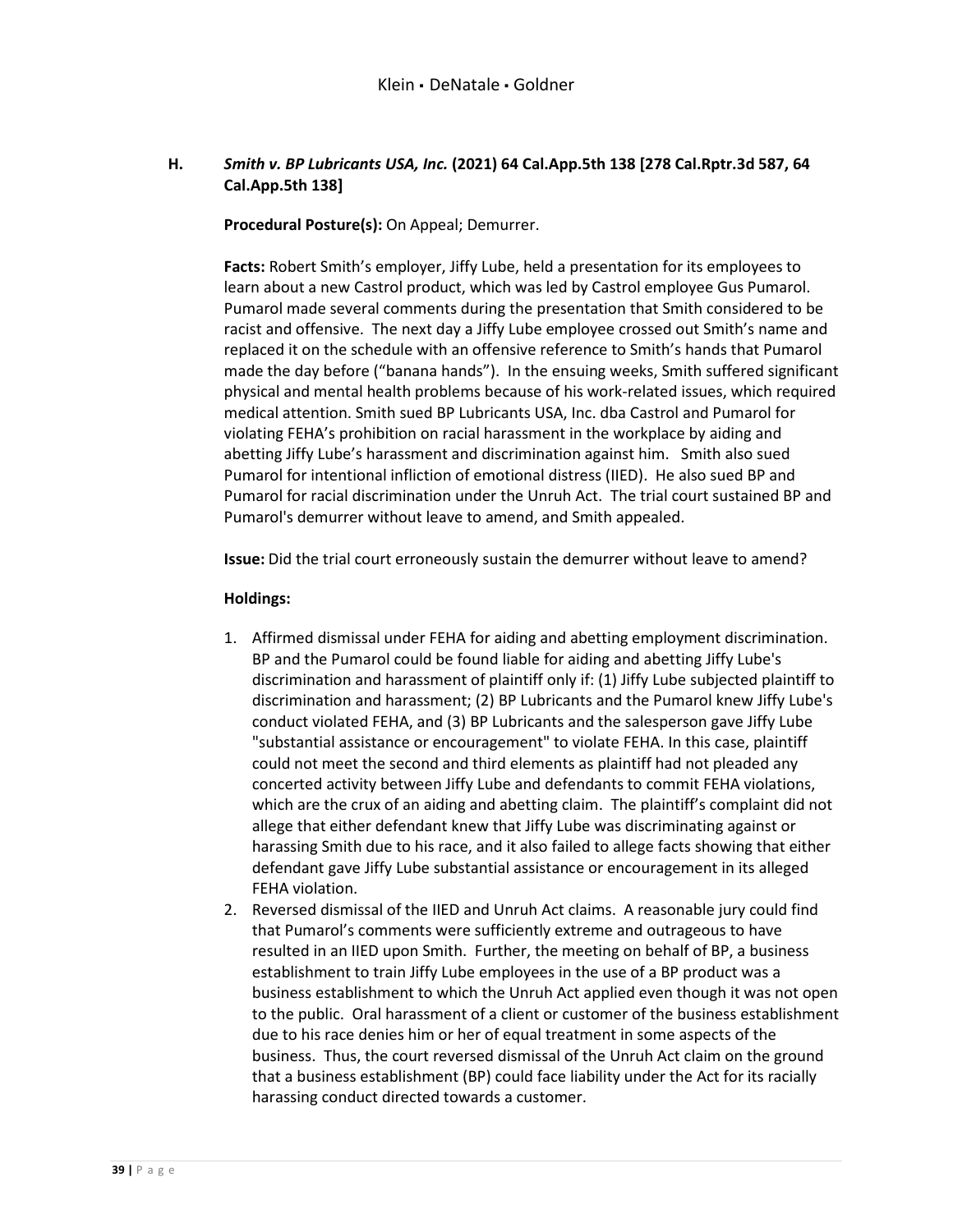<span id="page-40-1"></span><span id="page-40-0"></span>**I.** *Briley v. City of West Covina* **(2021) 66 Cal.App.5th 119 [281 Cal.Rptr.3d 59, 66 Cal.App.5th 119], as modified (July 14, 2021), reh'g denied (July 23, 2021), review denied (Sept. 29, 2021)**

**Procedural Posture(s):** On Appeal; Judgment; Other; Motion to Exclude Evidence or Testimony; Motion for New Trial.

<span id="page-40-2"></span>**Facts:** Jason Briley worked for the City of West Covina as a deputy fire marshal. During his employment, Briley complained that various city officials, including his former supervisor, had ignored his reports of safety issues and engaged in misconduct. The city investigated Briley's complaints and concluded they were unfounded, but while that investigation was still pending, the city commissioned a second investigation of allegations that Briley had repeatedly engaged in misconduct and unprofessional behavior. At the conclusion of the second investigation, Briley's employment was terminated. Briley abandoned his pre-lawsuit appeal of termination to the city's Human Resources Commission. In this lawsuit, Briley alleged whistleblower retaliation under Cal. Lab. Code § 1102.5. At trial, the jury awarded Briley over \$500,000 in lost wages, \$2 million in past emotional distress damages and \$1.5 million in future emotional distress damages.

#### <span id="page-40-3"></span>**Issues:**

- 1. Whether plaintiff was required to complete his pre-lawsuit appeal of his termination to the city's Human Resources Commission.
- 2. Whether the \$3.5million noneconomic damages award was so excessive as to suggest it resulted from passion or prejudice.

#### <span id="page-40-4"></span>**Holdings:**

- 1. Plaintiff was justified in abandoning the appeal because it failed to satisfy the standard of due process with a reasonably impartial, noninvolved reviewer. In particular, Briley's supervisor, who was expected to decide the appeal, was personally embroiled in the controversy and there was significant animosity between the supervisor and Briley resulting from Briley's complaints about the supervisor that formed the basis for the retaliation claim.
- 2. Yes. The jury's total award of \$3.5 million in noneconomic damages is shockingly disproportionate to the evidence of Briley's harm. Although Briley testified that the termination was "pretty devastating" and that he had some "sleep-related issues," there was no evidence that any of the problems Briley described were particularly severe. The past emotional distress damages were excessive and Briley's demeanor on the witness stand (that he cried) may have resulted in passion rather than measured judgment on the part of the jury. Further, the \$1.5 million award of future noneconomic damages stands on even shakier ground because the \$500,000 in economic damages the jury awarded should have eliminated any remaining financial concerns tied to his termination, as well as vindicated him. Further, Briley's counsel's personal attack on the city's counsel (calling him a liar) shortly before the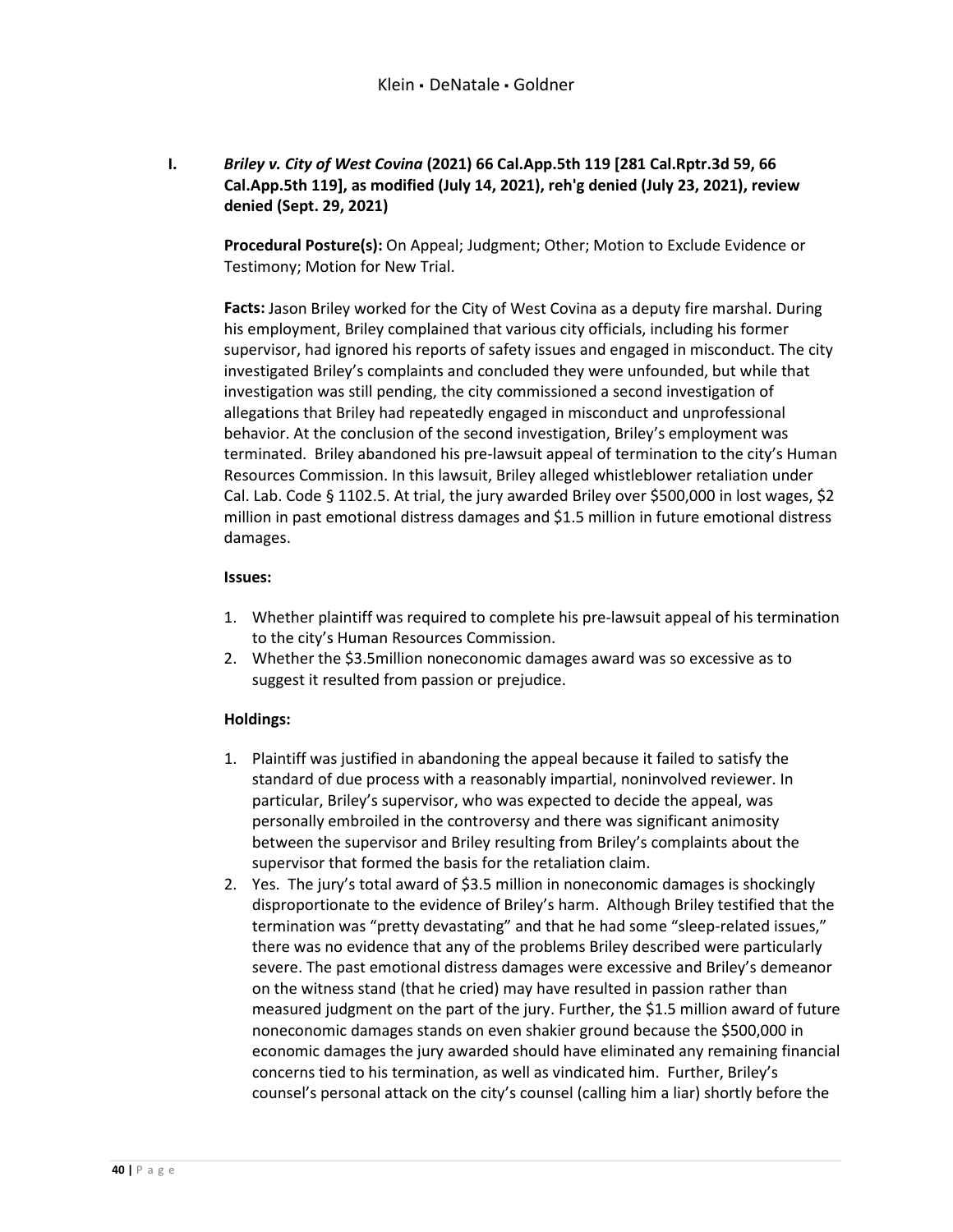jury began deliberations may have prejudiced the jury against the city. The Court vacated the damages award and remanded the case for a new trial unless Briley accepted a reduction of the awards to \$1 million in past emotional distress damages and \$100,000 in future emotional distress damages.

#### <span id="page-41-1"></span><span id="page-41-0"></span>**J.** *Zamora v. Security Industry Specialists, Inc.* **(2021) 71 Cal.App.5th 1 [285 Cal.Rptr.3d 809, 71 Cal.App.5th 1]**

**Procedural Posture(s):** On Appeal; Motion for Summary Adjudication; Motion for Summary Judgment.

<span id="page-41-2"></span>**Facts:** Zamora tore his meniscus while working for SIS (a company providing security staffing services). Zamora asked for work involving less standing and physical activity but was told that there was no other work for him to do. Zamora's doctor said that he could return to work on modified duties (consisting of mostly seated work) for two months. Zamora was not offered modified work. Following Apple's assertion to SIS that it planned to cut its budget for SIS's services, Zamora was one of the employees terminated. SIS subsequently offered two of their workers different assignments. Zamora sued under the California Fair Employment and Housing Act (FEHA) for employment discrimination based on physical disability, failure to make a reasonable accommodation, failure to engage in the interactive process, retaliation, wrongful termination, and other claims. The trial court dismissed, granting summary adjudication, the claim before trial because it concluded that the employee had not shown that he could do his job with a reasonable accommodation.

<span id="page-41-3"></span>**Issue:** What duties does an employer owe to a physically disabled employee under FEHA?

<span id="page-41-4"></span>**Holding:** An employer has an obligation to make a reasonable accommodation for an employee's known physical or mental disability and must engage in a timely, good-faith, interactive process with the employee to determine effective reasonable accommodations. However, FEHA does not prohibit an employer from discharging an employee with a disability if the employee is unable to perform his or her essential job duties even with reasonable accommodation. In this case, the trial court's dismissal is reversed. Zamora suffered from a qualifying disability under the FEHA based on a workplace injury. The evidence in this case raises triable issues of fact as to whether Zamora could have worked in another position at SIS with his restrictions, whether SIS went through the process of considering accommodations, and whether he was discharged because of his disability.

#### <span id="page-41-7"></span><span id="page-41-6"></span><span id="page-41-5"></span>**K.** *Fried v. Wynn Las Vegas, LLC* **(9th Cir. 2021) 18 F.4th 643**

**Procedural Posture(s):** On Appeal; Motion for Summary Judgment.

**Facts:** Plaintiff, Vincent Fried, was a manicurist in the Wynn Hotel in Las Vegas. He expressed his frustration that customers would book more appointments with female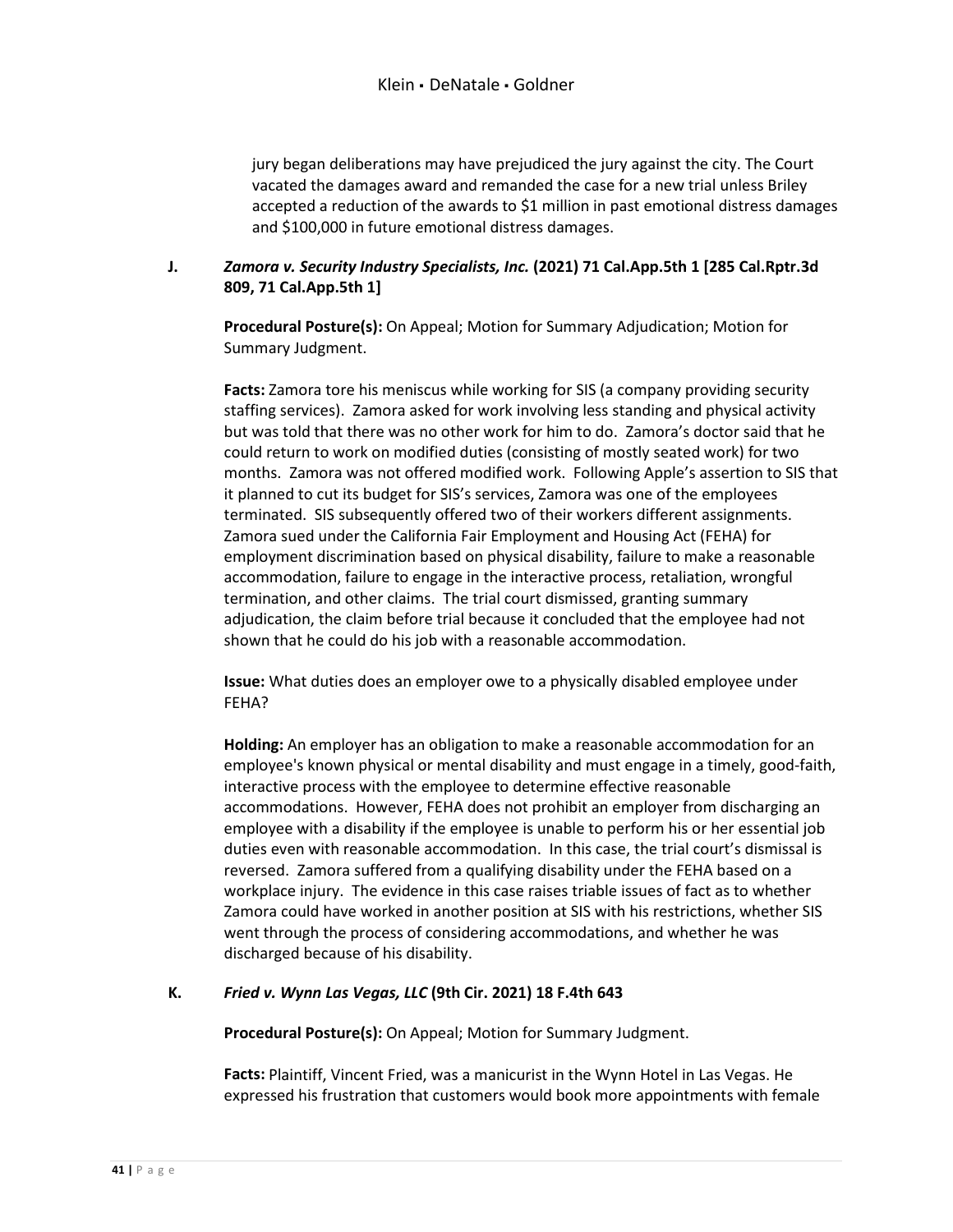manicurists than male ones, to which his manager told him that he was working in a female-related job, and one coworker suggested that he wear a wig. After a male customer sexually propositioned him during a pedicure, he complained. He was told to complete the pedicure, which he did. When he later complained again about the incident, his manager and his coworkers dismissed his concerns, with one coworker suggesting that he should take it as a compliment. Fried sued Wynn, alleging a Title VII hostile work environment claim. The district court granted summary judgment to Wynn, and Fried appealed.

#### <span id="page-42-0"></span>**Issues:**

- 1. Was granting summary judgment for the defendant proper considering that Fried was told that he was in a "female job-related environment," and that he should wear a wig?
- 2. Was granting summary judgment for the defendant proper considering the responses that Fried received in connection to the customer's sexual advance?

#### <span id="page-42-1"></span>**Holdings:**

- 1. Affirmed. Fried's hostile work environment claim required Fried to prove, among other things, that "(1) he was subjected to verbal or physical conduct of a sexual nature; (2) the conduct was unwelcome; and (3) the conduct was sufficiently severe or pervasive to alter the conditions of employment and create an abusive working environment." Comments that Fried was in a "female job-related environment," and that he should look elsewhere for work or wear a wig, were not sufficiently severe or pervasive to create Title VII liability. The "objective severity" of these comments "pale[d] in comparison" to other comments the Court had previously deemed insufficient to support a hostile work environment claim, including one case involving a supervisor who referred to women as "b\*tches." Even viewed cumulatively, this is type of infrequent joking or teasing is held to be part of the ordinary tribulations of the workplace.
- 2. Reversed. The district court erred when it focused on the customer's conduct. An employer's response to a third party's unwelcome sexual advances towards an employee can independently create a hostile work environment. Critically, Fried's manager did not take any corrective action; instead, she directed Fried to finish the pedicure. Moreover, a jury could find that this response created a hostile work environment, as the evidence showed that Fried felt uncomfortable while completing the pedicure and the customer continued to harass him. Finally, the insensitive comments made by Fried's coworkers following the incident, even if not alone sufficient to support his claim, contributed to the salon's hostile work environment.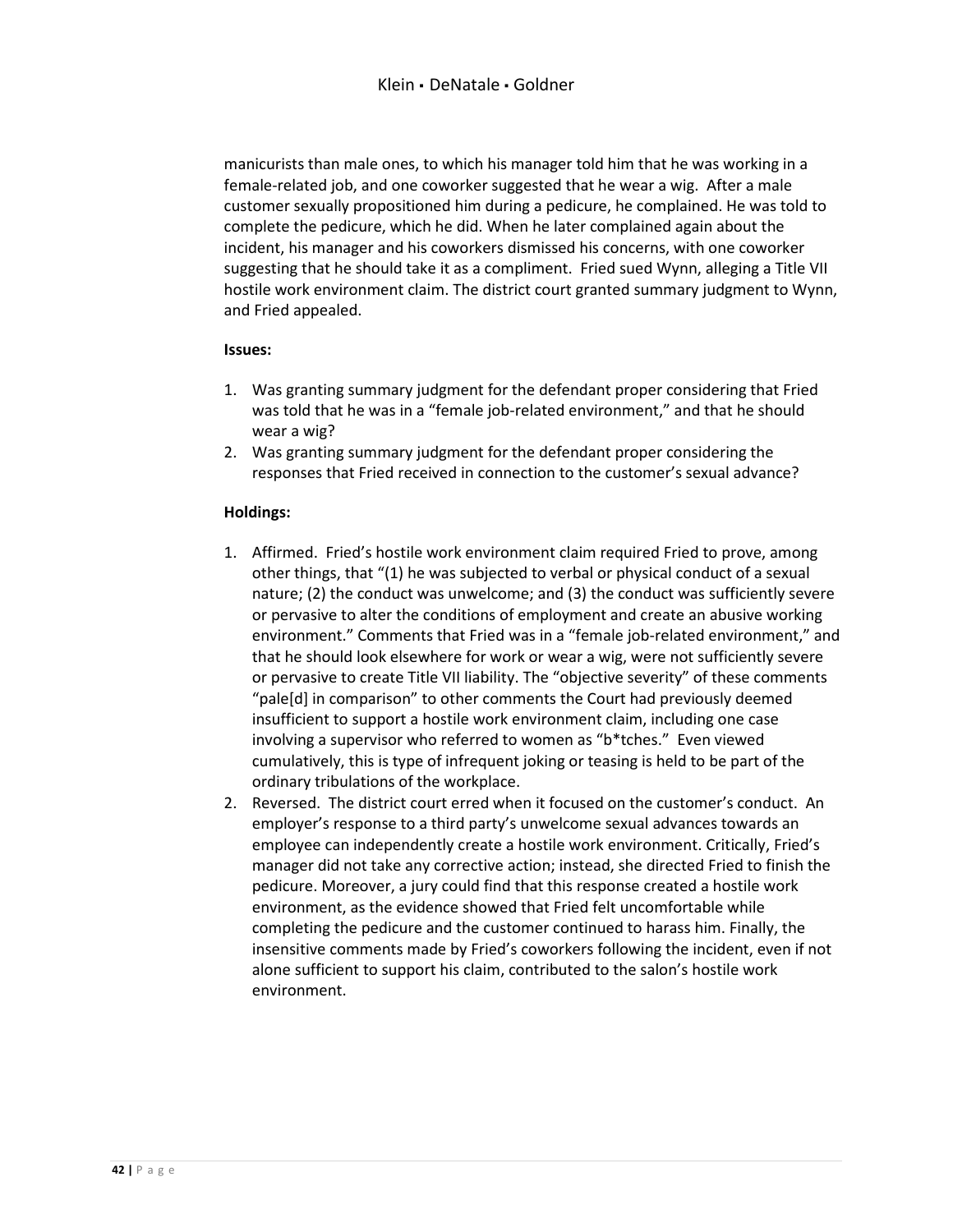#### <span id="page-43-2"></span><span id="page-43-1"></span><span id="page-43-0"></span>**VI. Arbitration and Mediation**

#### <span id="page-43-3"></span>**A. Gamboa v. Northeast Community Clinic (2021) 2021 WL 5575536**

**Issue:** What must a declaration contain to establish the existence of an arbitration agreement where the plaintiff denies reading or seeing it?

**Ruling:** The Appellate Court held that a declaration from the defendant's employee asserting that the plaintiff signed the agreement is not sufficient evidence to establish the existence of an arbitration agreement, where its existence is denied and where no factual foundation is laid establishing the declarant's personal knowledge of the agreement's existence.

**Practical implications for Employers:** Appoint a custodian of records responsible for arbitration agreements who witnesses employees sign the agreements.

#### <span id="page-43-5"></span><span id="page-43-4"></span>**VII. Traditional Labor**

#### <span id="page-43-7"></span><span id="page-43-6"></span> **A. Service Employees International Union Local 87 v. National Labor Relations Board (2021)**

**Issue:** What are the actions that constitute secondary picketing (coercive activity) such that workers lose the protections of the NLRA and can be terminated from their employment?

<span id="page-43-8"></span>**Ruling:** Whether a worker is engaged in coercive activity (such as picketing) is a determination that must be supported by substantial evidence. The evidence must support a finding that the statements or actions by the workers indicated that an objective of the picketing was to coerce, in this case, the property owner, to pressure the employer to the workers' demands.

#### <span id="page-43-10"></span><span id="page-43-9"></span>**VIII. Miscellaneous**

#### <span id="page-43-11"></span>**A. Senate Bill 646: Private Attorneys General Act (PAGA) – Janitorial Employees**

**Current Law:** The Labor Code Private Attorneys General Act of 2004, authorizes an aggrieved employee to bring a civil action to recover specified civil penalties that would otherwise be assessed and collected by the Labor and Workforce Development Agency on behalf of the employee and other current or former employees for the violation of certain provisions affecting employees.

The act requires the employee to follow prescribed procedures before bringing an action and establishes alternate procedures for specific categories of violations. The act requires, except as provided, that 75% of the civil penalties recovered by aggrieved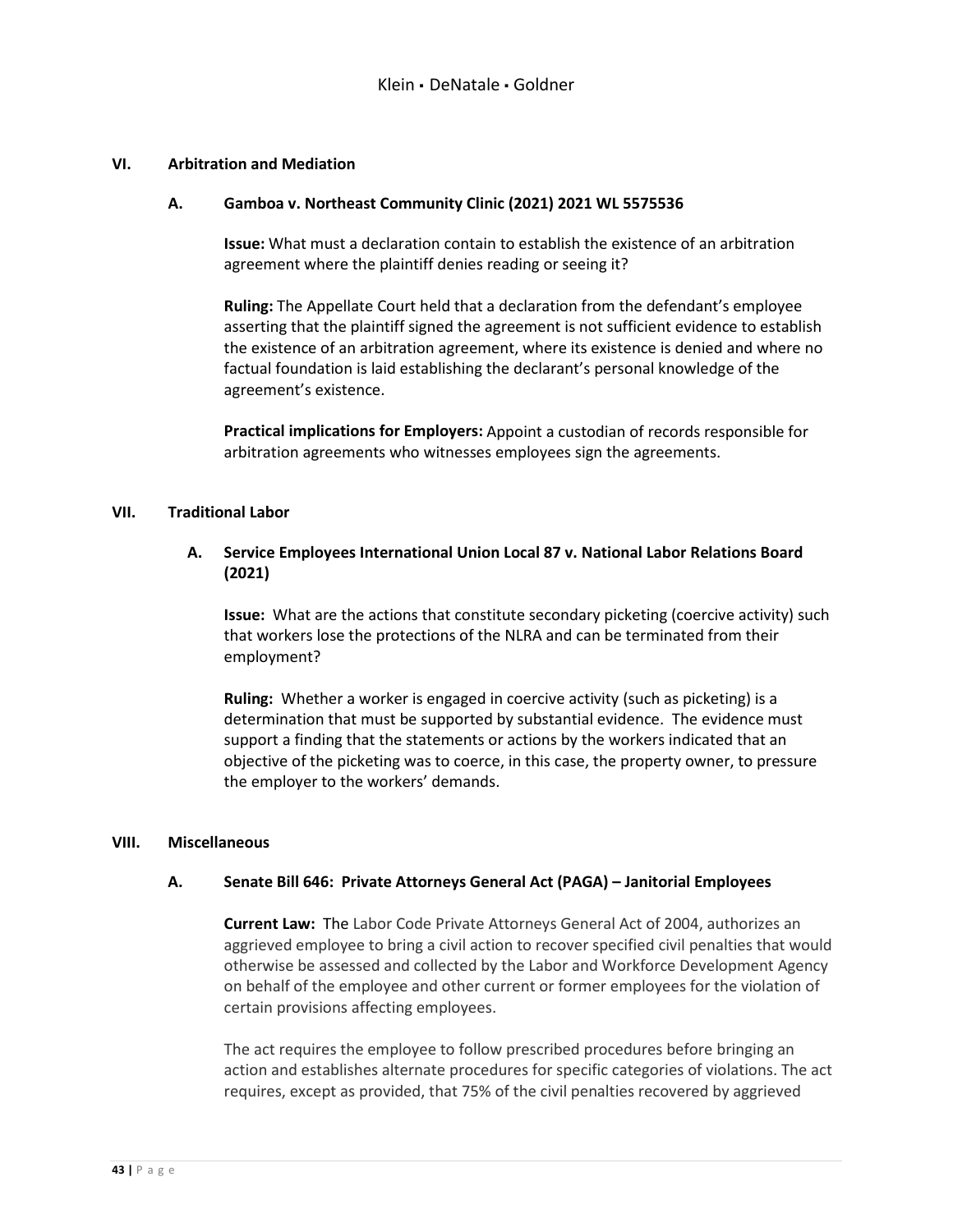employees be distributed to the Labor and Workforce Development Agency for enforcement of labor laws and for education of employers and employees about their rights and responsibilities, and 25% be distributed to the aggrieved employees.

Existing law requires a person or entity that employs one or more janitors or otherwise engages by contract, subcontract, or franchise agreement for the provision of janitorial services, as specified, to register with the Labor Commissioner as a property service employer annually and prohibits them from conducting business without a registration.

<span id="page-44-0"></span>**New Law:** Excepts from the Labor Code Private Attorneys General Act of 2004 a janitorial employee, as defined, represented by a labor organization that has represented janitors before January 1, 2021, and employed by a janitorial contractor who registered with the commissioner as a property service employer in calendar year 2020, with respect to work performed under a valid collective bargaining agreement in effect any time before July 1, 2028, that contains certain provisions, including, a grievance and binding arbitration procedure to redress violations that authorizes the arbitrator to award otherwise available remedies.

Requires a janitorial contractor who has entered into a collective bargaining agreement to share, within 60 days of entering the agreement, specified information about the agreement with the Labor and Workforce Development Agency. The provisions do not apply to existing cases filed before the effective date of the law and do not prevent a janitorial employee from filing certain actions. The new law authorizes the exception until the collective bargaining agreement expires or until July 1, 2028, whichever is earlier, and would repeals these provisions on July 1, 2028.

#### <span id="page-44-2"></span><span id="page-44-1"></span>**B. Assembly Bill 73: Health Emergencies and Employment Safety – Ag Workers Wildfire Smoke**

**Current Law:** Existing law establishes the California Department of Public Health ("CDPH") to implement various programs throughout the state relating to public health, including licensing and regulating health facilities and control of infectious diseases. Existing law requires the CDPH and the Office of Emergency Services, in coordination with other state agencies, to, upon appropriation and as necessary, establish a personal protective equipment (PPE) stockpile. Existing law requires the CDPH to establish guidelines for the procurement, management, and distribution of PPE, taking into account, among other things, the amount of each type of PPE that would be required for all health care workers and essential workers, as defined, in the state during a 90 day pandemic or other health emergency.

Current law also establishes the Personal Protective Equipment Advisory Committee ("Committee"), consisting of representatives from, among other groups, an association representing skilled nursing facilities, a statewide association representing physicians, 2 representatives of labor organizations that represent health care workers, and 2 representatives of labor organizations that represent essential workers, as defined, to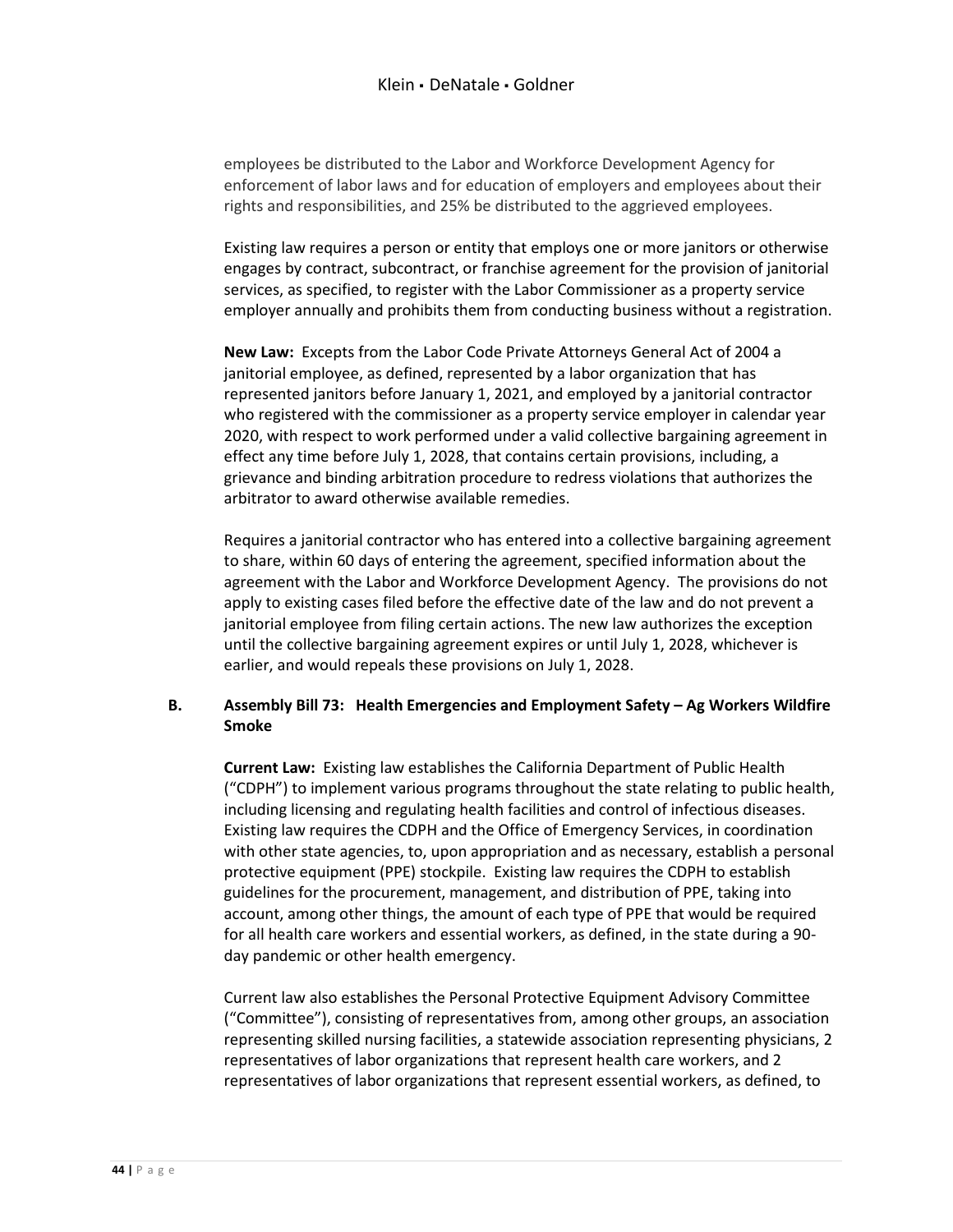make recommendations to the department for the development of guidelines for the procurement, management, and distribution of PPE, as specified.

Existing law establishes the Division of Occupational Safety and Health ("DOSH") and the Occupational Safety and Health Standards Board within the Department of Industrial Relations and sets forth their powers and duties relating to the adoption of health and safety standards for workers. Under existing law, certain violations of a standard, order, or special order pursuant to these provisions are crimes.

Existing regulations of the DOSH protect employees exposed to wildfire smoke and include control by respiratory protective equipment among the methods to control harmful exposure.

<span id="page-45-0"></span>**New Law:** Expands protections by specifically including wildfire smoke events among health emergencies for these purposes. Expands coverage to include agricultural workers in the definition of essential workers. The Personal Protective Advisory Committee must now include a representative of a labor organization representing agricultural workers and a representative of an organization that represents agricultural employers.

Requires the DOSH to review and update the contents of the protection from wildfire smoke training and thereafter post it on its internet website. Requires that training provided by the employer is required to be in a language and manner readily understandable by employees, taking into account their ethnic and cultural backgrounds and education levels, including the use of pictograms, as necessary.

#### <span id="page-45-2"></span><span id="page-45-1"></span>**C. Senate Bill 606: Workplace Safety – Violations of Statutes, Enterprise-Wide Violations**

**Current Law:** Current law gives the Division of Occupational Safety and Health ("DOSH"), the power, jurisdiction, and supervision over every employment and place of employment in this state, which is necessary to adequately enforce and administer all laws requiring that employment and places of employment be safe, and requiring the protection of the life, safety, and health of every employee in that employment or place of employment.

Existing law requires the DOSH to issue a citation for a violation of provisions relating to the spraying of asbestos, or any standard, rule, order, or regulation established pursuant to specified provisions of the California Occupational Safety and Health Act of 1973 if, upon inspection or investigation, the division believes that an employer has committed a violation.

Existing law imposes penalties of certain maximum amounts depending on whether the violation is serious, uncorrected, willful, or repeated. Existing law also authorizes the DOSH to seek an injunction restraining certain uses or operations of employment that constitute a serious menace to the lives or safety of persons, as specified. Existing law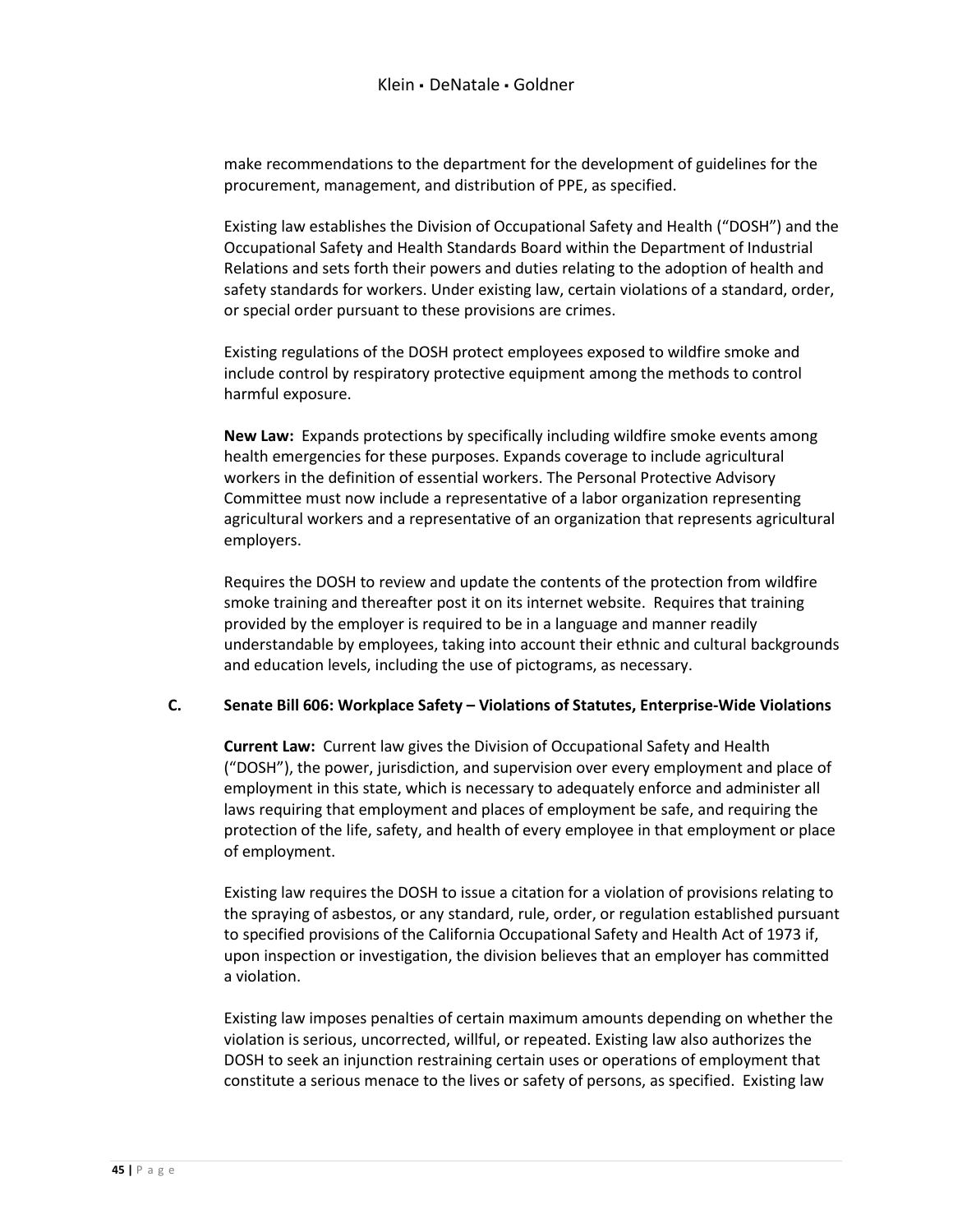establishes requirements for a prima facie showing by the division to warrant, in the discretion of the court, the granting of a temporary restraining order.

<span id="page-46-0"></span>**New Law:** Increases DOSH's enforcement power. The bill expands this authority by establishing two additional categories of violations for which DOSH can issue citations: (1) Enterprise-wide Violations and (2) Egregious Violations.

It creates a rebuttable presumption that a violation committed by an employer that has multiple worksites is enterprise-wide if the employer has a written policy or procedure that violates these provisions, except as specified, or the division has evidence of a pattern or practice of the same violation committed by that employer involving more than one of the employer's worksites. It authorizes the division to issue an enterprisewide citation requiring enterprise-wide abatement if the employer fails to rebut such a presumption. It also imposes specified requirements for a stay of abatement pending appeal of an enterprise-wide citation and subjects an enterprise-wide violation to the same penalty provision as willful or repeated violations.

SB 606 requires the Division of Occupational Safety and Health to issue a citation for an egregious violation, as defined, for each willful and egregious violation determined by the division, as provided. Except as specified, SB606 requires each instance of an employee exposed to that violation to be considered a separate violation for purposes of the issuance of fines and penalties.

The new law exempts certain state agencies from the rebuttable presumption, enterprise-wide citation, and egregious violation citation provisions.

It authorizes the DOSH, in the investigation of the policies and practices of an employer or a related employer entity, to issue a subpoena if the employer or the related employer entity fails to promptly provide the requested information, and to enforce the subpoena if the employer or the related employer entity fails to provide the requested information within a reasonable period of time. It also authorizes the DOSH to seek an injunction restraining certain uses or operations of employment if it has grounds to issue a citation, as specified. Finally, SB 606 expands grounds for granting a temporary restraining order to include grounds to issue a citation, as prescribed.

#### <span id="page-46-2"></span>**D. Assembly Bill 701: Warehouse Distribution Center**

<span id="page-46-1"></span>**Current Law:** Existing law relating to employment regulation and supervision imposes special provisions on certain occupations and industries. Existing law charges the Labor Commissioner and the Division of Labor Standards Enforcement with the enforcement of labor laws.

<span id="page-46-3"></span>**New Law:** Requires specified employers to provide to each employee, defined as a nonexempt employee who works at a warehouse distribution center, upon hire, or within 30 days of the effective date of these provisions, with a written description of each quota to which the employee is subject, including the quantified number of tasks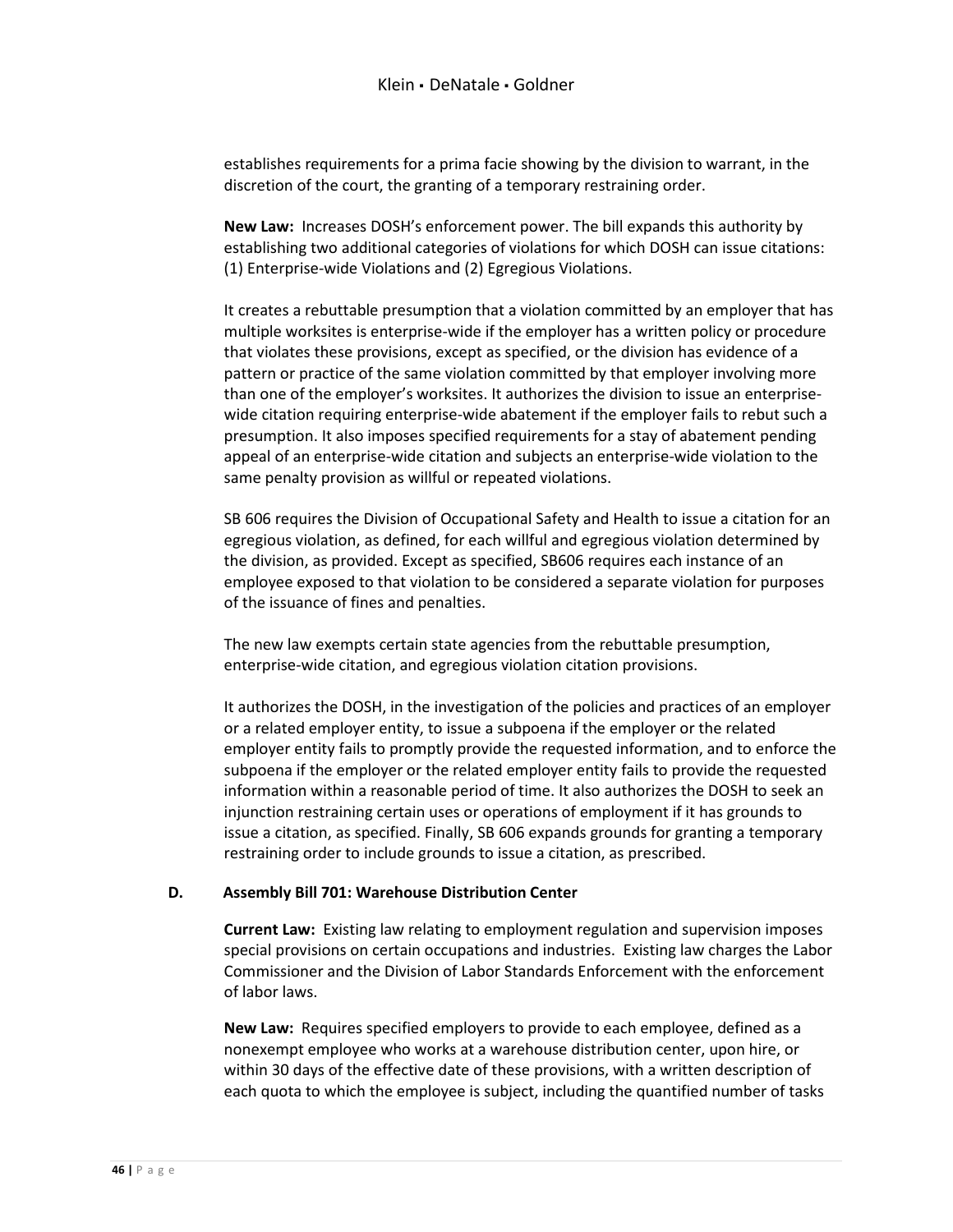to be performed, or materials to be produced or handled, within the defined time period, and any potential adverse employment action that could result from failure to meet the quota. The bill provides that an employee shall not be required to meet a quota that prevents compliance with meal or rest periods, use of bathroom facilities, or occupational health and safety laws, as specified. The bill prohibits an employer from taking adverse action against an employee for failure to meet a quota that has not been disclosed or for failure to meet a quota that does not allow a worker to comply with meal or rest periods or occupational health and safety laws. It also requires that any action taken by an employee to comply with occupational health and safety laws or division standards be considered time on task and productive time for the purposes of any quotas or monitoring system.

If a current or former employee believes that meeting a quota caused a violation of their right to a meal or rest period or required them to violate any occupational health and safety law or standard, they have the right to request, and the employer is required to provide, a written description of each quota to which the employee is subject and a copy of the most recent 90 days of the employee's own personal work speed data. The bill limits a former employee to one of these requests.

Requires the Division of Occupational Safety and Health or the Division of Workers' Compensation to notify the commissioner, who is required to determine whether an investigation of violations pursuant to these provisions is appropriate, if a particular worksite or employer is found to have an annual employee injury rate of at least 1.5 times higher than the warehousing industry's average annual injury rate. The bill authorizes the commissioner to adopt regulations relating to the procedures for an employee to make a complaint alleging a violation of this part.

Requires the Labor Commissioner to enforce these provisions and authorizes the commissioner access to data including employer-reported injury data.

#### <span id="page-47-1"></span>**E.** *VETOED BY GOVERNOR:* **Assembly Bill 1074: Displaced Workers**

<span id="page-47-0"></span>**Current Law:** Existing law establishes the Displaced Janitor Opportunity Act, which requires contractors and subcontractors, as defined, that are awarded contracts or subcontracts to provide janitorial or building maintenance services at a particular jobsite or sites, to retain, for a period of 60 days, certain employees who were employed at that site by the previous contractor or subcontractor and offered continued employment if their performance during that 60-day period is satisfactory. Existing law authorizes an employee who was not retained, or the employee's agent, to bring an enforcement action in a court of competent jurisdiction, as specified. Existing law charges the Labor Commissioner, as Chief of the Division of Labor Standards Enforcement, with enforcing these provisions.

Existing law defines "awarding authority" to mean any person that awards or otherwise enters into contracts for janitorial or building maintenance services performed within the State of California, including any subcontracts for janitorial or building maintenance services.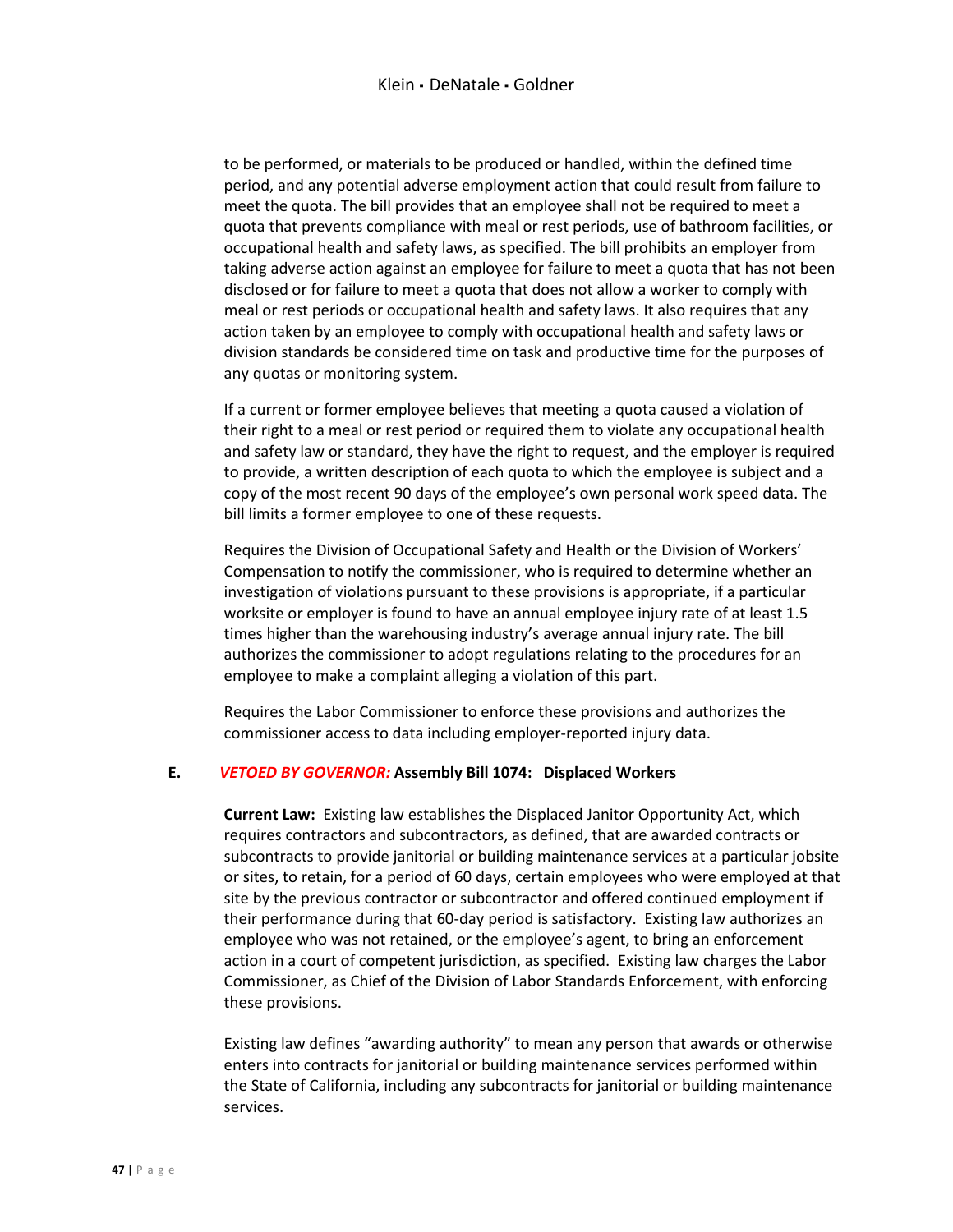<span id="page-48-0"></span>**Proposed Legislation:** This bill would have renamed the act the Displaced Janitor and Hotel Worker Opportunity Act and would extended the provisions of the act to hotel workers.

The bill would have redefined "awarding authority" under the act to include any person that awards or otherwise enters into contracts for hotel services, which include guest service, as defined, food and beverage service, or cleaning service, performed within the state, as specified. The bill would also have redefined "employee" to include a person employed as a service employee of a contractor or subcontractor who works at least 15 hours per week and whose primary place of employment is in the state under a contract to provide janitorial or building maintenance services or hotel services.

<span id="page-48-1"></span>**Veto Message:** In his veto statement, the Governor stated this bill would have required successor employers in the hotel industry who purchased the business or property to retain workers who provided "guest services" for a 60-day transition period and offer them employment if their performance is satisfactory. The message stated: "I support efforts to ensure stability in employment for all workers, especially given the uncertainty caused by the pandemic. Last year, I signed SB 93 (Chapter 16) which included strong recall and retention protections for hotel workers who lost their job because of the pandemic and applies to existing and successor employers. There is significant overlap between this bill and SB 93, which may cause confusion for the regulated community. I encourage the Legislature to revisit the issue when the protections of SB 93 are due to expire.

#### <span id="page-48-3"></span><span id="page-48-2"></span>**F.** *VETOED BY GOVERNOR:* **Senate Bill 788: Workers Compensation Risk Factors**

**Current Law:** Establishes a workers' compensation system, administered by the administrative director of the Division of Workers' Compensation, to compensate an employee for injuries sustained in the course of employment. Existing law requires a physician who prepares a report addressing the issue of permanent disability due to an industrial injury to address the cause of the permanent disability in the report, including what approximate percentage of the permanent disability was caused by other factors before and after the industrial injury, if the physician is able to make an apportionment determination.

<span id="page-48-4"></span>**Proposed Law:** SB 788 would have prohibited consideration of race, religious creed, color, national origin, gender, marital status, sex, sexual identity, or sexual orientation to determine the approximate percentage of the permanent disability caused by other factors. The bill would also have expressed the Legislature's intent to eliminate bias and discrimination in the workers' compensation system.

<span id="page-48-5"></span>**Veto Message:** In his veto message the Governor stated: "This bill would preclude a physician from using certain characteristics as the basis for apportionment of permanent disability."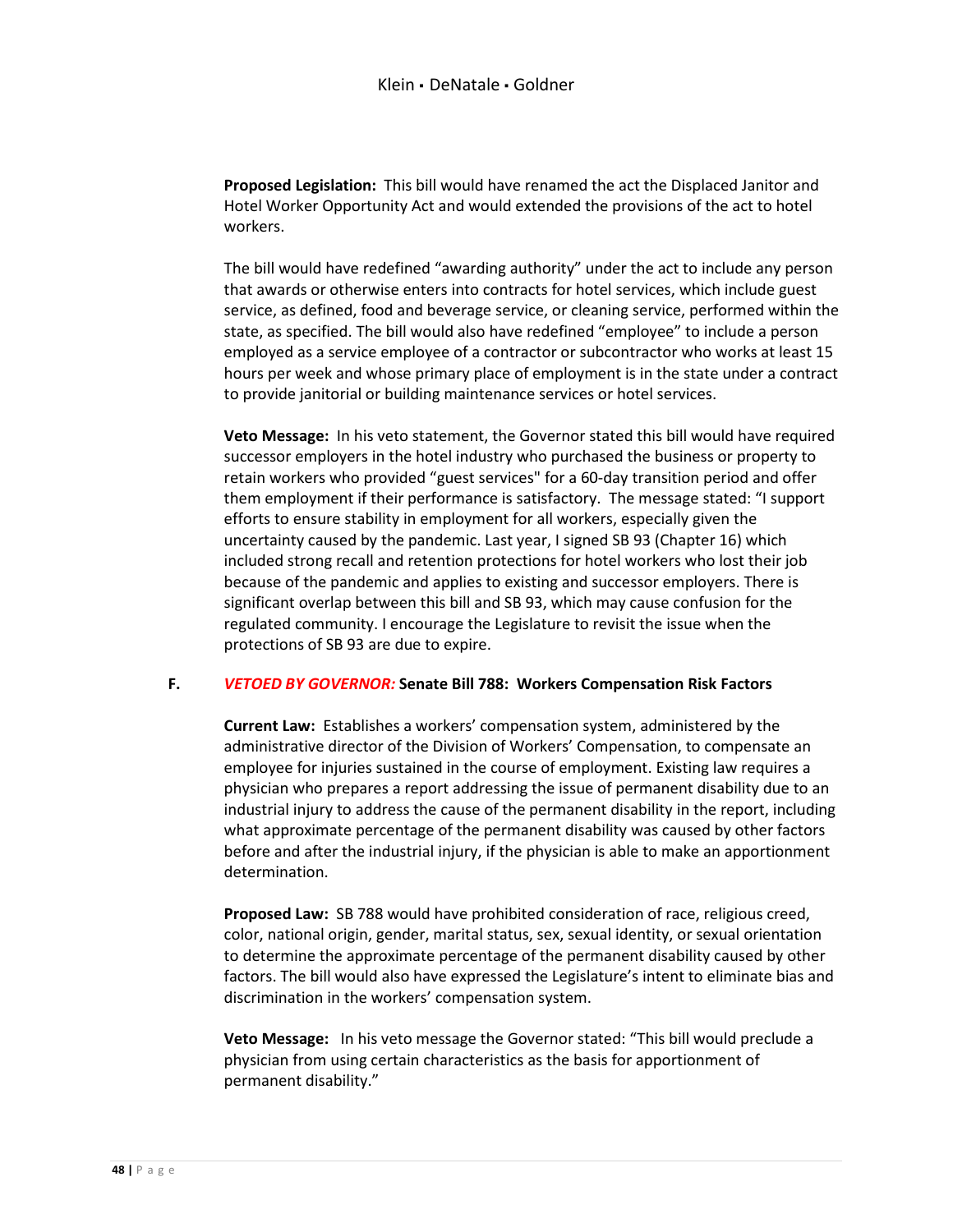"Current law states that physicians shall not apportion the percentage of permanent disability awarded based on the gender, race, or other personal characteristic of the employee and provides protection from the inappropriate application of apportionment law. Instead, physicians are required to apportion the disability award based solely upon the employee's own medical history and medical evidence."

"While I support efforts to combat bias within the medical profession, this bill creates confusion with well-settled law, which is likely to result in increased litigation and subsequent delays to much-needed benefits to workers. Ongoing efforts by the Division of Workers' Compensation to implement mandatory continuing education of medicallegal evaluators related to current anti-bias laws and apportionment training is better suited to achieve the intent of this bill."

NOTE: This legislation is currently before the Senate for further consideration following the Governor's veto.

#### <span id="page-49-1"></span><span id="page-49-0"></span>**G. Senate Bill 331: Settlement and Non-disparagement Agreements**

**Current Law:** Prohibits a settlement agreement from preventing the disclosure of factual information regarding specified acts related to a claim filed in a civil action or a complaint filed in an administrative action. These acts include sexual assault, as defined; sexual harassment, as defined; an act of workplace harassment or discrimination based on sex, failure to prevent such an act, or retaliation against a person for reporting such an act; and an act of harassment or discrimination based on sex by the owner of a housing accommodation, as defined, or retaliation against a person for reporting such an act.

<span id="page-49-2"></span>**New Law:** Clarifies that this prohibition includes provisions which restrict the disclosure of the information described above. For purposes of agreements entered into on or after January 1, 2022, expands the prohibition to include acts of workplace harassment or discrimination not based on sex and acts of harassment or discrimination not based on sex by the owner of a housing accommodation.

Provides that unlawful acts in the workplace for these purposes include any harassment or discrimination and would instead prohibit an employer from requiring an employee to sign a non-disparagement agreement or other document to the extent it has the purpose or effect of denying the employee the right to disclose information about those acts. Makes it an unlawful employment practice for an employer or former employer to include in any agreement related to an employee's separation from employment any provision that prohibits the disclosure of information about unlawful acts in the workplace. Provides that any provision in violation of that prohibition would be against public policy and unenforceable. Requires a non-disparagement or other contractual provision that restricts an employee's ability to disclose information related to conditions in the workplace to include specified language relating to the employee's right to disclose information about unlawful acts in the workplace.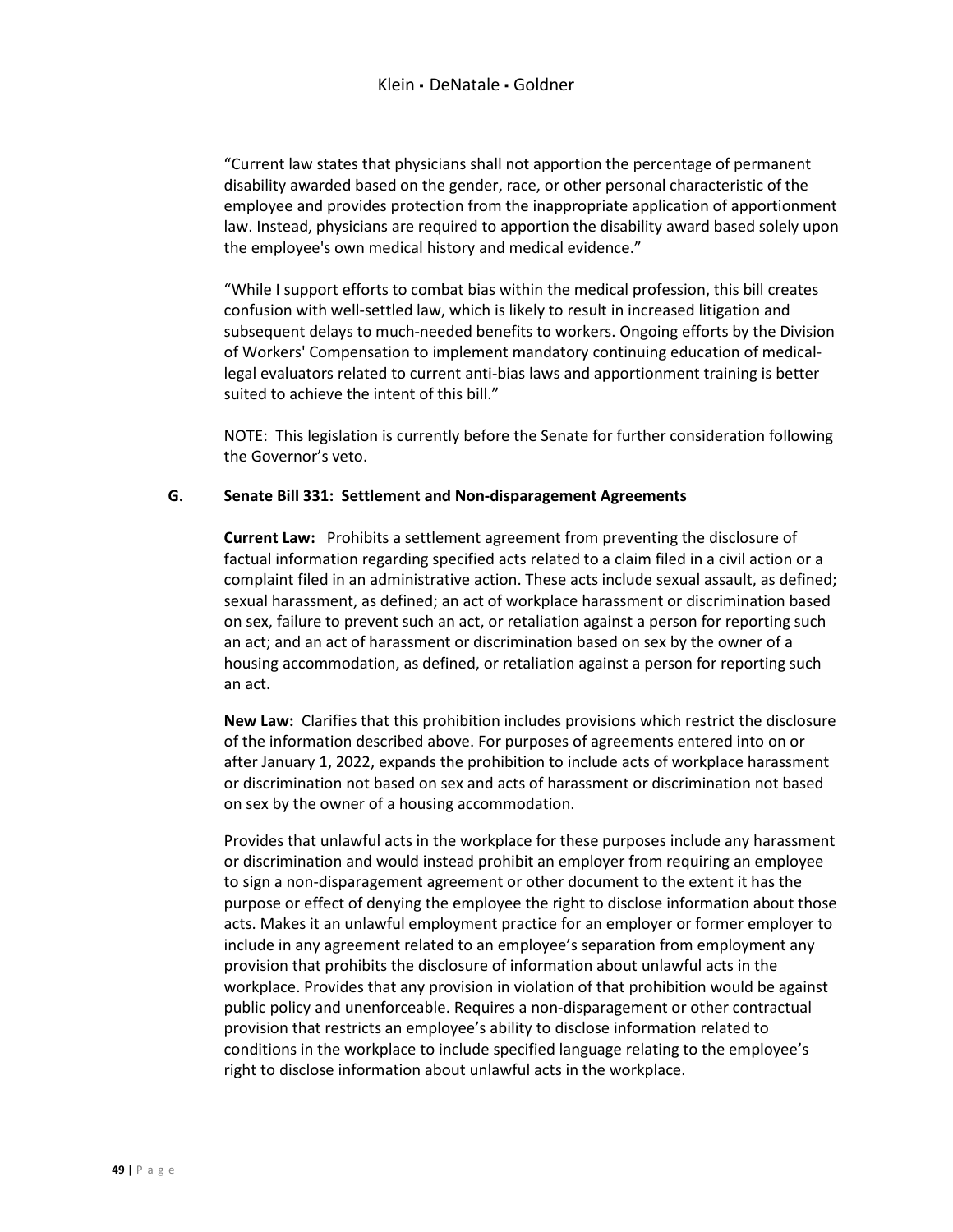Amends [Section 12964.5](https://leginfo.legislature.ca.gov/faces/codes_displaySection.xhtml?sectionNum=12964.5.&lawCode=GOV) of the Government Code so that employers implementing nondisparagement agreements as a condition of employment (or in a separation agreement) need to carve out an employee's ability to discuss conduct the employee has reason to believe is unlawful. Also amends [Section 1001](https://leginfo.legislature.ca.gov/faces/codes_displaySection.xhtml?sectionNum=1001.&lawCode=CCP) of the Code of Civil Procedure to extend the prohibition on confidentiality provisions in settlement agreements to all forms of workplace discrimination—not just discrimination based on sex. Builds on CCP [Section 1002.5](https://leginfo.legislature.ca.gov/faces/billCompareClient.xhtml?bill_id=201920200AB749&showamends=false) by expanding the prohibition to include acts of workplace harassment or discrimination regardless of sex.

#### <span id="page-50-1"></span><span id="page-50-0"></span>**H. Senate Bill 255: Health Care Coverage – Employer Associations**

**Current Law:** Under existing federal law, the federal Employee Retirement Income Security Act of 1974 (ERISA), authorizes multiple employer welfare arrangements (MEWAs) in which two or more employers join together to provide health care coverage for employees or to their beneficiaries. Under existing state law, the status of each distinct member of an association determines whether that member's association coverage is individual, small group, or large group health coverage.

<span id="page-50-2"></span>**New Law:** Authorizes an association of employers to offer a large group health care service plan contract or large group health insurance policy consistent with ERISA if certain requirements are met, including that the association is headquartered in this state, is a MEWA as defined under ERISA, and was established as a MEWA prior to March 23, 2010, and has been in continuous existence since that date. Requires the large group health care service plan contract or health insurance policy to have provided a specified level of coverage as of January 1, 2019, and to include coverage for employees, and their dependents, who are employed in designated job categories on a project-by-project basis for one or more participating employers, with no single project exceeding 6 months in duration, and who, in the course of that employment, are not covered by another group health care service plan contract or group health insurance policy in which the employer participates. Requires the MEWA and participating employers to have a genuine organizational relationship unrelated to the provision of health care benefits and requires the participating employers to have a commonality of interests from being in the same line of business, as specified.

Requires the MEWA, on or before June 1, 2022, to file an application for registration with the Department of Managed Health Care or the Department of Insurance, as applicable, and to annually file evidence of ongoing compliance with the bill's requirements with the applicable department. Prohibits a health care service plan or health insurer, on or after June 1, 2022, from marketing, issuing, amending, renewing, or delivering large employer health care coverage or large employer health insurance coverage to a MEWA that provides benefits to a resident in this state unless the MEWA is registered and is in compliance with the bill or unless the MEWA filed an application for registration and the application is pending before the applicable department.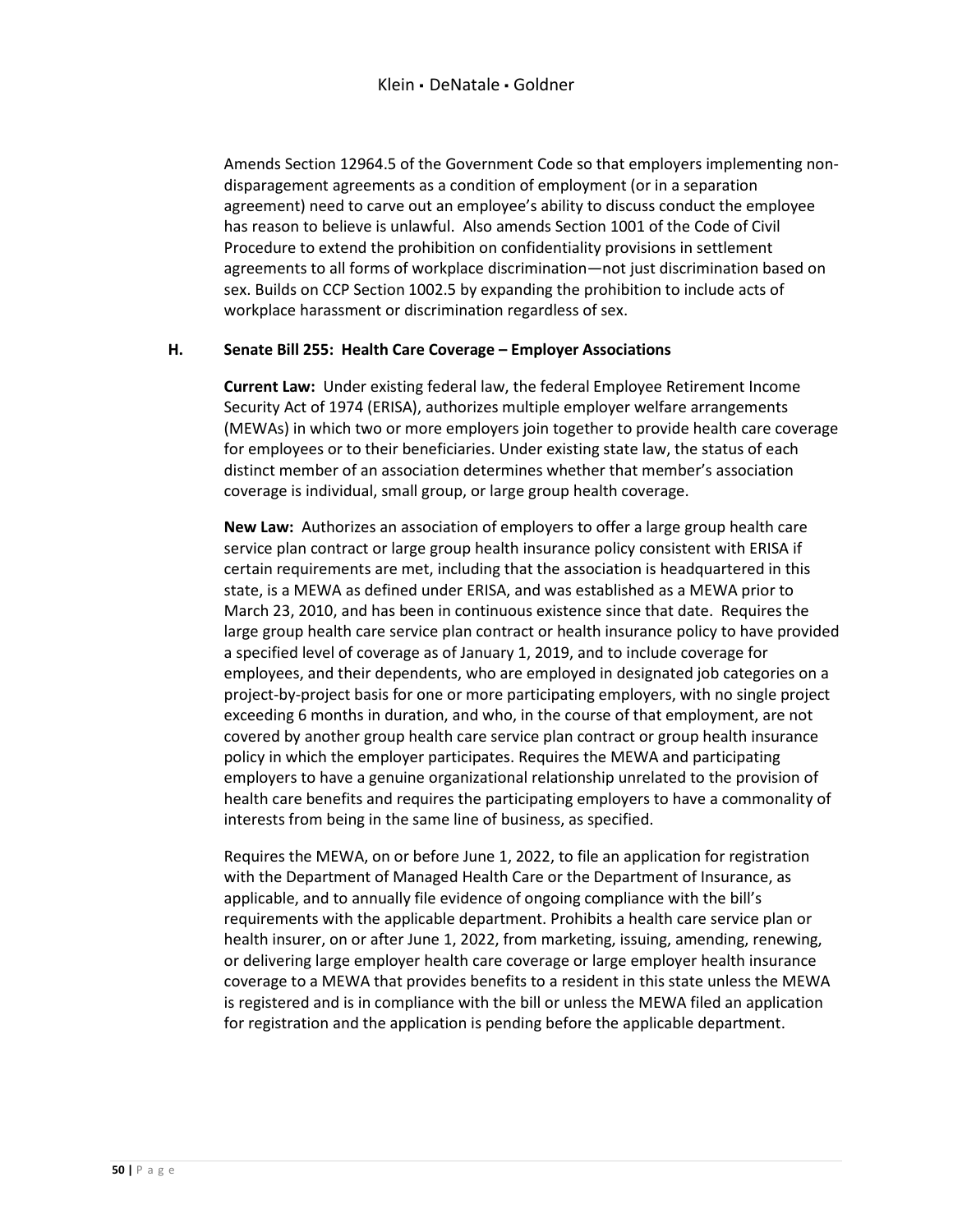#### <span id="page-51-2"></span><span id="page-51-1"></span><span id="page-51-0"></span>**I. Contreras-Velazquez v. Family Health Centers of San Diego, Inc. (2021) 62 Cal.App.5th 88 (Modified on Denial of Rehearing)**

**Issue:** Punitive damages: What is the maximum amount permissible?

**Ruling:** Under the due process clause of the 14th Amendment to the United States Constitution, the maximum punitive damages award is no more than twice the amount of the compensatory damages. In this case, the punitive damages were reduced from \$5,000,000 to \$1,831,290 (twice the compensatory damages.)

#### <span id="page-51-5"></span><span id="page-51-4"></span>**J. Gulf Offshore Logistics, LLC v. Superior Court (2020) Ordered not Published**

<span id="page-51-3"></span>**Issue:** Does California wage and hour law apply to non-California residents who perform their all or most of their work in California?

**Ruling:** Under the facts of this case (employees were crew members of a vessel that was docked in a California port and travelled through California waters) and where federal law (the FLSA) did not pre-empt California law, California wage and hour law would apply. The court noted that pre-emption of state law may occur in three situations: (1) the federal law expressly so states, (2) the federal law is so comprehensive that it leaves no room for supplementary state regulation, or (3) the federal and state laws actually conflict.

#### <span id="page-51-7"></span>**K. Innova Solutions, Inc. v. Baran (2020) 62 Cal.App.5th 59**

<span id="page-51-6"></span>**Issue:** Does the ABC test apply to determination of employee/independent contractor status in the context of assessing unemployment insurance taxes?

**Ruling:** Yes: For work performed on and after the effective date of the amended definition of employee, the ABC test enumerated under in Dynamex, applies.

#### <span id="page-51-10"></span><span id="page-51-8"></span>**L. California Trucking Association v. Bonta (2021) 996 F.3d 644**

<span id="page-51-9"></span>**Issue:** Does federal law (FAAA) pre-empt and prevent enforcement of AB 5 against motor carriers operating in California.

**Ruling:** No. AB-5 is a generally applicable labor law that affects a motor carrier's relationship with its workforce and does not bind, compel, or otherwise freeze into place the prices, routes, or services of motor carriers.

#### <span id="page-51-14"></span><span id="page-51-13"></span><span id="page-51-11"></span>**M. Moreno v. Bassi (2021) 65 Cal.App.5th 244 (Certified for Partial Publication)**

<span id="page-51-12"></span>**Issue:** Between two statutes that provide for an award of attorney's fees, which statute will be used by the court?

**Ruling:** The more specific statute applies and, in the event that there is still conflict, the more recent statute applies.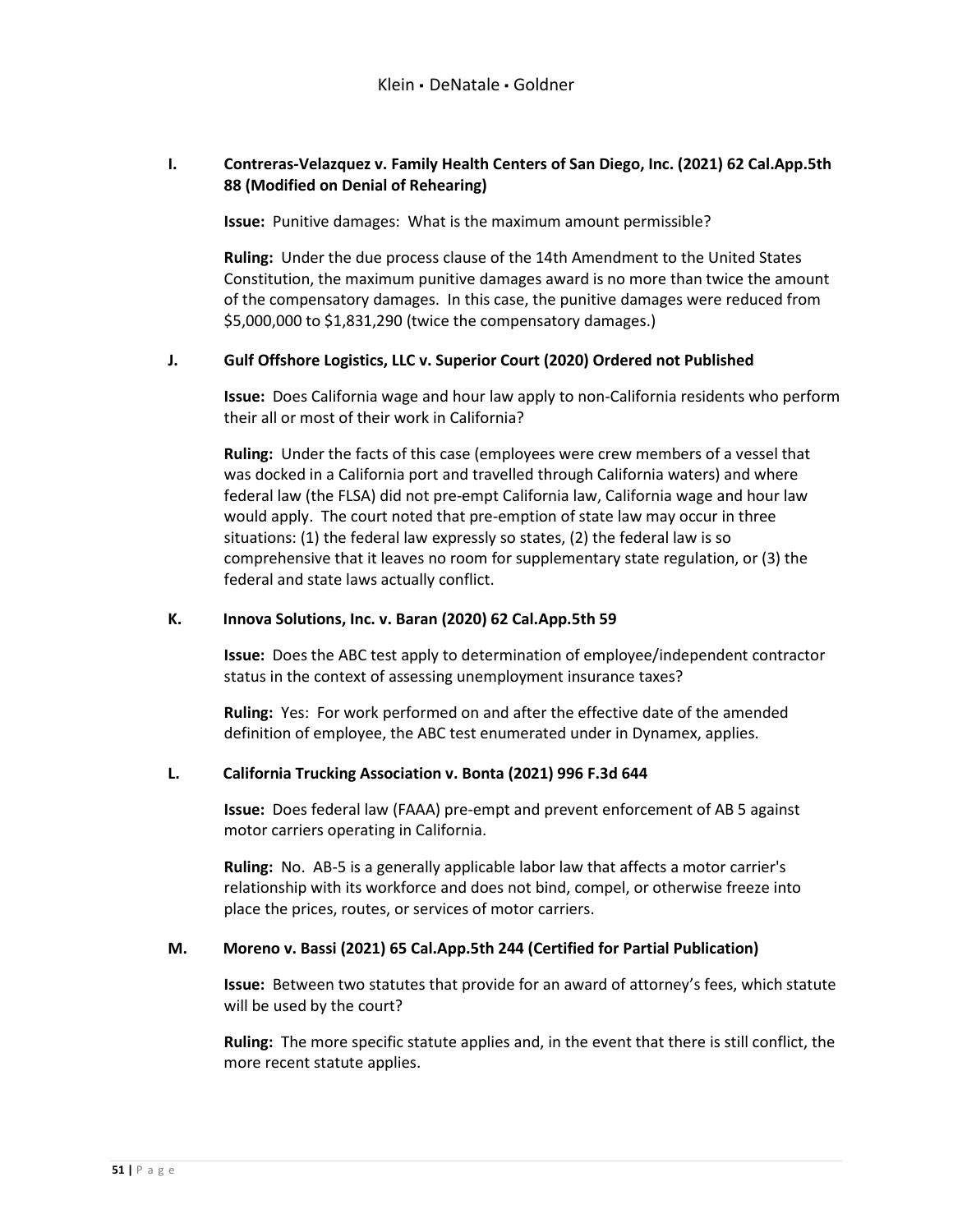<span id="page-52-0"></span>**Note:** His was a wage and hour claim and a FEHA claim. The jury awarded nothing on the FEHA claim for sexual harassment and awarded \$16.00 for unpaid minimum wages and \$16.00 for liquidated damages. The trail court awarded \$3.20 in attorney's fees based on Section 1032 which provides for attorney's fees equal to 20% of the wages found to be owing. The court of appeal reversed the ruling on attorney's fees and ordered a reasonable amount to be awarded based on Section 1194.

#### <span id="page-52-2"></span><span id="page-52-1"></span>**IX. COVID**

#### <span id="page-52-3"></span>**A.** *URGENCY LEGISLATION (EFFECTIVE OCTOBER 5, 2021):* **Assembly Bill 654: COVID-19 Exposure Notification**

**Current Law:** The California Occupational Safety and Health Act of 1973, authorizes the Division of Occupational Safety and Health to prohibit the performance of an operation or process, or entry into that place of employment when, in its opinion, a place of employment, operation, or process, or any part thereof, exposes workers to the risk of infection with COVID-19, so as to constitute an imminent hazard to employees. Existing law requires that the prohibition be issued in a manner so as not to materially interrupt the performance of critical governmental functions essential to ensuring public health and safety functions or the delivery of electrical power or water. Existing law requires that these provisions not prevent the entry or use, with the division's knowledge and permission, for the sole purpose of eliminating the dangerous conditions.

Under existing law, if an employer or representative of the employer receives a notice of potential exposure to COVID-19, the employer is required to take specified actions within one business day of the notice of potential exposure, including providing written notice to all employees on the premises at the same worksite that they may have been exposed to COVID-19. Existing law requires, if an employer or the employer's representative is notified of enough COVID-19 cases to meet the definition of an outbreak, the employer, with the exception of a health facility, to notify the local public health agency within 48 hours, as provided.

<span id="page-52-4"></span>**New Law:** AB 654 adds the delivery of renewable natural gas to the list of utilities that the division's prohibitions are not allowed to materially interrupt.

This new law clarifies the time frame for the employer, when giving notice to the local public health agency for a COVID-19 outbreak, to give that notice within 48 hours or one business day, whichever is later. AB 654 expanded the employers exempt from the COVID-19 outbreak reporting requirement to various licensed entities, including, but not limited to, community clinics, adult day health centers, community care facilities, and child day care facilities. The bill repeals these provisions on January 1, 2023.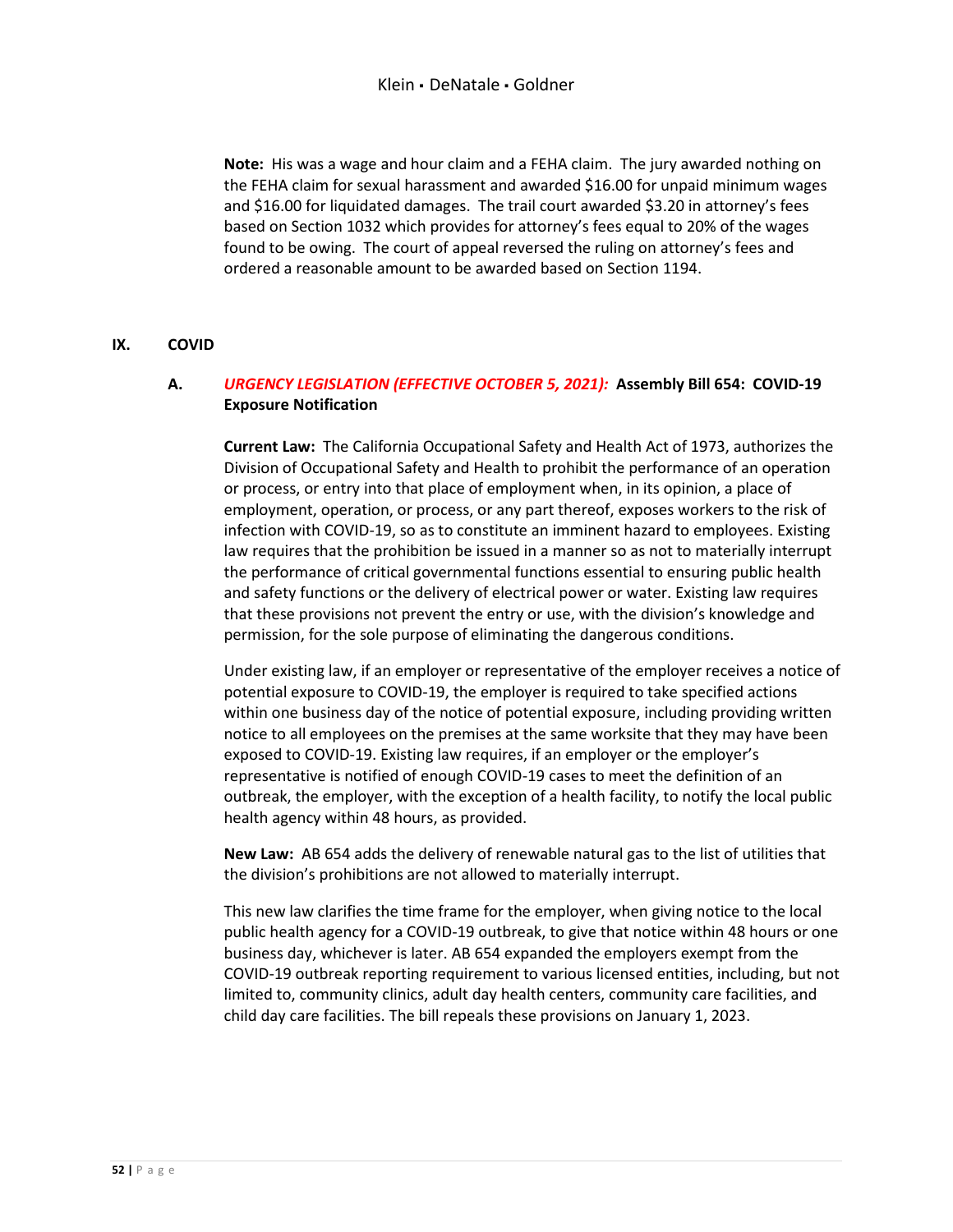#### <span id="page-53-1"></span><span id="page-53-0"></span>**B.** *INACTIVE:* **Assembly Bill 650: COVID-19 Hazard Pay Retention Bonuses – Healthcare Workers Recognition and Retention Act**

**Current Law:** The Healthy Workplaces, Healthy Families Act of 2014, requires employers to provide an employee, who works in California for 30 or more days within a year from the commencement of employment, with paid sick days for prescribed purposes, to be accrued at a rate of no less than one hour for every 30 hours worked. Existing law authorizes an employer to limit an employee's use of paid sick days to 24 hours or 3 days in each year of employment.

<span id="page-53-2"></span>**Proposed Law:** This legislation was ordered to the inactive file at the request of the bill's author. The Health Care Workers Recognition and Retention Act, would have required a covered employer, as defined, to pay hazard pay retention bonuses in the prescribed amounts on January 1, 2022, April 1, 2022, July 1, 2022, and October 1, 2022, to each covered health care worker, as defined, that it employs.

The bill would have provided that hazard pay retention bonuses are in addition to all other compensation due and are not part of the health care worker's regular rate of pay or compensation. The bill would have made it a violation of these provisions for a covered employer to discharge, layoff, or reduce a covered health care worker's compensation or hours so as to prevent that worker from receiving hazard pay retention bonuses, as specified. The bill would have authorized a covered employer to reduce the total sum of the hazard pay retention bonuses by an amount equal to qualifying hazard pay and qualifying monetary bonuses already paid to a covered health care worker during the state of emergency related to the COVID-19 pandemic, as provided.

The bill would have stated the intent of the Legislature that the provisions regarding the discharge, layoff, or reduction in a covered health care worker's compensation or hours in order to avoid paying the bonuses as being a violation of these provisions be retroactively applied to March 1, 2021.

The bill would also require the commissioner to require the covered employer to pay an amount, not to exceed the reasonable administrative costs, of determining whether the employer is entitled to the exemption. The bill would provide that a covered health care provider that obtains an exemption from the commissioner pursuant to this provision may be eligible to receive grant moneys from a Health Care Worker Recognition and Retention Fund or other fund created by the Legislature for the purpose of providing hazard pay or bonuses to health care workers, upon meeting the requirements for disbursements from that fund.

#### <span id="page-53-4"></span><span id="page-53-3"></span>**C. SB114 COVID-19 Supplemental Paid Sick Leave**

**Current Law:** Effective January 1, 2002,through September 30, 2022.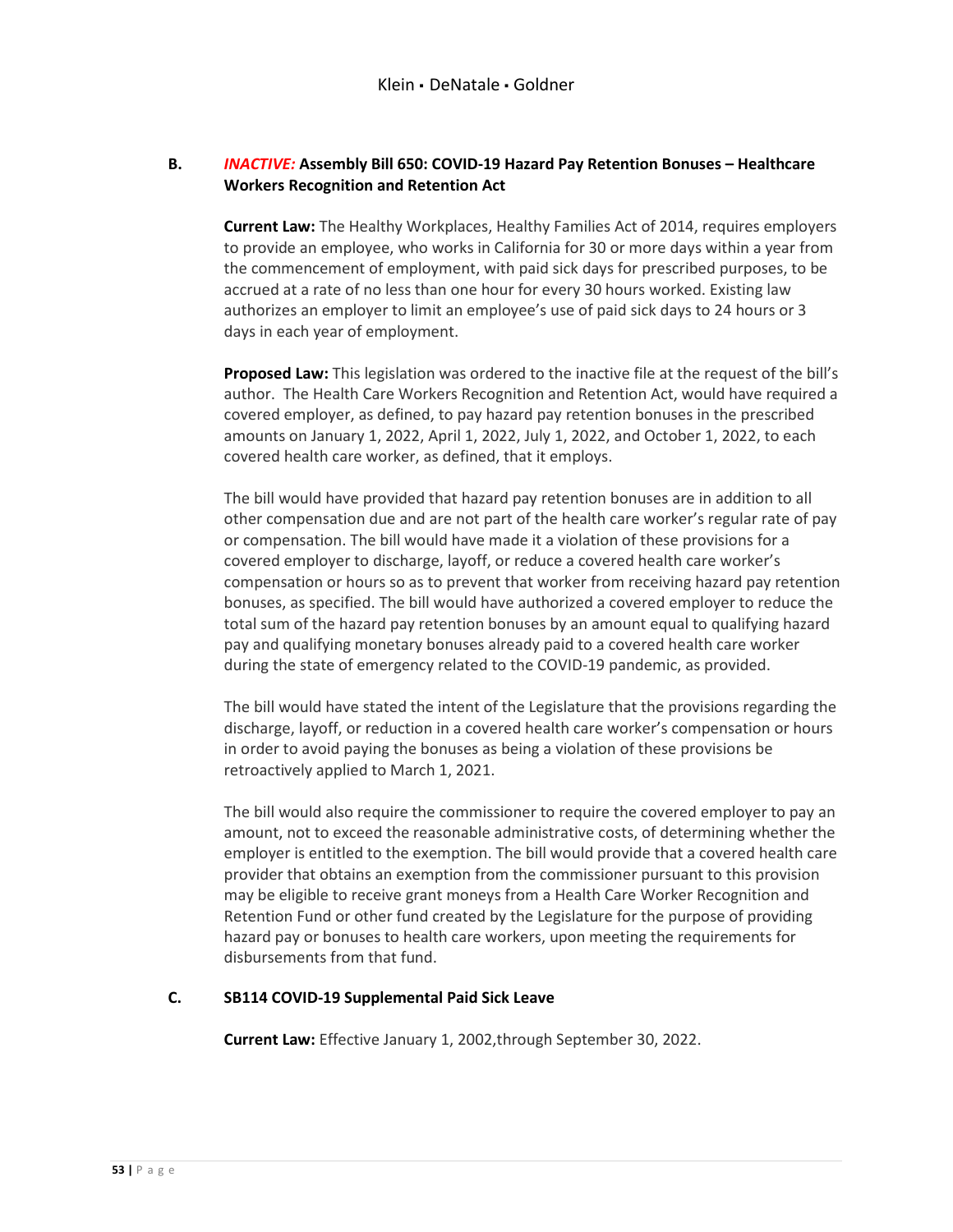Provided for COVID-19 supplemental paid sick leave for covered employees, as defined, who are unable to work or telework due to certain reasons related to COVID-19, as follows:

- Up to 40 hours of COVID-19 supplemental paid sick leave for each covered employee when an employee is unable to work due to a positive COVID case of the employee or designated family member.
	- and
- Up to 40 hours of COVID-19 supplemental paid sick leave for each covered employee if that covered employee is unable to work or telework due to any of the following reasons:
	- o The covered employee or eligible family member is subject to a quarantine or isolation period related to COVID-19 as defined by an order or guidance of the State Department of Public Health, the federal Centers for Disease Control and Prevention, or a local public health officer who has jurisdiction over the workplace. If the covered employee is subject to more than one of the foregoing, the covered employee shall be permitted to use COVID-19 supplemental paid sick leave for the minimum quarantine or isolation period under the order or guidance that provides for the longest such minimum period.
	- o The covered employee has been advised by a health care provider to isolate or quarantine due to COVID-19.
	- o The covered employee is attending an appointment for themselves or a family member to receive a vaccine or a vaccine booster for protection against COVID-19, subject to the limitation of up to 3 days (24 hours) per vaccine unless health care provider verification of additional leave is provided.
	- $\circ$  The covered employee is experiencing symptoms, or caring for a family member experiencing symptoms, related to a COVID-19 vaccine or vaccine booster that prevent the employee from being able to work or telework.
	- o The covered employee is experiencing symptoms of COVID-19 and seeking a medical diagnosis.
	- o The covered employee is caring for a child whose school or place of care is closed or otherwise unavailable for reasons related to COVID-19 on the premises.

There is no employer tax credit for providing this COVID Paid Leave.

- <span id="page-54-0"></span>**D. Listing of CDPH COVID Orders:** Se[e https://www.cdph.ca.gov/](https://www.cdph.ca.gov/)
- <span id="page-54-2"></span><span id="page-54-1"></span>**E. Listing of Executive Orders:** <https://www.gov.ca.gov/category/executive-orders/>

#### **F. ETS 3205: COVID-19 Prevention**

On December 16, 2021, there was a second readoption of the Cal/OSHA COVID ETS, with some modifications effective January 15, 2022, and expected to expire April 14, 2022. The Governor also issued an Executive Order allowing a third readoption not to extend past December 31, 2022.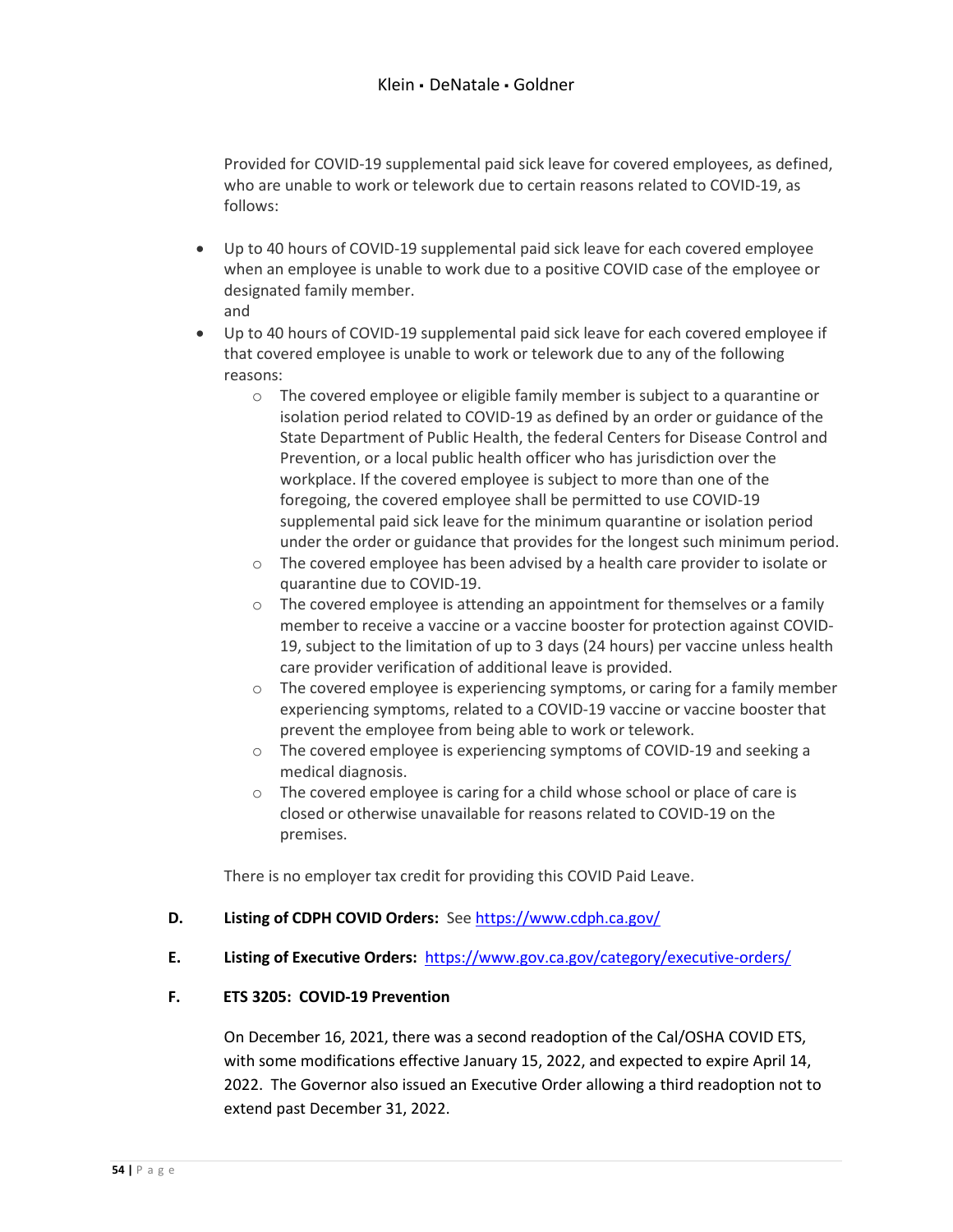#### *The Current ETS 3205 effective date has been extended by 21 days to May 6, 2022, per Executive Order N-5-22.*

#### **Updates Proposed effective with the third readoption on May 6, 2022:**

- Face Coverings requirements are deferred to CDPH
	- **Any face coverings will no longer be required to pass light test**
- Vaccination status removed (deleted "fully vaccinated")
	- All symptomatic employees (regardless of vaccination status) are to be tested on Company time at Company cost if exposed to COVID in the workplace
- Except for return to work, the type of COVID test no longer restricted. Can use at home tests, self-test and self-administered if no other option exists (e.g. date/time stamped photo)
- Cleaning/Disinfecting of surfaces removed
- Requirement for partitions in absence of physical distancing removed
- Addition of new term "returned case" employees who return to work after having had COVID and recovered from COVID
	- Employer not required to make COVID testing available to returned cases
- Exclusion and return to work requirements are deferred to CDPH
- Close contact definition is deferred to CDPH

#### <span id="page-55-0"></span>**Second Readoption Key Points:**

- o **COVID-19 tests redefined to include self-tests**. It clarifies that self-tests cannot be both self-administered and self-read unless observed by an employer or telehealth proctor. This means that an employee cannot simply report the results of an at home test to their employer.
- o **"Fully vaccinated" redefined to allow mix and match vaccines.**
- o **"Worksite" definition clarified regarding remote worksites**
	- "Worksite" does not apply to locations where the worker worked by themselves without exposure to other employees, or to a worker's personal residence or alternate work location chosen by the worker when working remotely.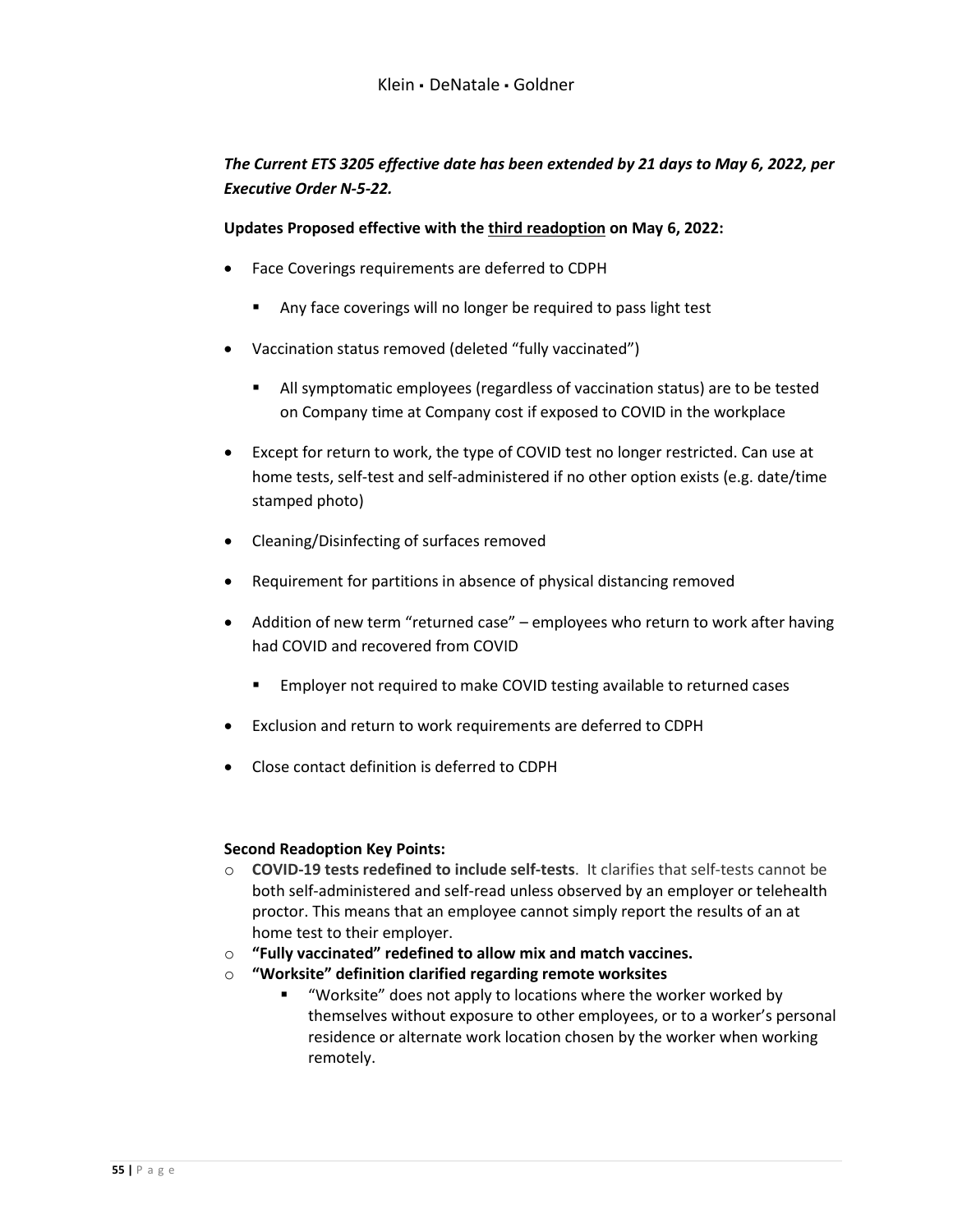- o **COVID Testing to be made available to all workers exposed to COVID in the workplace**, regardless of vaccination status. The only exception is those that have had COVID-19 in the past 90 days.
- o **Face Coverings**
	- **EXP** Change to permissible types. Must have at least two layers of fabric and not let light pass through them when held up to a light source. Must completely cover nose and mouth, with no large gaps on the outside of the face.
	- Exemptions: If the employee's condition or disability does not permit a nonrestrictive alternative [face covering], the employee shall be at least six feet apart from all other persons and either fully vaccinated or tested at least weekly for COVID-19 during paid time and at no cost to the employee.
- o **Exclusions from the workplace – Isolation and Quarantine Changed in Alignment with CDPH**

**Note that the tables below do not apply to healthcare personnel and also do not apply to Emergency Medical Services personnel (AFL-21.08.7).**

| Requirements apply to all employees,<br>regardless of vaccination status,<br>previous infection, or lack of<br>symptoms. | Employees who test positive<br>for COVID-19 must be excluded<br>from the workplace for at least<br>5 days.<br>Isolation can end and<br>employees may return to the<br>workplace after day 5 if<br>symptoms are not present or<br>are resolving, and a diagnostic<br>specimen* collected on day 5<br>or later tests negative.<br>If an employee is unable or<br>chooses not to test and their<br>symptoms are not present or<br>are resolving, isolation can end<br>and the employee may return<br>to the workplace after day 10.<br>If an employee has a fever,<br>$\bullet$<br>isolation must continue and the<br>employee may not return to<br>work until the fever resolves.<br>If an employee's symptoms<br>other than fever are not<br>resolving, they may not return |
|--------------------------------------------------------------------------------------------------------------------------|----------------------------------------------------------------------------------------------------------------------------------------------------------------------------------------------------------------------------------------------------------------------------------------------------------------------------------------------------------------------------------------------------------------------------------------------------------------------------------------------------------------------------------------------------------------------------------------------------------------------------------------------------------------------------------------------------------------------------------------------------------------------------|

 **Table 1: Exclusion Requirements for Employees who Test Positive for COVID-19 (Isolation)**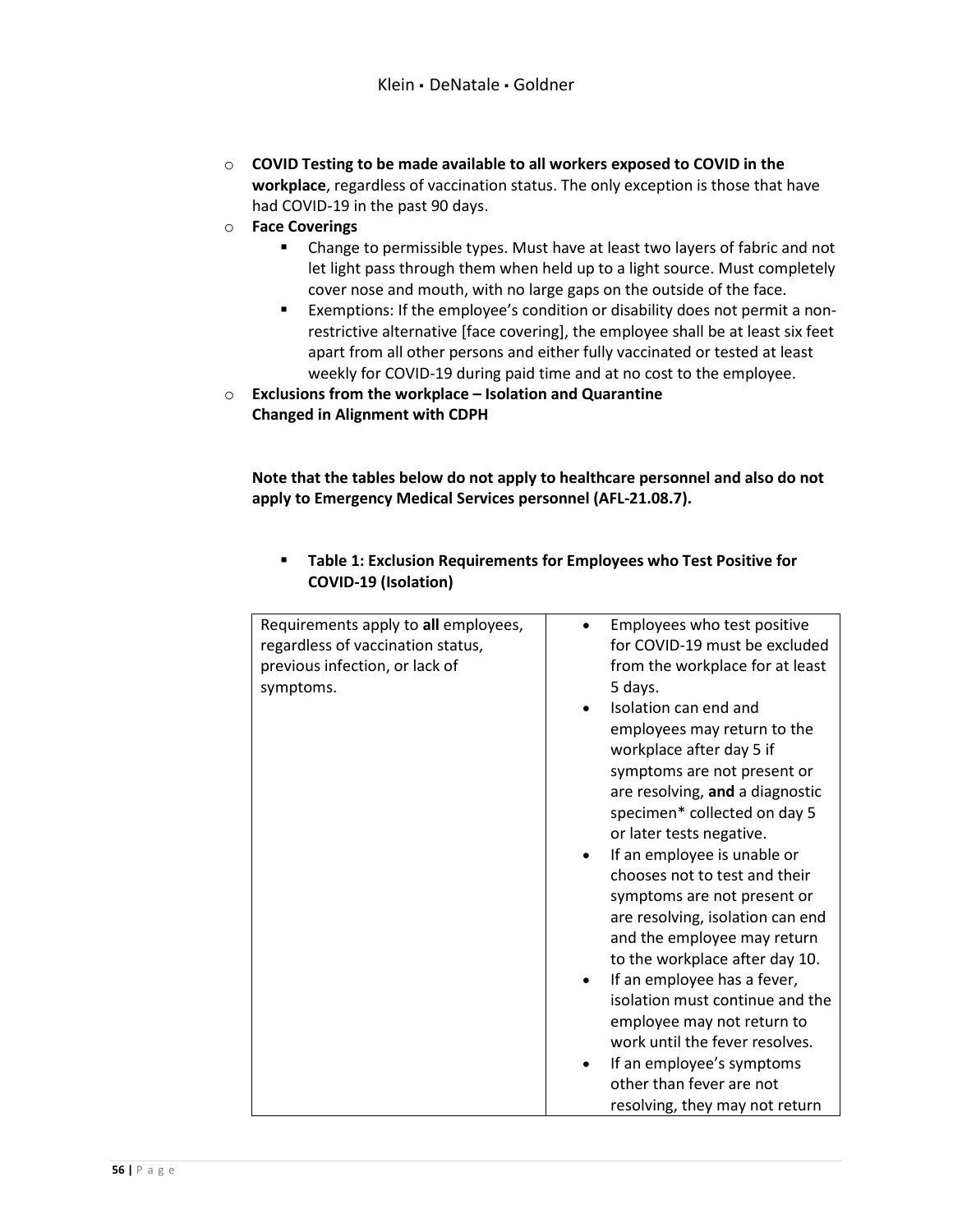| to work until their symptoms          |
|---------------------------------------|
| are resolving or until after day      |
| 10 from the positive test.            |
| Employees must wear face<br>$\bullet$ |
| coverings around others for a         |
| total of 10 days after the            |
| positive test, especially in          |
| indoor settings.                      |
| * Antigen test preferred.             |
|                                       |

 **Table 2: Employees who are Exposed to Someone with COVID-19 (Quarantine)**

| 1999191111119                                                                                                                                                                                                                                                               |                                                                                                                                                                                                                                                                                                                                                                                                                                                                                                                                                                                                                                                                                                                                                                                                                                                            |
|-----------------------------------------------------------------------------------------------------------------------------------------------------------------------------------------------------------------------------------------------------------------------------|------------------------------------------------------------------------------------------------------------------------------------------------------------------------------------------------------------------------------------------------------------------------------------------------------------------------------------------------------------------------------------------------------------------------------------------------------------------------------------------------------------------------------------------------------------------------------------------------------------------------------------------------------------------------------------------------------------------------------------------------------------------------------------------------------------------------------------------------------------|
| Requirements apply to employees who<br>are:<br>Unvaccinated <sup>+</sup> ; OR<br>Vaccinated and booster-<br>eligible <sup>++</sup> but have not yet<br>received their booster dose.<br>*Includes persons previously infected<br>with SARS-CoV-2 within the last 90<br>days. | Employees must be excluded<br>from the workplace for at least<br>5 days after their last close<br>contact with a person who has<br>COVID-19.<br>Exposed employees must test<br>on day 5.<br>Quarantine can end and<br>exposed employees may return<br>to the workplace after day 5 if<br>symptoms are not<br>present and a diagnostic<br>specimen <sup>*</sup> collected on day 5<br>or later tests negative.<br>If an employee is unable or<br>chooses not to test and does<br>not have symptoms,<br>quarantine can end and the<br>employee may return to the<br>workplace after day 10.<br>Employees must wear face<br>coverings around others for a<br>total of 10 days after exposure,<br>especially in indoor settings.<br>If an exposed employee tests<br>positive for COVID-19, they<br>must follow the isolation<br>requirements above in Table 1. |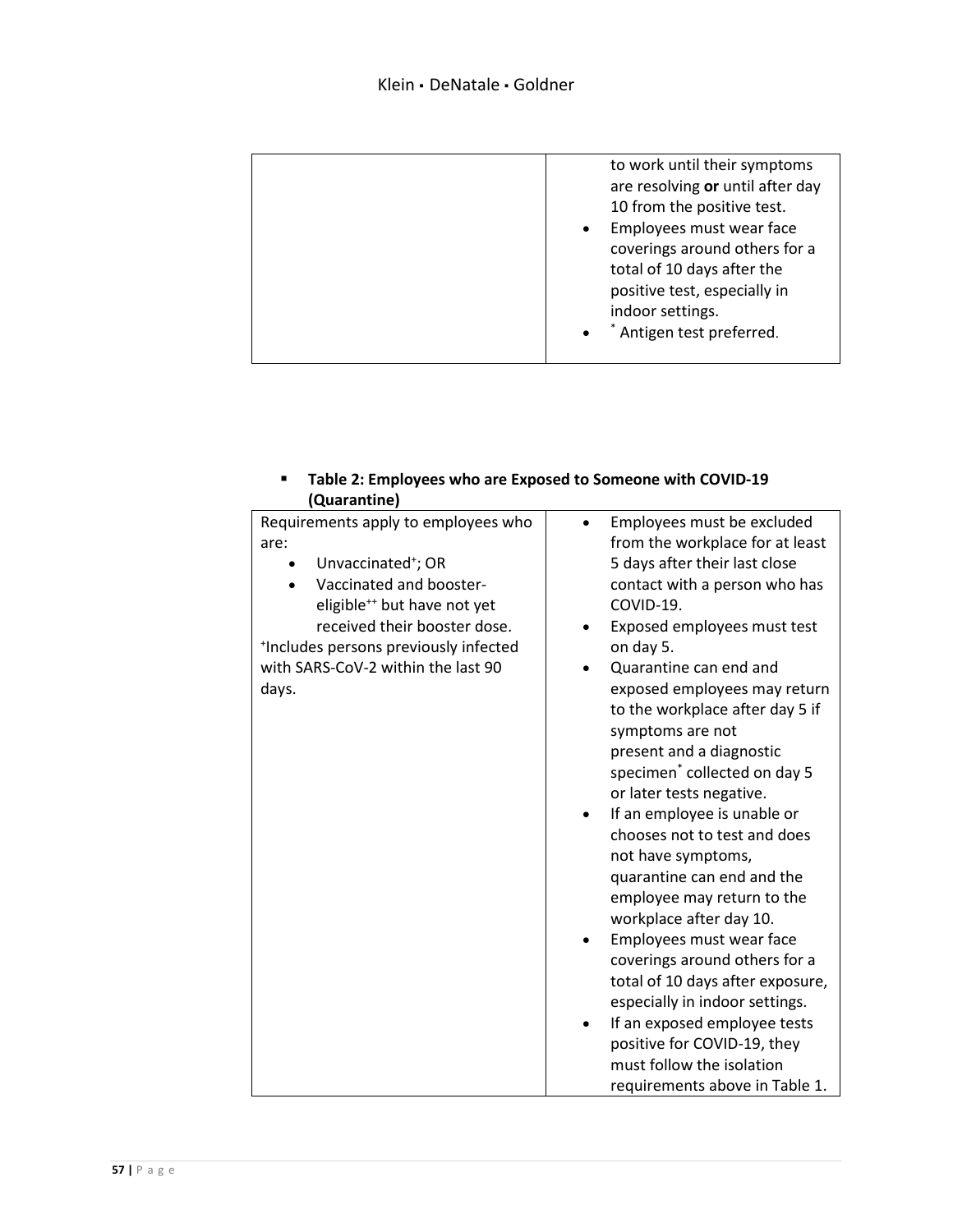| If an exposed employee       |
|------------------------------|
| develops symptoms, they must |
| be excluded pending the      |
| results of a test.           |
| Employees are strongly       |
| encouraged to get vaccinated |
| or boosted.                  |
| Antigen test preferred.      |
|                              |

Employers are not required to exclude asymptomatic employees in this category if:

- A negative diagnostic test\* is obtained within 3-5 days after last exposure to a case;
- Employee wears a face covering around others for a total of 10 days; and
- Employee continues to have no symptoms.
- **Table 3: Employees who are Exposed to Someone with COVID-19 (NO Quarantine Required)**

| Requirements apply to employees who                                                   | Employees do not need to quarantine if                                                                                                                                                                                                                                                                                                                                                       |
|---------------------------------------------------------------------------------------|----------------------------------------------------------------------------------------------------------------------------------------------------------------------------------------------------------------------------------------------------------------------------------------------------------------------------------------------------------------------------------------------|
| are:                                                                                  | they:                                                                                                                                                                                                                                                                                                                                                                                        |
| Boosted; OR<br>$\bullet$<br>Vaccinated, but not yet<br>$\bullet$<br>booster-eligible. | Test on day 5 with a negative<br>$\bullet$<br>result.<br>Wear face coverings around<br>$\bullet$<br>others for 10 days after<br>exposure, especially in indoor<br>settings.<br>If employees test positive, they<br>$\bullet$<br>must follow isolation<br>recommendations above.<br>If employees develop<br>$\bullet$<br>symptoms, they must be<br>excluded pending the results of<br>a test. |

In addition to the above, pursuant to section  $3205(c)(10)(E)$ , when an order to isolate, quarantine, or exclude an employee is issued by a local or state health official, the employee shall not return to work until the period of isolation or quarantine is completed or the order is lifted even if the order exceeds the specified exclusion requirements in the ETS or CDPH recommendation.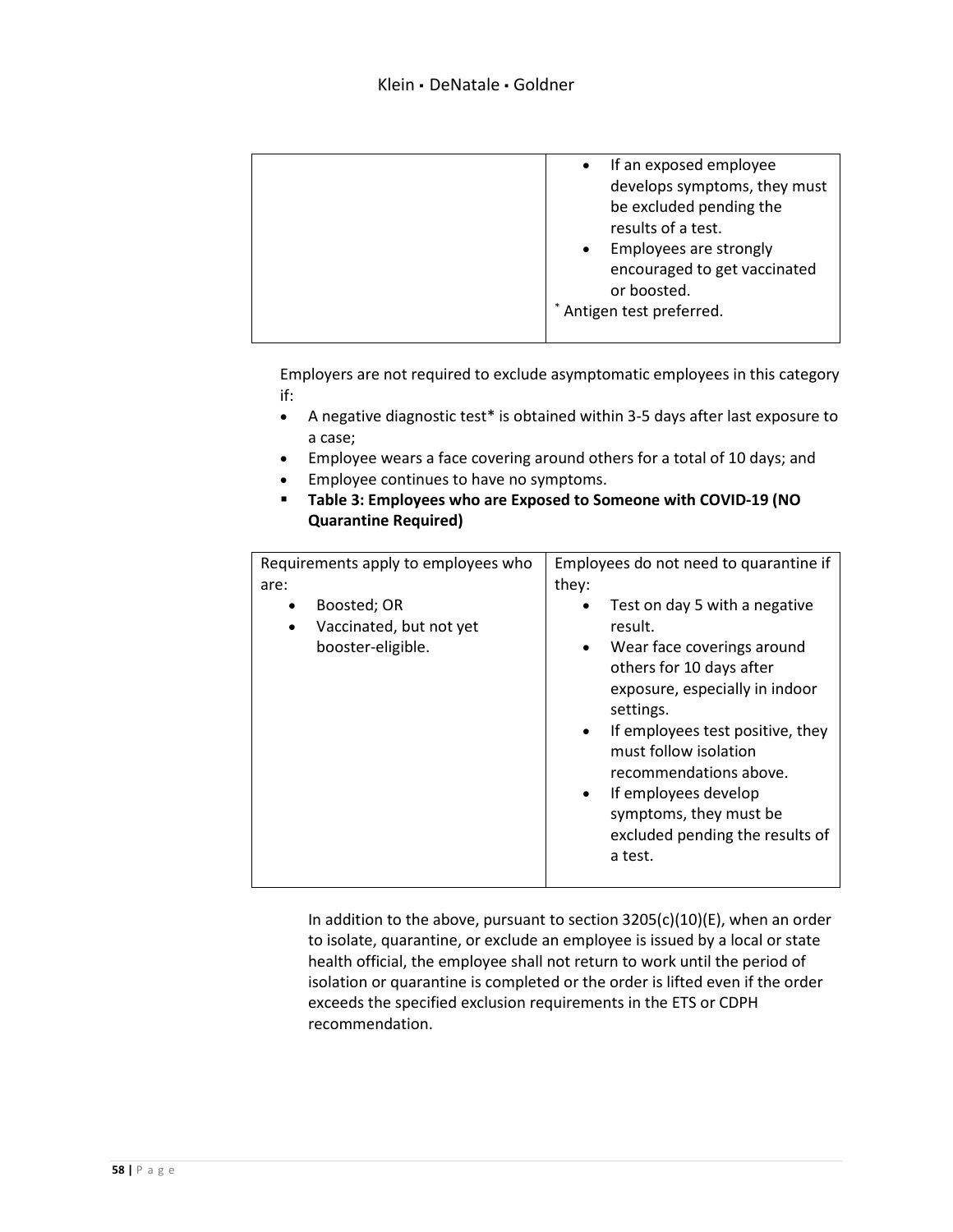#### <span id="page-59-0"></span>**G. CDPH Order – Health Care Workers – COVID-19 Booster Requirement**

- a. Effective December 22, 2021, CDPH Updated the Health Care Worker Vaccine Requirement to include COVID-19 Booster Shots
- b. Health care workers are to have COVID-19 boosters 6 months after a two-dose COVID-19 vaccine regiment, or two months after a one-dose Johnson & Johnson vaccine.
- c. Those employees currently eligible for booster shots are to have the booster no later than February 1, 2022.
- d. Medical and Religious Exemptions continue.
- e. Health care workers with exemptions and those booster eligible employees who have not yet received a booster by December 27, 2021, must be tested twice weekly in acute and long-term care settings.
	- i. Must also wear a surgical mask (N95) or higher-level respirator at all times while in the facility.
	- ii. CDPH strongly recommends that all workers in skilled nursing facilities (including those that are fully vaccinated and boosted) undergo at least twice weekly testing.

#### <span id="page-59-1"></span>**H. BLOCKED BY SUPREME COURT – Inactive: OSHA ETS COVID-19 Vaccination and Testing**

*Note: Could return as a permanent standard, rather than an emergency temporary standard.*

- a. Would have applied to employers with 100 or more employees (company-wide).
- b. Would have required employees to be vaccinated for COVID-19 or tested for COVID-19 weekly beginning February 9, 2022.
- c. Would have provided reasonable paid time off for Employee Vaccinations
- d. Would have followed the CDC regarding return to work after COVID-19 test or diagnosis
- e. Would have required reporting work-related COVID-19 fatalities to OSHA withing 8 hours and work-related COVID-19 in-patient hospitalizations with 24 hours of knowledge.

#### **I. Centers for Medicaid and Medicare Services (CMS) COVID Vaccination Requirement**

<span id="page-59-2"></span>*Supreme Court ruled that the federal government has authority to impose conditions in connection with funding for public programs such as Medicare and Medicaid.*

- a. Requires COVID-19 vaccination for healthcare workers at Medicare and Medicaid certified providers and suppliers.
	- i. Applies to eligible staff working at almost all CMS-certified facilities that participate in the Medicare and Medicaid programs, regardless of clinical responsibility or patient contact.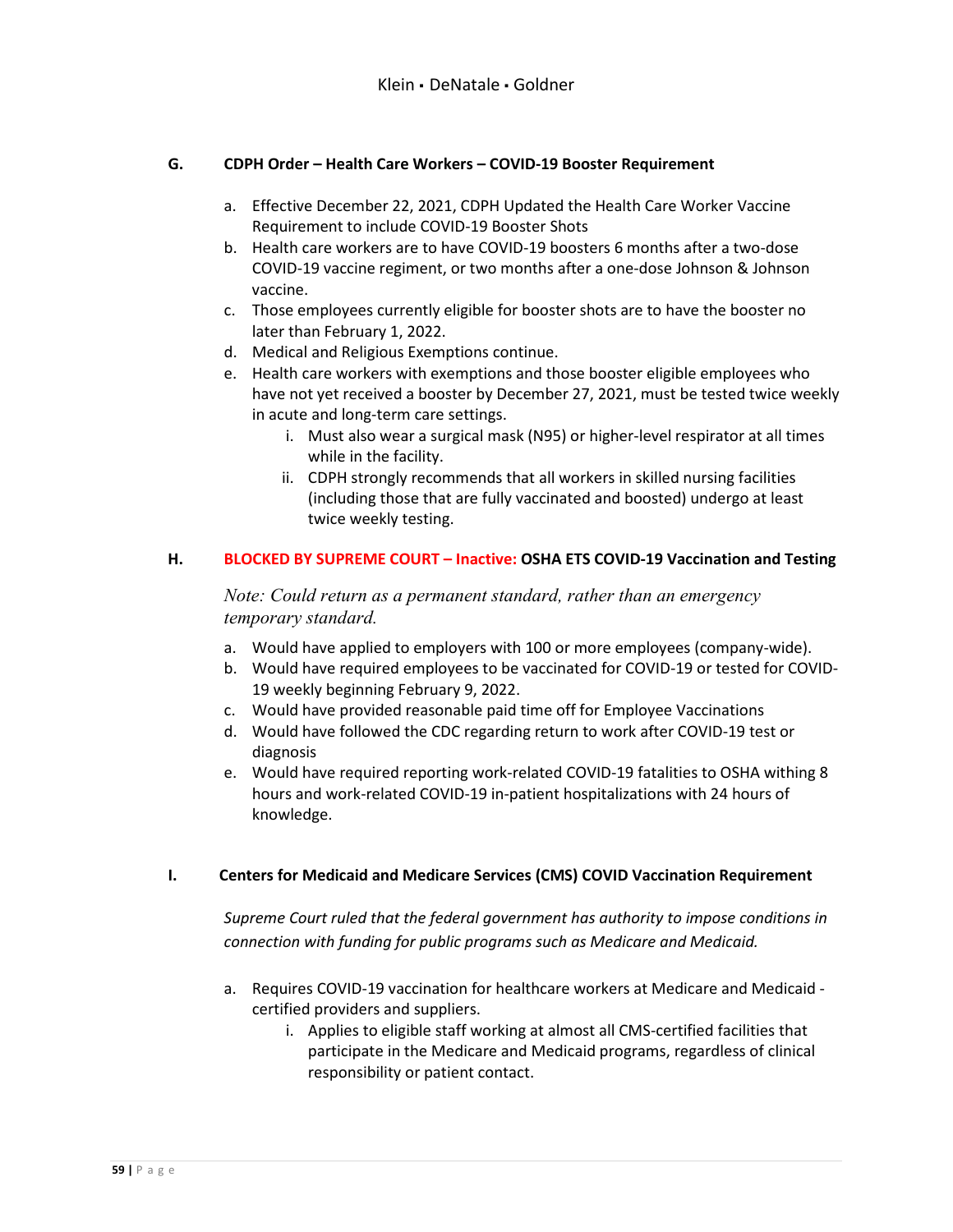- ii. Does not apply to all healthcare entities (e.g. physicians offices that are not subject to CMS health and safety regulations).
- b. Compliance dates extended so workers must be fully vaccinated by February 28, 2022, with some enforcement discretion.
- c. Medical and Religious exemptions allowed.
- d. Employers must track vaccination status and exemptions.
- e. Penalties of non-compliance include civil monetary penalties, denial of payments, and termination of participation.
- f. Interim final rule: **[https://www.federalregister.gov/public-inspection/2021-](https://www.federalregister.gov/public-inspection/2021-23831/medicare-and-medicaid-programs-omnibus-covid-19-health-care-staff-vaccination) [23831/medicare-and-medicaid-programs-omnibus-covid-19-health-care-staff](https://www.federalregister.gov/public-inspection/2021-23831/medicare-and-medicaid-programs-omnibus-covid-19-health-care-staff-vaccination)[vaccination](https://www.federalregister.gov/public-inspection/2021-23831/medicare-and-medicaid-programs-omnibus-covid-19-health-care-staff-vaccination)**
- g. Frequently asked questions: **[www.cms.gov/files/document/cms-omnibus-staff](http://www.cms.gov/files/document/cms-omnibus-staff-vax-requirements-2021.docx)[vax-requirements-2021.docx](http://www.cms.gov/files/document/cms-omnibus-staff-vax-requirements-2021.docx)**

#### <span id="page-60-1"></span><span id="page-60-0"></span>**X. … And the Ones that Got Away…: Legislation that died in committee**

- **A. [AB 385:](https://leginfo.legislature.ca.gov/faces/billNavClient.xhtml?bill_id=202120220AB385) Limitations to PAGA** sought to ease the litigation risk of the pandemic on employers by prohibiting employees from maintaining an action under PAGA for violations of the Labor Code arising between March 4, 2020, and the state of emergency termination date.
- <span id="page-60-2"></span>**B. AB 231, AB 612, and AB 25: Independent Contractors:** Three bills were introduced in the continued attempt to reform AB 5. AB 231 would have made permanent the exemption from the ABC test for licensed manicurists, by providing that they be indefinitely governed by the multifactor *Borello* test instead of the ABC Test. AB 612 would have created a new exemption from the ABC test for a bona fide business-tobusiness arrangement that involves a voluntary deposit, to be made available to entities that utilize their own employees to produce, locate, or procure tangible personal property, which it owns, leases, or otherwise has the lawful right to possess. AB 25 would have replaced the ABC test with the multifactor *Borello* test.
- <span id="page-60-3"></span>**C. AB 757: Documenting COVID-19 Tests:**AB 757 would have authorized a private employer to request prescribed documentation of a positive COVID-19 test or diagnosis if (1) an employee reports that the employee is unable to work due to a positive for COVID-19 test result and (2) the employer determines that an employee may be subject to a 14-day exclusion from the workplace as required under certain law or regulations.